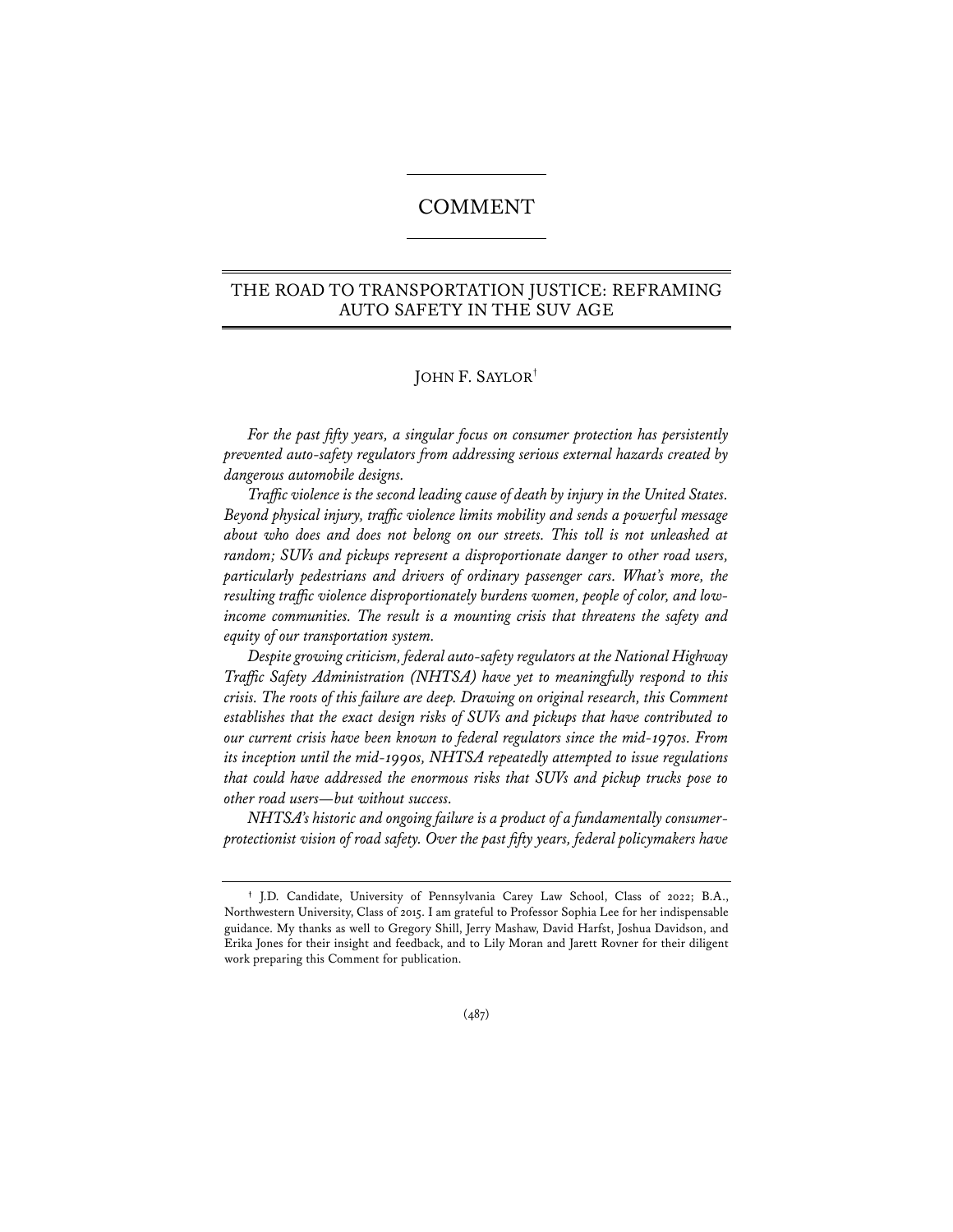*centered the automobile purchaser as the appropriate beneficiary of auto-safety policy, regulating automobile safety primarily for the people inside them with little regard for equity or negative externalities for other road users.*

*Informed by this history, this Comment argues for a dramatic reframing of autosafety policy, from one focused on consumer protectionism to an equity-oriented, distributional approach grounded in principles of transportation justice. This approach will finally align auto-safety scholarship and policy with trends in the distinct, but closely intertwined, field of transportation planning to advance a unified vision for road safety.*

| I. A LIGHT-TRUCK CRISIS: SAFETY AND EQUITY 493 |
|------------------------------------------------|
|                                                |
|                                                |
|                                                |
|                                                |
|                                                |
|                                                |
|                                                |
|                                                |
|                                                |
|                                                |
|                                                |
|                                                |
|                                                |
|                                                |
|                                                |
|                                                |
|                                                |

#### INTRODUCTION

In February 2003, Senator John McCain, Chairman of the Senate Committee on Commerce, Science and Transportation, convened a hearing to address troubling allegations that sport utility vehicles (SUVs) and pickup trucks were unsafe.**<sup>1</sup>** This was a serious concern: SUVs and pickups (together, "light trucks"**2**) represented the largest segment of new-vehicle sales at the

**<sup>1</sup>** *SUV Safety: Issues Relating to the Safety and Design of Sport Utility Vehicles, Hearing Before the S. Comm. on Com., Sci*. *& Transp.*, 108th Cong. 1 (2003) [hereinafter *2003 SUV Safety Hearing*].

**<sup>2</sup>** Neither "SUV" nor "pickup truck" is an official category in NHTSA's safety regulations; instead, automobiles are generally divided into passenger cars or "multipurpose passenger vehicles," defined as an automobile "designed to carry 10 persons or less which is constructed either on a truck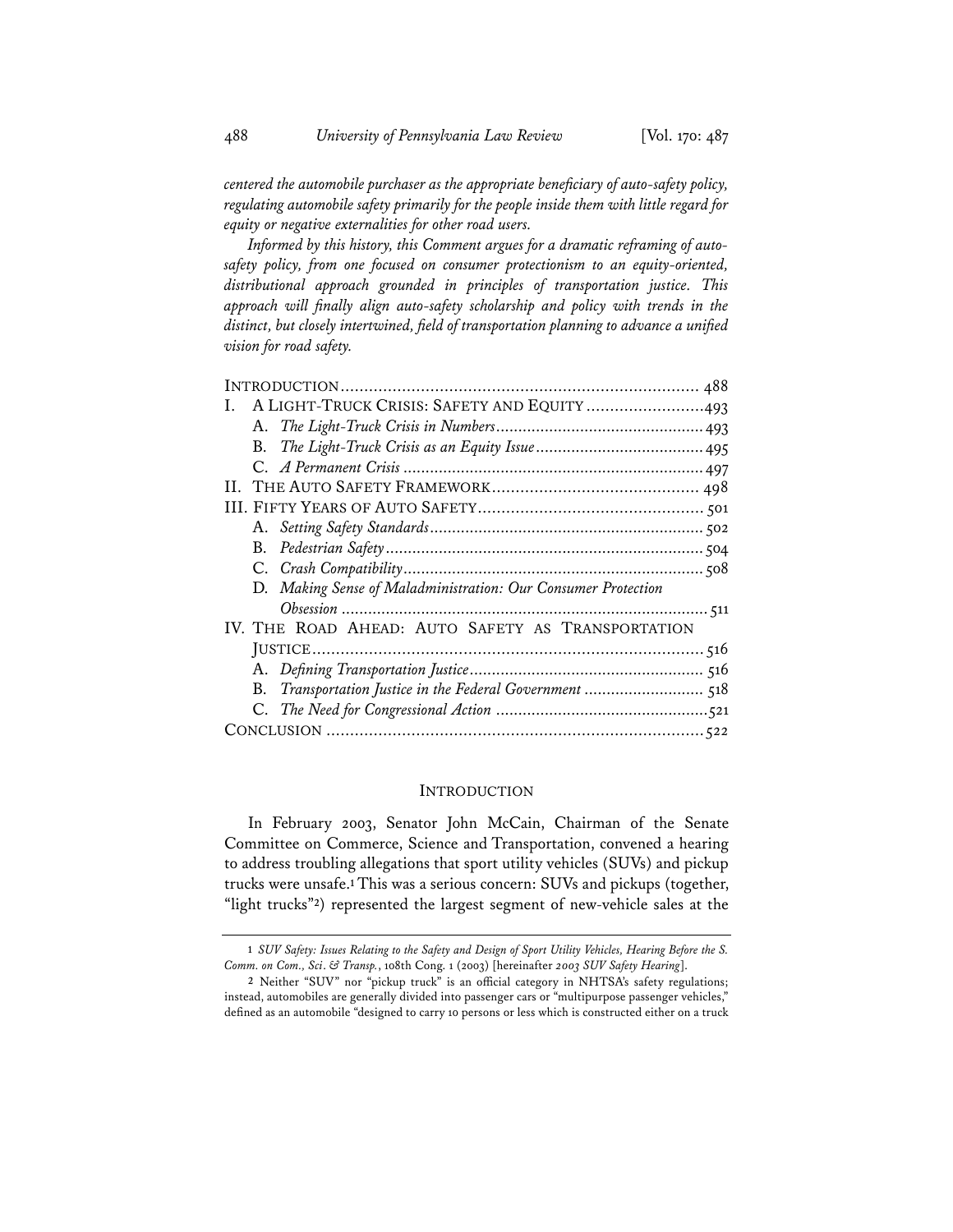time, having outsold passenger cars every year since 1999.**<sup>3</sup>** The preceding year saw a national scandal involving defective tires on the rollover-prone Ford Explorer and an explosive *PBS Frontline* report on SUV safety.**<sup>4</sup>** Worse still were remarks by the nation's top auto-safety regulator, National Highway Traffic Safety Administration (NHTSA) Administrator Dr. Jeffrey Runge, that had set off a firestorm of media attention just a month before. In an offscript interview following a speech at the Automotive News World Congress, Dr. Runge told reporters he would not let his daughter drive an SUV "if it was the last one on earth."**<sup>5</sup>**

At the hearing, senators heard Dr. Runge and auto-safety advocate Joan Claybrook (herself a former NHTSA Administrator) identify two principal dangers of light trucks: rollovers and crash incompatibility, each responsible for roughly 2,000 deaths every year.**<sup>6</sup>** The rollover threat, a consequence of light trucks' high centers of gravity, mainly endangers the vehicle's occupants.**<sup>7</sup>** In contrast, crash incompatibility (the danger created when two vehicles of different size and weight, such as an SUV and a sedan, collide) is an *externalized* harm, and overwhelmingly endangers those outside the vehicle. Dr. Runge presented data to the committee that in head-on impacts between pickup trucks and cars, car occupants were 6.2 times more likely to die than those in the pickup, and 26 times more likely to die in a side impact.**<sup>8</sup>** Crucially, the committee also heard that consumers were purchasing light trucks for their perceived safety advantages; and aside from the rollover risk, light trucks indeed offered substantially more protection to their occupants.**<sup>9</sup>** As the president of the Insurance Institute of Highway Safety warned the

**5** Cindy Skrzycki, *Regulator Assails Safety of SUVs*, WASH. POST (Jan. 16, 2003) https://www.washingtonpost.com/archive/business/2003/01/16/regulator-assails-safety-ofsuvs/22a87b47-40f9-4d30-9d10-fefc3c998eeb [https://perma.cc/FHE4-J6AT].

chassis or with special features for occasional off-road operation" (encompassing SUVs and pickup trucks) and passenger cars. 49 C.F.R. § 571.3. Confusingly, NHTSA employs a different classification system for the purpose of fuel economy standards. *See* 49 C.F.R. § 523.2 ("Light truck means a non-passenger automobile as defined in § 523.5.").

**<sup>3</sup>** *2003 SUV Safety Hearing*, *supra* note 1, at 2 (statement of Sen. Barbara Boxer, Member, S. Comm. on Com., Sci. & Transp.).

**<sup>4</sup>** *See Rollover: The Hidden History of the SUV*, PBS: FRONTLINE, https://www.pbs.org/wgbh/pages/frontline/shows/rollover [https://perma.cc/C2QZ-2MFC] (reporting on the then-unknown rollover risks of SUVs).

**<sup>6</sup>** *2003 SUV Safety Hearing*, *supra* note 1, at 5–8 (statement of Jeffrey W. Runge, Administrator National Highway Traffic Safety Administration); *id.* at 29-37 (statement of Joan B. Claybrook, President, Public Citizen).

**<sup>7</sup>** *Id.* at 33-34 (explaining that SUVs are susceptible to rolling over during emergency maneuvers due to their high center of gravity).

**<sup>8</sup>** *Id.* at 7 (statement of Jeffrey W. Runge, Administrator National Highway Traffic Safety Administration).

**<sup>9</sup>** *Id.* at 69 (statement of Robert C. Lange, Executive Director, Vehicle Structure & Safety Integration, General Motors Corporation).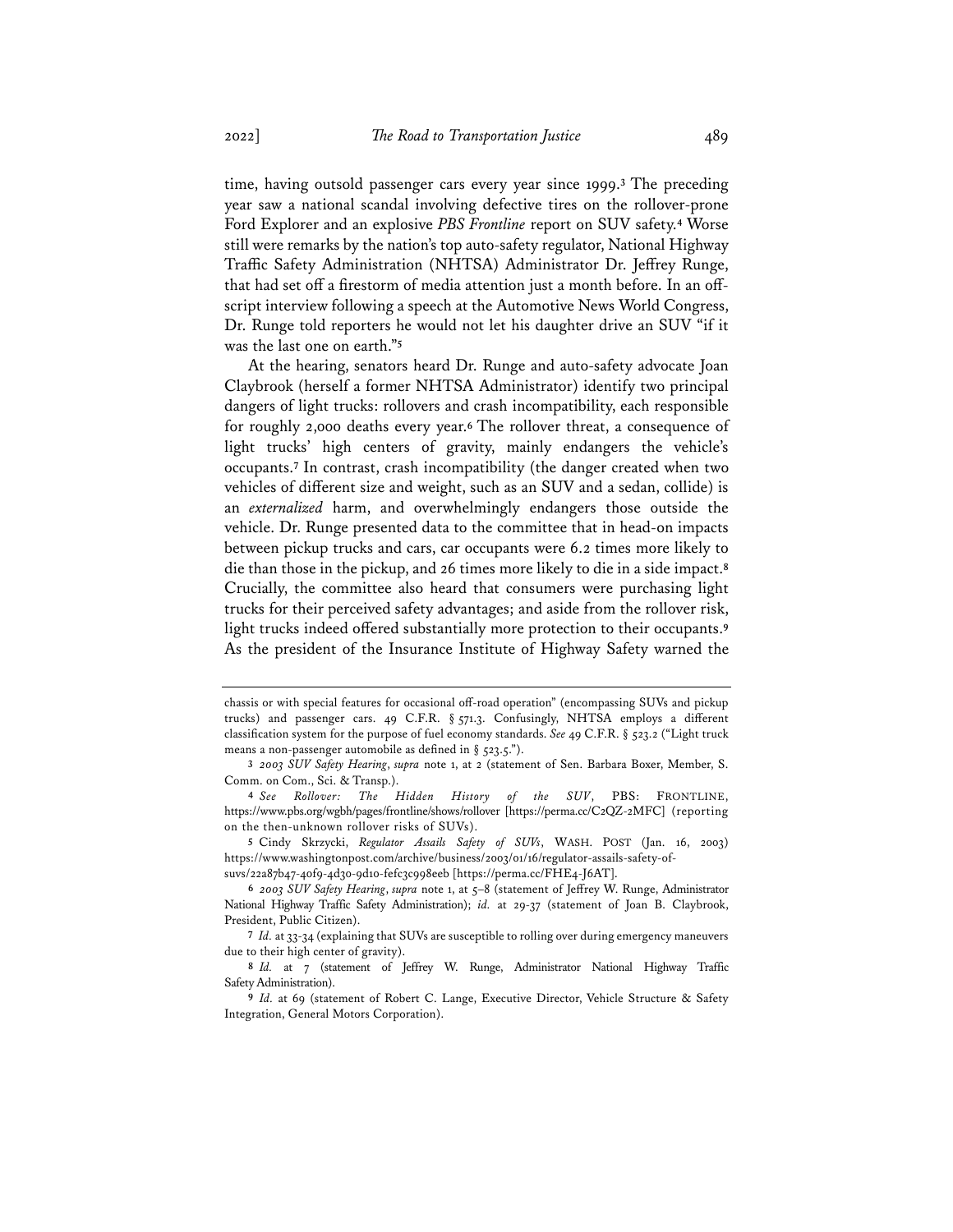committee, there was a very real risk that the safety gains for light-truck occupants was coming "at the expense of increased risks for occupants travelling in other vehicles."**<sup>10</sup>**

Based on the information presented at the hearing, one might reasonably conclude that crash compatibility was the more pressing of the two issues, at least from the standpoint of regulatory intervention. After all, the safetyconscious consumer might be expected to shop around to find a light truck equipped with anti-rollover electronic stability control (ESC) technology.**<sup>11</sup>** But what incentive does the consumer have to pass on an ESC-equipped light truck in favor of a sedan that offers less occupant protection for the consumer and their loved ones? The increased risk of injury or death to a random stranger seems like a worthwhile tradeoff for greater protection for one's family—a classic case of market failure.**<sup>12</sup>** In that scenario, quick action to protect those not represented in consumer decisionmaking seems warranted. But in fact, almost the exact opposite happened.

Within two years of the hearings, Congress passed the omnibus Safe, Accountable, Flexible, Efficient Transportation Equity Act: A Legacy for Users (SAFETEA-LU) Transportation Bill,**<sup>13</sup>** which included a directive to NHTSA to institute rulemaking on rollover prevention standards.**<sup>14</sup>** In just a year and a half, NHTSA issued its final rule on Federal Motor Vehicle Safety Standard (FMVSS) 126, requiring ESC to be installed on all automobiles by 2011.**<sup>15</sup>**

Crash compatibility received a very different treatment. Rather than engaging in any rulemaking, NHTSA permitted the major automakers to adopt voluntary standards to improve outcomes in light-truck-on-car collisions, despite objections from advocacy groups.**<sup>16</sup>** According to research conducted by both NHTSA and the Insurance Institute for Highway Safety

**<sup>10</sup>** *Id.* at 62 (statement of Brian O'Neill, President, Insurance Institute for Highway Safety).

**<sup>11</sup>** *Id.* at 11 (statement of Jeffrey W. Runge, Administrator National Highway Traffic Safety Administration) (noting the increased availability of ESC on the market).

**<sup>12</sup>** Particularly so when seventy-three percent of American motorists consider themselves above-average drivers; even if the consumer considers the chance of a fatal accident, he or she may assume it will be the other driver's fault. *See* AM. AUTOMOBILE ASS'N INC., AUTOMOTIVE ENGINEERING FACT SHEET: VEHICLE TECHNOLOGY SURVEY—PHASE III (2018).

**<sup>13</sup>** Safe, Accountable, Flexible, Efficient Transportation Equity Act: A Legacy for Users (SAFETEA-LU), Pub. L. No. 109-59, 119 Stat. 1144 (2005) (codified at 49 U.S.C. § 30126).

**<sup>14</sup>** *Id.* § 10301, 119 Stat. at 1939 (instructing the Secretary to begin efforts to establish standards aimed to reduce rollover crashes).

**<sup>15</sup>** Electronic Stability Control Systems, Controls and Displays, 72 Fed. Reg. 17,236 (Apr. 6, 2007) (codified at 49 C.F.R. § 571.126).

**<sup>16</sup>** Letter from Laura MacCleery, Counsel for Auto Safety & Regul. Affs., Pub. Citizen, to Dr. Jeffrey Runge, Adm'r, Natl'l Highway Traffic Safety Admin. (Aug. 22, 2003) (available at https://www.citizen.org/wpcontent/uploads/compatibility\_report\_comments.pdf) [https://perma.cc/5KEZ-WQYX] (arguing that crash compatibility standards should be mandatory).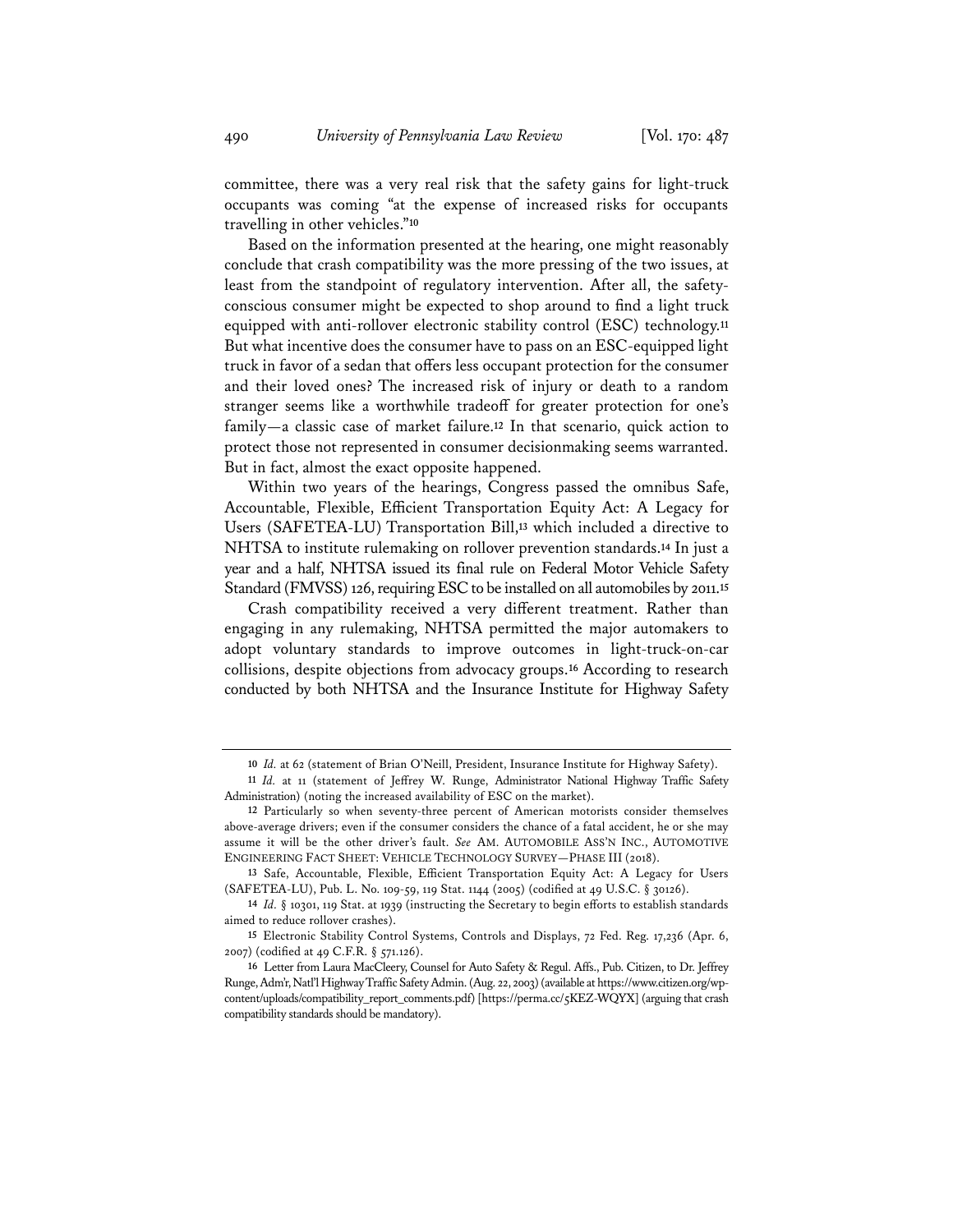(IIHS), these voluntary standards have been, at best, only moderately effective for light-truck-on-car fatality rates and insignificant for pickup-on-car fatalities.**<sup>17</sup>**

The stark contrast between the regulatory response to rollovers and crash compatibility is in many ways a microcosm of our auto-safety regime. But for all its illustrative value, this story only partially captures the magnitude of our current failures. There is another mounting catastrophe that eclipses the crash-compatibility issue in both its human toll and the scandal of NHTSA's inaction: the pedestrian fatality crisis.

Over the past decade, pedestrian fatalities in the U.S. have increased more than fifty percent, surpassing 6,500 deaths in 2019 (despite a decrease in the overall traffic death rate)—a thirty-year high.**<sup>18</sup>** If taken as a separate category, automobile-on-pedestrian strikes would rank as the eighth-most-common cause of injury death in the country.**<sup>19</sup>** This death toll has hardly slowed, even in the midst of the COVID-19 pandemic. Despite a national double-digit percentage decrease in miles driven, pedestrian fatalities actually *increased* in the first half of 2020, resulting in the greatest single-year increase in the pedestrian fatality rate ever recorded.**<sup>20</sup>** And while NHTSA was at least able to secure a voluntary agreement from automakers to address compatibility, the regulatory response to this decade-long crisis has been virtually nonexistent drawing criticism from two separate federal oversight agencies.**<sup>21</sup>**

**18** *See* GOVERNORS HIGHWAY SAFETY ASS'N, PEDESTRIAN TRAFFIC FATALITIES BY STATE: 2019 PRELIMINARY DATA 5 tbl.1, 12 (2020) (showing an increase in fatalities since 2009 and noting that 2019 was the deadliest year since 1988).

**19** *See* CTRS. FOR DISEASE CONTROL, 10 LEADING CAUSES OF INJURY DEATHS BY AGE GROUP (2018) (showing 6,237 suicide poisoning deaths as the eighth leading cause of death).

**<sup>17</sup>** NATHAN K. GREENWELL, U. S. DEP'T OF TRANSP., DOT HS 811 621, EVALUATION OF THE ENHANCING VEHICLE-TO-VEHICLE CRASH COMPATIBILITY AGREEMENT: EFFECTIVENESS OF THE PRIMARY AND SECONDARY ENERGY-ABSORBING STRUCTURES ON PICKUP TRUCKS AND SUVS, at iv (2012) (finding an average reduction of 8% for light trucks as a whole through 2010, but a 5% *increase* for pickups and no reduction for more than half of vehicles studied); Samuel S. Monfort & Joseph M. Nolan, Ins. Inst. for Highway Safety, *Trends in Aggressivity and Driver Risk for Cars, SUVs, and Pickups: Vehicle Incompatibility From 1989 to 2016*, 20 TRAFFIC INJ. PREVENTION 592, 592 (2019) (finding SUVs were still 28% more likely to cause a fatality in a collision with a car as of 2016, and that pickup trucks were just as incompatible as they were before the standards were adopted). By 2010, every LTV for sale in the United States had been self-certified as compliant with the voluntary standards. GREENWELL, *supra*, at 1.

**<sup>20</sup>** Press Release, Governor's Highway Safety Ass'n, Projected 2020 U.S. Pedestrian Death Rate on Pace for Record High Despite Significant Drop in Driving (Mar. 23, 2021), https://www.ghsa.org/resources/news-releases/pedestrians21 [https://perma.cc/MKY8-FSXA] (noting a 20% increase over 2019 in the pedestrian fatality rate per vehicle mile travelled).

**<sup>21</sup>** U.S. GOV'T ACCOUNTABILITY OFF., GAO-20-419, PEDESTRIAN SAFETY: NHTSA NEEDS TO DECIDE WHETHER TO INCLUDE PEDESTRIAN SAFETY TESTS IN ITS NEW CAR ASSESSMENT PROGRAM (2020) [hereinafter GAO PEDESTRIAN REPORT] (noting that, as a result NHTSA's inaction in including pedestrian safety data in NCAP updates, "the public lacks clarity on NHTSA's efforts to address [pedestrian] safety risks"); NAT'L TRANSP. SAFETY BD., NTSB/SIR-18/03, PEDESTRIAN SAFETY: SPECIAL INVESTIGATION REPORT 22 [hereinafter NTSB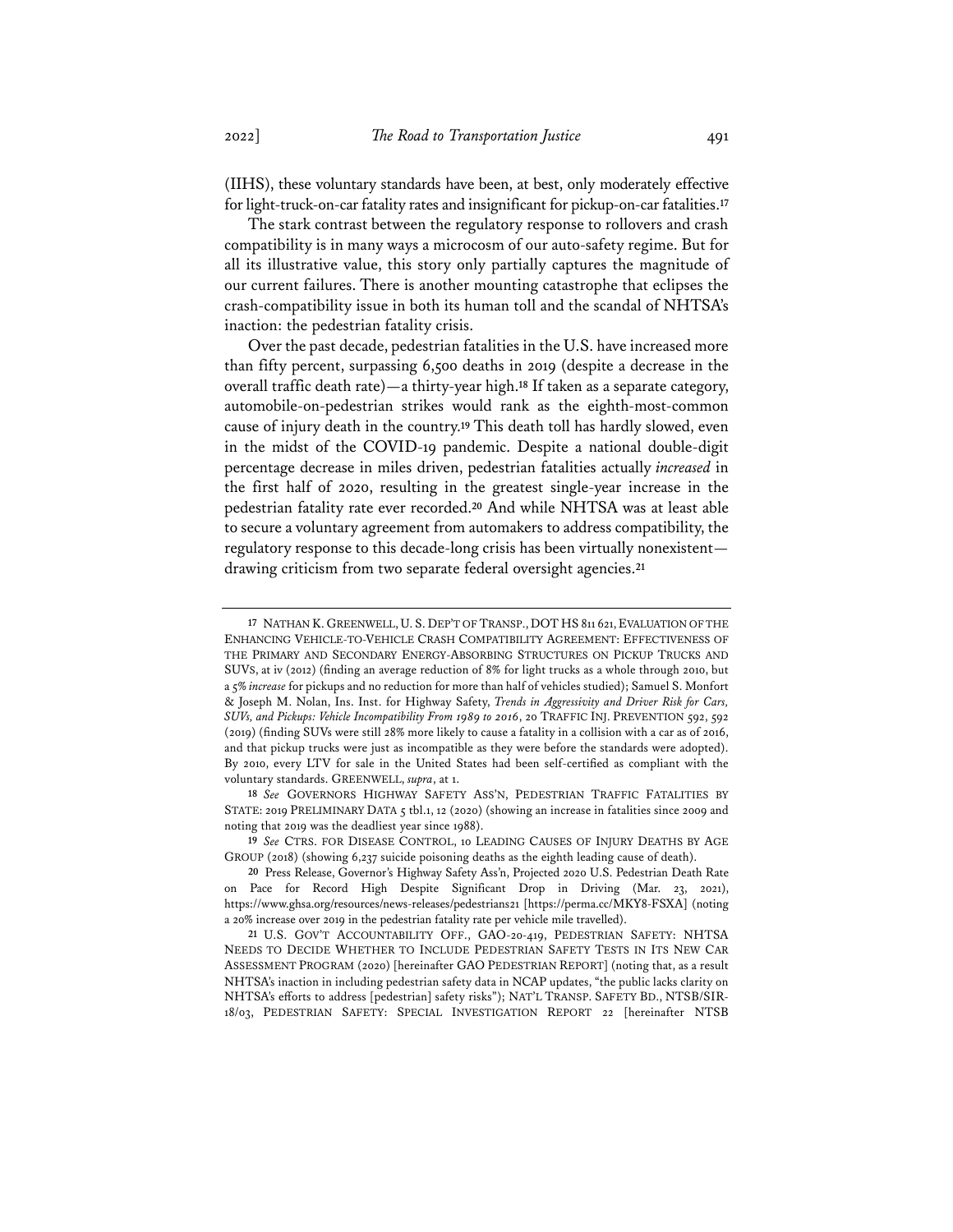These twin issues—pedestrian safety and crash incompatibility—share similar pathologies. Both have significant and alarming equity implications, disproportionately burdening women, low-income communities, and people of color. And, crucially, both are exacerbated by vehicle design choices that are closely tied to the American appetite for SUVs and pickups.**<sup>22</sup>** While a global "Vision Zero" movement to eliminate traffic fatalities has put forward a compelling roadmap to address traffic violence from a transportationplanning systems approach,**<sup>23</sup>** relatively little attention has been paid to the *design* of the vehicles moving within those systems. As light trucks capture a growing portion of the market, including nearly three out of every four sales in 2020,**<sup>24</sup>** unaddressed vehicle design issues will continue to stymie efforts to reduce the avoidable human toll imposed by our transportation system.

To explain these two failures, this Comment presents original research from a half-century of federal auto-safety policy, from the origins of NHTSA and the National Traffic and Motor Vehicle Safety Act (MVSA)**<sup>25</sup>** to the present. Drawing on that history, I connect NHTSA's ongoing failures to an unduly narrow, consumer-centered regulatory approach that struggles to address equity concerns or externalized dangers. Addressing this crisis, I argue, requires us to reframe auto safety not as a consumer protection issue but as a matter of "transportation justice"—to explicitly consider equity and the distributional consequences of vehicle designs in safety policymaking.**<sup>26</sup>**

This Comment begins with an evaluation of the current state of auto safety. Part I makes the case that growing light truck sales represent not only a safety crisis, but a serious threat to equity in transportation. This crisis is a product of the unaddressed, externalized safety risks that light trucks create for other road users. Part II examines the statutory toolkit at NHTSA's

**24** *See* Tom Voelk, *Rise of S.U.V.s: Leaving Cars in Their Dust, With No Signs of Slowing*, N.Y. TIMES (May 21, 2020), https://www.nytimes.com/2020/05/21/business/suv-sales-bestsellers.html [https://perma.cc/5QLX-VEEB] (quoting an automotive analyst's prediction that light-truck sales would rise from 72% of sales in 2020 to 78% by 2025).

**25** National Traffic and Motor Vehicle Safety Act of 1966, Pub. L. No. 89-563, 80 Stat. 718 (codified as amended at 49 U.S.C. § 301).

PEDESTRIAN REPORT] (noting that NHTSA "has not yet acted" to incorporate a decade-old international pedestrian safety standard into the FMVSS).

**<sup>22</sup>** *See infra* Part I.

**<sup>23</sup>** VISION ZERO NETWORK, CORE ELEMENTS FOR VISION ZERO COMMUNITIES 2(2018) (outlining ten elements of the Vision Zero strategy). The Vision Zero movement originated in Sweden and has since gained significant traction in U.S. cities and even the U.S. Department of Transportation. *See*, *e.g.*, CITY OF PHILA., VISION ZERO: THREE-YEAR ACTION PLAN 4 (2017) (announcing a goal of zero road fatalities in Philadelphia by 2030); FED. HIGHWAY ADMIN., U.S. DEP'T OF TRANSP., FHWA-SA-18-024, TRANSPORTATION SAFETY PLANNING AND THE ZERO DEATHS VISION: A GUIDE FOR METROPOLITAN PLANNING ORGANIZATIONS AND LOCAL COMMUNITIES (2018) (presenting model policies to aid city leaders in achieving zero road fatalities).

**<sup>26</sup>** See *infra* Section IV.A.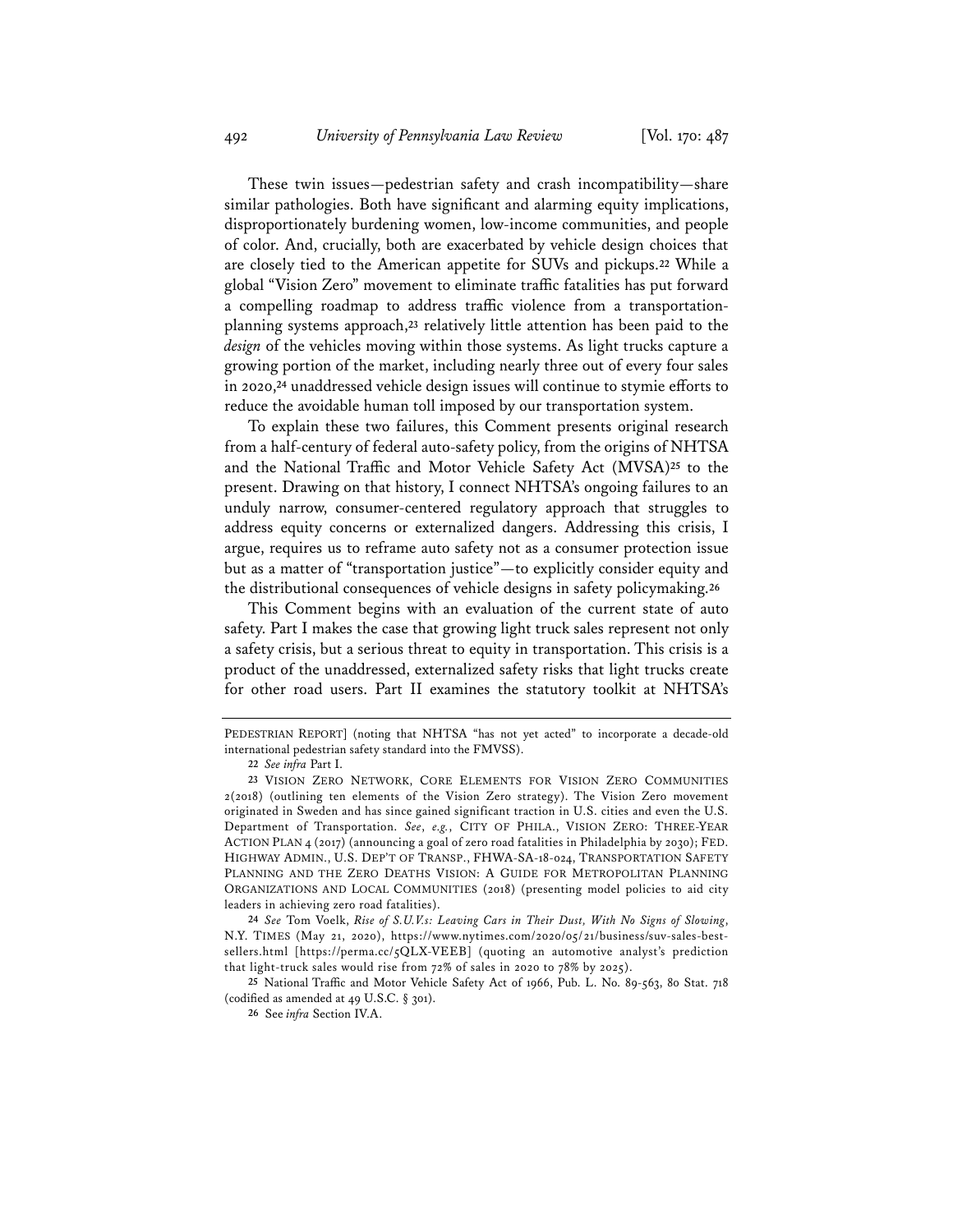disposal and explains why the FMVSS must be the cornerstone of any effort to address these externalized dangers.

Part III explores five decades of NHTSA research and rulemaking on pedestrian safety and crash incompatibility. I show that these threats were diagnosed as early as the mid-1970s by NHTSA researchers, but rulemaking initiatives were repeatedly postponed, deprioritized, and ultimately abandoned. These failures, I argue, are the product of a consumerprotectionist vision that came to dominate auto-safety policy across the federal government, from NHTSA to the halls of Congress. This approach regulates automobile design chiefly for the safety and benefit of the people who buy them while leaving other road users unprotected against the externalized dangers of those designs.

Three decades into the light-truck boom, it is evident that addressing those dangers and the dramatic equity issues that they create will require a fundamental reconceptualization of auto safety. Part IV concludes that this transformation will require NHTSA to adopt a new vision that places transportation justice principles above consumer protection. NHTSA, however, is not likely to achieve this on its own, and Congressional intervention may be necessary to secure the full promise of auto safety.

### I. A LIGHT-TRUCK CRISIS: SAFETY AND EQUITY

Automobiles are deadly—traffic violence was the second leading cause of unintentional death by injury in the United States.**<sup>27</sup>** This violence is not inflicted at random, however. Not only do light trucks exact an outsized toll on other road users, but those on the receiving end of this threat are disproportionately low-income, people of color, and women. The dramatic growth of the light-truck segment has had serious consequences for roadway safety and has contributed to an equity gap at the heart of our transportation system. Absent intervention, this crisis is likely to continue unabated.

# A. *The Light-Truck Crisis in Numbers*

Although the outsized safety risk posed by light trucks has been widely acknowledged for decades,**<sup>28</sup>** the specific connections between light trucks, crash incompatibility, and pedestrian safety are worth examining in detail.

**<sup>27</sup>** As of 2015. *See* NAT'L HIGHWAY TRAFFIC SAFETY ADMIN., U.S. DEP'T OF TRANSP., DOT HS 812 499, MOTOR VEHICLE TRAFFIC CRASHES AS A LEADING CAUSE OF DEATH IN THE UNITED STATES, 2015 at 4-5 (2018).

**<sup>28</sup>** *See* Michelle White, *The "Arms Race" on American Roads: The Effect of SUVs and Pickup Trucks on Traffic Safety*, 47 J. L. & ECON. 333 (2004) (describing the dangers SUVs pose to pedestrians and occupants of smaller cars); Kevin Case, Note, *Tanks in the Streets: SUVs, Design Defects, and Ultrahazardous Strict Liability*, 81 CHI.-KENT L. REV. 149-50 (noting the same and emphasizing the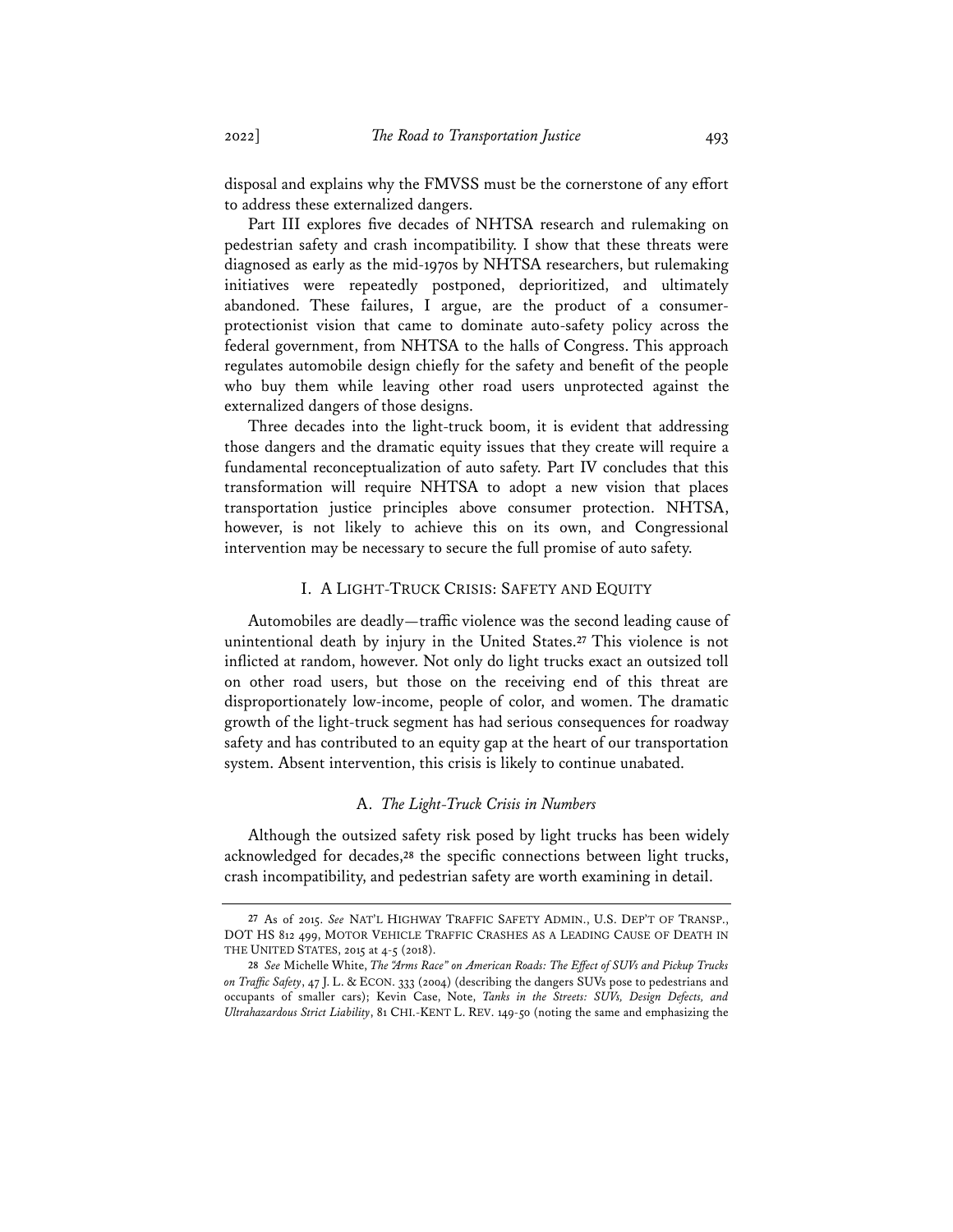"Crash incompatibility" refers to the unequal distribution of injury risk that results when a heavier, taller (or more "aggressive") vehicle collides with a smaller one. The greater mass of a light truck transfers more crash energy to the struck car, while its high ride height results in misaligned crumple zones and greater force on the passenger compartment of the smaller car.**<sup>29</sup>** Despite the adoption of voluntary compatibility standards, as of 2016 SUVs and pickups remain 28% and 158% more likely (respectively) to kill passengercar occupants in a collision.**<sup>30</sup>** In fact, because the increased risk to those in passenger cars is far greater than the safety benefits light trucks provide to their occupants, light-truck-on-car collisions are deadlier as a whole compared to car-on-car collisions.**<sup>31</sup>**

The pedestrian-safety crisis is likewise a product of the light-truck boom. Not only has the frequency of pedestrian strikes increased since 2009 (despite overall traffic fatalities remaining steady and no increase in walking) but crashes themselves have become deadlier**32**—a direct consequence of the proliferation of light trucks.**<sup>33</sup>** Their higher mass and tall, blunt front ends

**30** *See* Monfort & Nolan, *supra* note 17, at 592. *But see* Mack Hogan, *SUVs Are 28 Percent More Likely to Kill Other Drivers in a Crash*, JALOPNIK (Oct. 12, 2019, 11:40 AM), https://jalopnik.com/suvsare-28-percent-more-likely-to-kill-other-drivers-i-1838994674 (suggesting that the improvement in SUV compatibility may be less significant than it looks).

**31** Eric M. Ossiander, Thomas D Koepsell & Barbara McKnight, *Crash Fatality and Vehicle Incompatibility in Collisions Between Cars and Light Trucks or Vans* 20 INJ. PREVENTION 373, 378 (2014) ("Although [light trucks] protect their own occupants better than cars do, [light trucks] are associated with an excess total risk of death in crashes with cars or other [light trucks].").

**32** Wen Hu & Jessica B. Cicchino, *An Examination of the Increases in Pedestrian Motor-Vehicle Crash Fatalities During 2009–2016*, 67 J. SAFETY RSCH. 37, 38-39 (2018) (finding an increase in the number of pedestrian crashes and a 29% increase in the crash fatality rate); NAT'L COMPLETE STS. COAL., DANGEROUS BY DESIGN 2021, at 9 (2021) (noting a 45% increase in the number of people struck and killed by cars between 2010 and 2017 compared to a 3.7% increase in traffic deaths among motor vehicle occupants during the same period, and no change in walking rates since 2009).

**33** *See* Eric D. Lawrence, Nathan Bomey & Kristi Tanner, *Death on Foot: America's Love of SUVs Is Killing Pedestrians*, DETROIT FREE PRESS, https://www.freep.com/story/money/cars/2018/06/28/suvskilling-americas-pedestrians/646139002 (Dec. 16, 2019, 12:24 AM) [https://perma.cc/S6HJ-FW4B] ("[Our] investigation found that the SUV revolution is a key, leading cause of escalating pedestrian deaths nationwide . . . ."). Other common factors, such as jaywalking at night or alcohol use, do not account for the growth. *Id.* According to one recent study, over 8,000 pedestrian fatalities could have

danger posed to children). Although this Comment focuses on road safety, the externalized harms of the light-truck boom are legion. *See* Laura Cozzi & Apostolos Petropoulos, *Growing Preference for SUVs Challenges Emissions Reductions in Passenger Car Market*, INT'L ENERGY AGENCY (Oct. 15, 2019), https://www.iea.org/commentaries/growing-preference-for-suvs-challenges-emissions-reductionsin-passenger-car-market [https://perma.cc/5FXH-DP45] (noting that the SUV boom negated any climate emissions gains in the transportation sector and identifying SUVs as the second largest contributor to  $CO<sub>2</sub>$  increases since 2010).

**<sup>29</sup>** *See* Monfort & Nolan, *supra* note 17, at 592-93 (noting that incompatibility is a result of "conservation of momentum" and the compounding effect of "vertical misalignment between energyabsorbing structures"); Michael Anderson & Maximilian Auffhammer, *Pounds that Kill: The External Costs of Vehicle Weight* 3 (Nat'l Bureau of Econ. Rsch., Working Paper No. 17170, 2011) ("[A] 1,000 pound increase in striking vehicle weight raises the probability of a fatality in the struck vehicle by 47%.").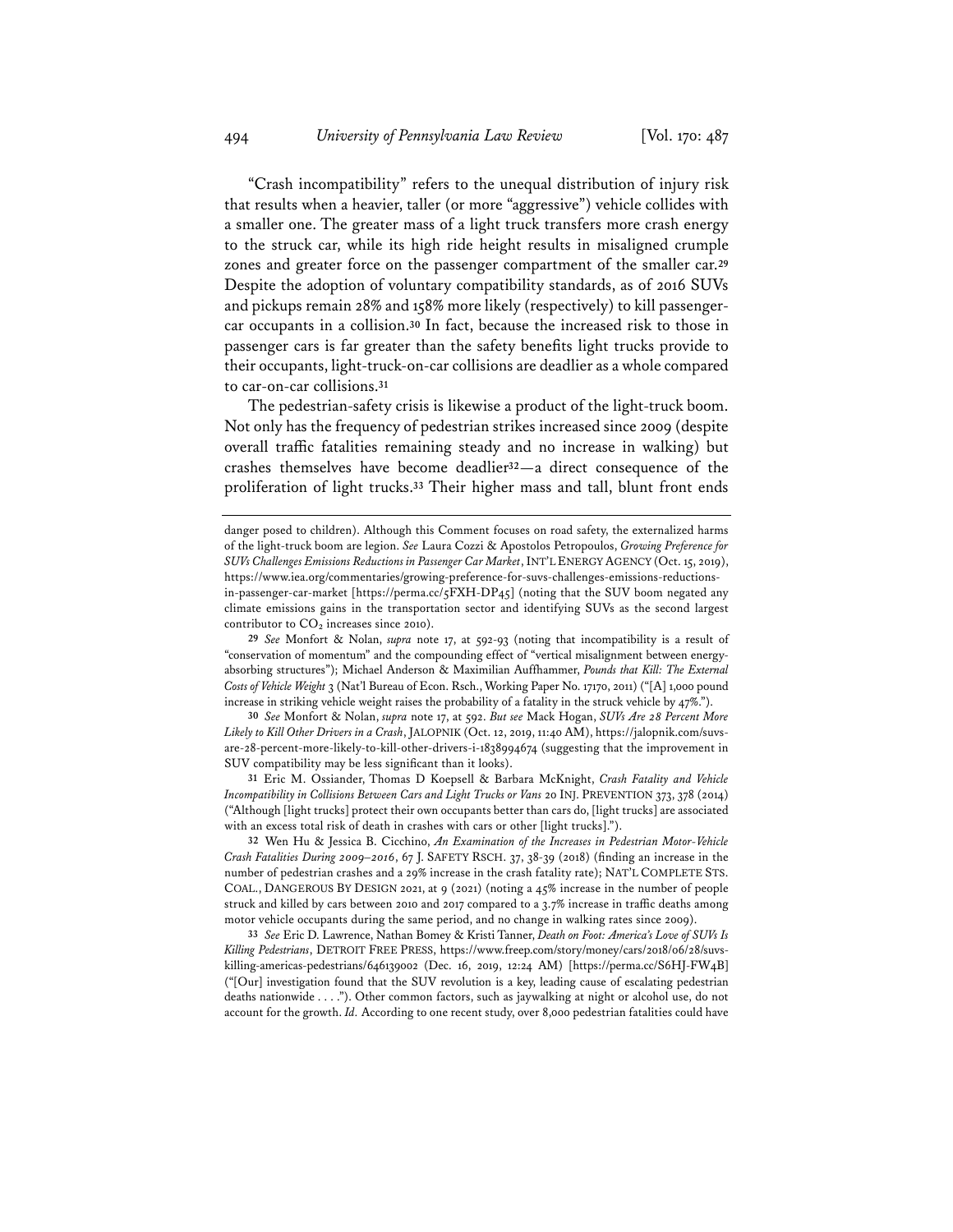direct greater impact forces to heads and chests; as a result, NHTSA researchers estimate that pedestrians are up to three times more likely to be killed when struck by a light truck than a passenger car.**<sup>34</sup>** This heightened risk has led to an incredible 81% increase in pedestrian fatalities involving SUVs between 2009 and 2016.**<sup>35</sup>** With declining occupant fatalities, the portion of traffic victims outside vehicles (including both pedestrians and bicyclists) has risen from 20% in 1996 to 34% in 2019—the highest percentage since NHTSA began collecting fatality data.**<sup>36</sup>**

### B. *The Light-Truck Crisis as an Equity Issue*

As alarming as the light-truck crisis is in absolute terms, another facet provides even greater reason for alarm. A mountain of research suggests that the risks posed by our light-truck-dominated passenger vehicle fleet are distributed in ways that reinforce inequalities. Women, low-income communities, and people of color disproportionately suffer the consequences of crash incompatibility and pedestrian strikes.

Not only are light-truck owners wealthier and more likely to be white, but lower-income people tend to drive older automobiles with lower crash-test ratings**37**—making them particularly vulnerable to crash incompatibility dangers. And when they do buy new vehicles, both low-income people and people of color have less access to light trucks: racial and ethnic minorities are significantly underrepresented in light-truck ownership,**<sup>38</sup>** and the ten

been averted since 2000 if all light trucks were replaced by cars. Justin Tyndall, *Pedestrian Deaths and Large Vehicles*, 26 ECON. OF TRANSP. 1, 9 fig.6 (2021).

**<sup>34</sup>** *See* Tyndall, *supra* note 33, at 1-2 (estimating that pedestrians struck by light trucks are two to three times more likely to die than pedestrians struck by cars); Lawrence et al., *supra* note 33 (quoting a biomechanical engineer on the physics of pedestrian strikes); New Car Assessment Program, 80 Fed. Reg. 78,522, 78,547 (Dec. 16, 2015).

**<sup>35</sup>** *See* Hu & Cicchino, *supra* note 32, at 41 tbl.6 (showing data, including raw numbers and percentage change, of fatal single-vehicle pedestrian crashes by vehicle type).

**<sup>36</sup>** *See* NAT'L HIGHWAY TRAFFIC SAFETY ADMIN., U.S. DEP'T OF TRANSP., DOT HS 813 060, OVERVIEW OF MOTOR VEHICLE CRASHES IN 2019 at 4 fig.4 (2020) (showing the proportion of vehicle occupant to non-occupant fatalities from 1975 to 2019).

**<sup>37</sup>** *See* Zeenat Kotval & Igor Vojnovic, *A Socio-ecological Exploration into Urban Form: The Environmental Costs of Travel*, 128 ECOLOGICAL ECON. 87, 94 (2016) (noting that more than half of higher-income residents' car fleets are SUVs, minivans, and trucks, compared to less than a quarter of low-income residents' fleets); Kea Wilson, *SUV and Pickup Purchases Soar–But Who's Buying?*  STREETSBLOG (Apr. 21, 2021), https://usa.streetsblog.org/2021/04/21/suv-and-pickup-purchasessoar-but-whos-buying [https://perma.cc/F23D-Y3Z6] (citing research that light-truck buyers are "disproportionately white" and "relatively wealthy"); Kristina B. Metzger, Emma Sartin, Robert D. Foss, Nina Joyce & Allison E. Curry, *Vehicle Safety Characteristics in Vulnerable Driver Populations*, 21 TRAFFIC INJ. PREVENTION 54, 54 (2020) ("[A]cross all age groups[,] drivers of higher [socioeconomic status] were in newer and safer vehicles compared with those of lower [socioeconomic status].").

**<sup>38</sup>** Wilson, *supra* note 37.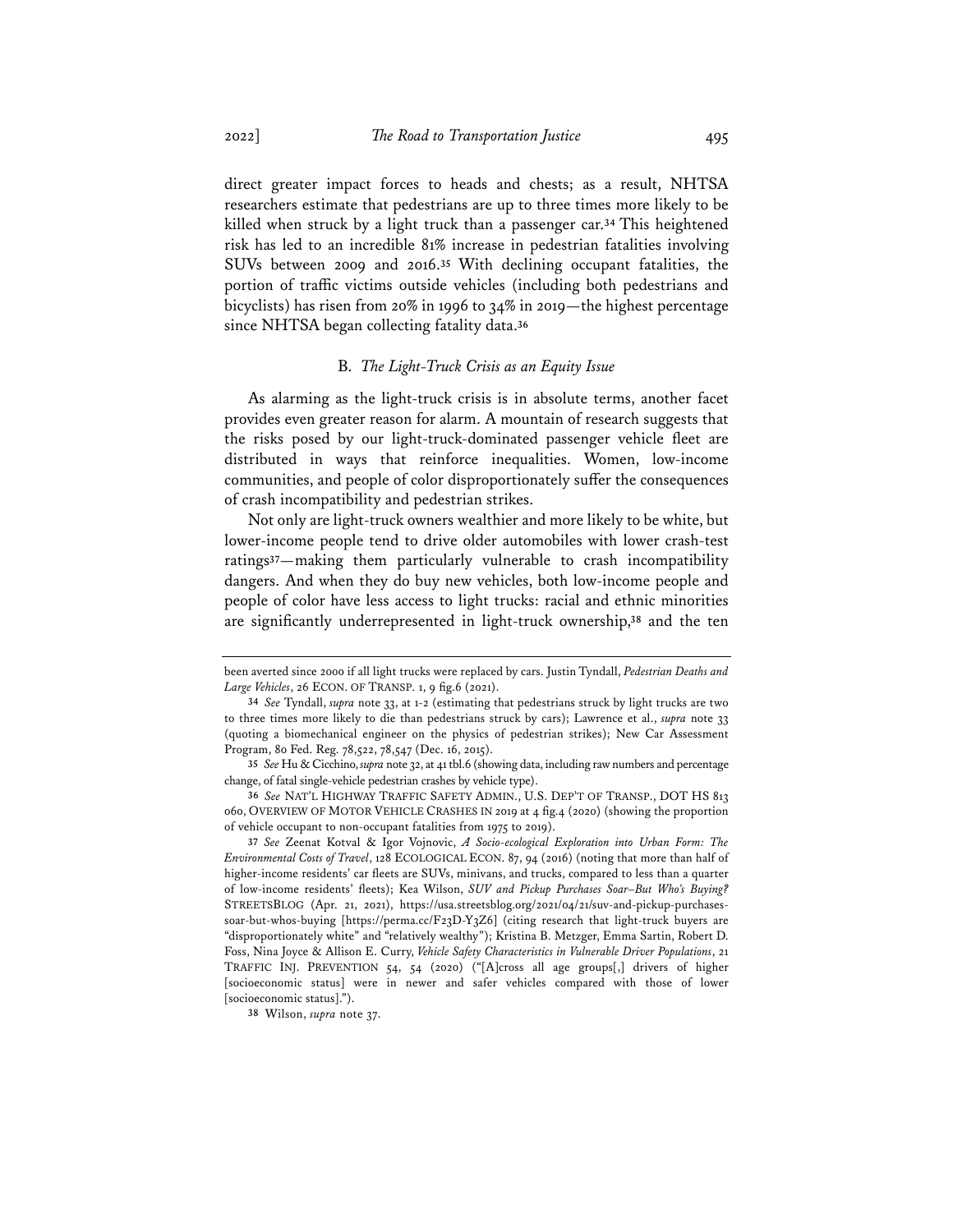cheapest new vehicles for sale in the U.S. are all sedans or hatchbacks.**<sup>39</sup>** The differential consequences of crash incompatibility also play out along gender lines. Women occupants are 28% more likely to die (and up to 73% more likely to be injured) in a crash than men, a disparity that is directly related to the higher rates of light-truck ownership among men.**<sup>40</sup>**

Pernicious inequities are even more startling in the context of the pedestrian crisis. The crisis is defined by significant spatial inequalities neighborhoods with the highest rates of pedestrian strikes often have the lowest rates of automobile ownership**41**—and those inequalities disproportionately burden poor and minority neighborhoods.**<sup>42</sup>** Local disparities also play out at the national level: Black, American Indian, Pacific Islander, and Hispanic people are significantly overrepresented in pedestrian fatalities, with Black and Native people each killed at a rate nearly double their population share.**<sup>43</sup>**

Finally, it is important to highlight that the human toll of the light-truck crisis is not exacted in a vacuum, but in the context of transportation systems and public space. The burden of this crisis is not only in the death and injury it visits on victims, but also in the limitations it places on the right to mobility and to simply exist on public streets. Pedestrians (and to a lesser extent cardrivers) must regulate their mobility in ways that are not required of light-

**<sup>39</sup>** Austin Irwin, *10 Cheapest New Cars for 2021*, CAR & DRIVER (Dec. 23, 2020), https://www.caranddriver.com/features/g34908888/10-cheapest-new-cars-for-2021

<sup>[</sup>https://perma.cc/DD8S-RT6Q]. This is true even as automakers drop passenger cars from their model lineups in favor of SUVs. *See* Patrick Olsen, *GM Becomes Latest Car Company to Drop Some Sedans*, CONSUMER REPS. (Nov. 26, 2018), https://www.consumerreports.org/general-motors/gmto-drop-some-sedans [https://perma.cc/ZD7P-FKSA] (explaining that GM is the third car company to drop sedans from its lineup in favor of more profitable SUVs and pickup trucks).

**<sup>40</sup>** *Vehicle Choice, Crash Differences Help Explain Greater Injury Risks for Women*, INS.INST.FOR HIGHWAY SAFETY (Feb. 11, 2021), https://www.iihs.org/news/detail/vehicle-choice-crash-differences-help-explaingreater-injury-risks-for-women [https://perma.cc/7L3L-RKJM] (describing the results of a recent study attributing differential injury rates between men and women to lower incidence of LTV ownership).

**<sup>41</sup>** Charlotte Lee Jackson, *Who Drives Cars, Who Gets Hit by Cars, and Why*, GREATER GREATER WASH. (Feb. 17, 2021), https://ggwash.org/view/80438/who-drives-cars-who-gets-hit-bycars-and-why [https://perma.cc/DQS8-65MD] (finding pedestrian death disparities in Washington, D.C. even after accounting for increased walking rates).

**<sup>42</sup>** Mike Maciag, *Mean Streets*, GOVERNING, Aug. 2014, at 34, 36 (finding that the bottom third of census tracts by per-capita income have double the pedestrian fatality rate of higher per-capita income groups and noting disproportionate impacts on minority communities).

**<sup>43</sup>** *See* GOVERNORS HIGHWAY SAFETY ASS'N, PEDESTRIAN TRAFFIC FATALITIES BY STATE: 2020 PRELIMINARY DATA 15-16 (2021) (presenting the percent of total pedestrian fatalities between 2015 and 2019 by race). This disparity holds, at least for Black and Hispanic men, even when controlling for socioeconomic status and traffic exposure. Tara Goddard, Kimberly Barsamian Kahn & Arlie Adkins, *Racial Bias in Driver Yielding Behavior at Crosswalks* 33 Transp. Rsch. Part F 1, 2 (2015). A possible contributing factor is that drivers are less likely to yield to Black pedestrians. *Id.* at 4.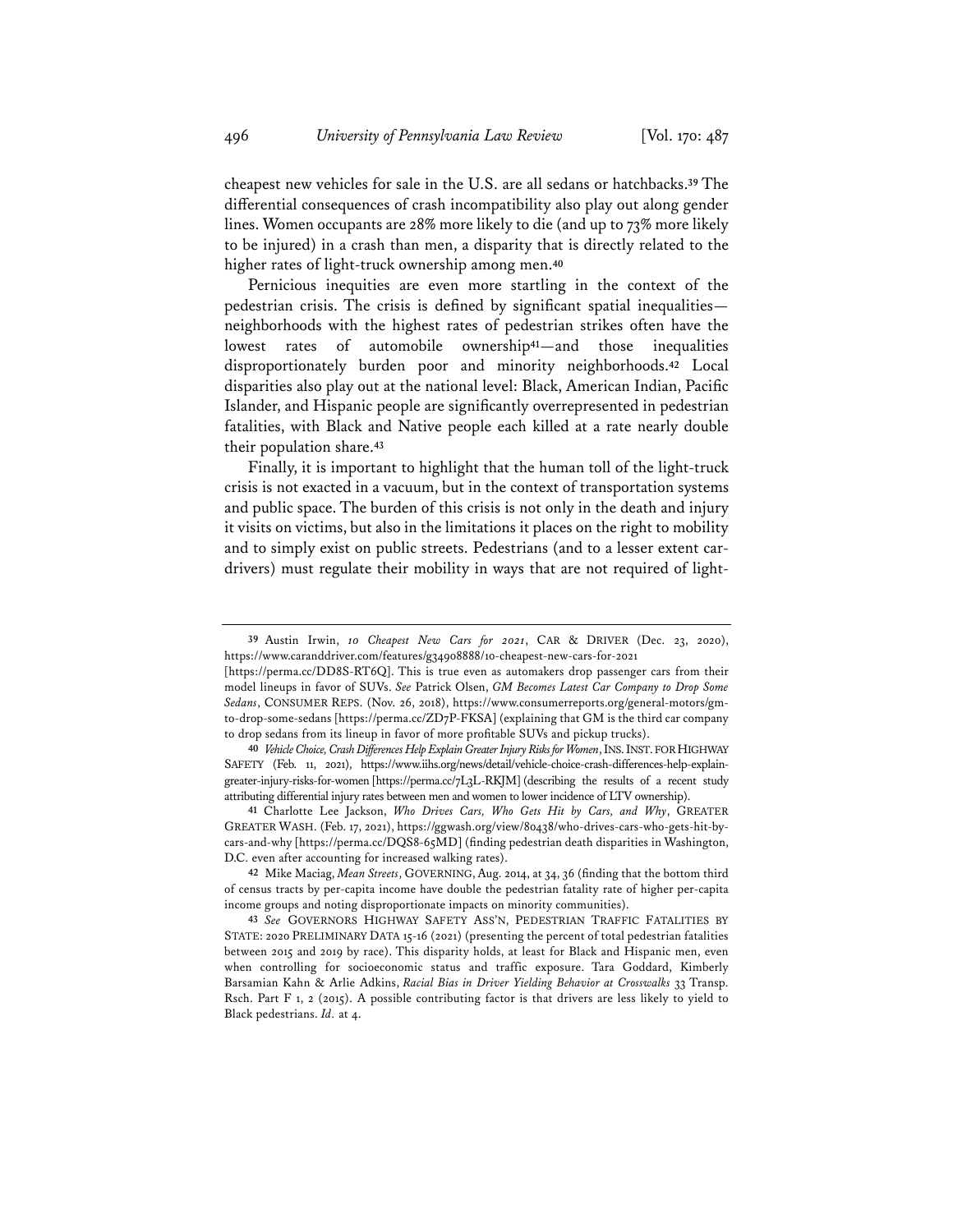truck drivers to avoid death or injury,**<sup>44</sup>** while the presence of destructive vehicles sends a message that some road users have a greater right to exist safely in those spaces than others.**<sup>45</sup>** And as these harms fall disproportionately on already-vulnerable groups, they further reinforce inequalities in society.

## C. *A Permanent Crisis*

There is little reason to assume that the light-truck boom and its attendant dangers and inequities will disappear on their own.**<sup>46</sup>** Not only is the shift to light trucks being promoted by automakers themselves,**<sup>47</sup>** the shift is also selfreinforcing, as car drivers increasingly feel unsafe on roads dominated by light trucks.**<sup>48</sup>** Nor are technological and design changes within the light-truck segment likely to resolve the issue completely. Emerging crash-avoidance and autonomous technologies are only marginally effective,**<sup>49</sup>** and the fact remains that pedestrian safety and crash incompatibility issues are largely products of vehicle height and weight—inherent features of the light-truck segment which may not be fixable with simple redesigns.

**<sup>44</sup>** For instance, pedestrians are expected to "look both ways" before crossing the street, even in a marked crosswalk where they have the right-of-way over oncoming traffic. *See, e.g.*, *Pedestrian Safety*, PA. DEP'T OF TRANSP., https://www.penndot.gov/TravelInPA/Safety/ TrafficSafetyAndDriverTopics/Pages/Pedestrian-Safety.aspx [https://perma.cc/9VUJ-Z7SS]. Drivers of SUVs, on the other hand, are more likely to engage in more reckless behavior. *See* Peter Wallner, Anna Wanka & Hans-Peter Hutter, *SUV Driving "Masculinizes" Risk Behavior in Females: A Public Health Challenge*, 129 WIENER KLINISCHE WOCHENSCHRIFT 625, 625, 628 (2017) (noting riskier traffic behavior associated with SUV drivers and finding that women who drive SUVs break certain traffic rules at rates typically associated with male drivers).

**<sup>45</sup>** *See* Gregg Culver, *Death and the Car: On (Auto)Mobility, Violence, and Injustice,* 17 ACME 144, 162 (2018) ("Vehicular violence produces landscapes of fear and anxiety, and hence social and physical exclusion, marginalization, and immobilization. . . . [I]t also has a constitutive role in shaping unequal urban geographies.").

**<sup>46</sup>** Voelk, *supra* note 24 ("[E]xperts expect [SUV sales] will only grow.").

**<sup>47</sup>** *See* Keith Naughton, Jamie Butters, David Welch & Tommaso Ebhardt, *The American Sedan is Dying. Long Live the SUV*, BLOOMBERG (Jan. 16, 2018, 5:01 AM), https://www.bloomberg.com/news/features/2018- 01-16/why-the-american-sedan-is-marked-for-death [https://perma.cc/8T9E-J5CL] ("[A]utomakers are racing to ditch slow-selling cars in favor of the big rigs that mint them money.").

**<sup>48</sup>** Henry Grabar, *The SUV Arms Race*, SLATE (Nov. 30, 2018, 12:11 PM), https://slate.com/technology/2018/11/suv-arms-race-pick-up-car-safety-headlights-visibility-crash.html [https://perma.cc/LW2W-XFXP] ("One reason to buy a bigger vehicle? Everyone else is.").

**<sup>49</sup>** Five times as many pedestrian fatalities occur at night as in the daytime, but current crashavoidance technologies are minimally effective at night. GAO PEDESTRIAN REPORT, *supra* note 21, at 51 Fig. 11 (showing pedestrian fatalities by light conditions); AM. AUTOMOBILE ASS'N INC., AUTOMATIC EMERGENCY BRAKING WITH PEDESTRIAN DETECTION 47 (2019) (concluding from field tests of crash avoidance systems that such systems were "ineffective during nighttime conditions"). In addition, advanced crash-avoidance technologies add considerably to the sticker price of vehicles, placing new, safer automobiles further out of reach of low-income buyers. *See* ETHAN DOUGLAS,CONSUMER REPS.,A HIGH PRICE ON SAFETY 1 (2020) (concluding that crashavoidance technologies increase the cost of vehicles by thousands of dollars).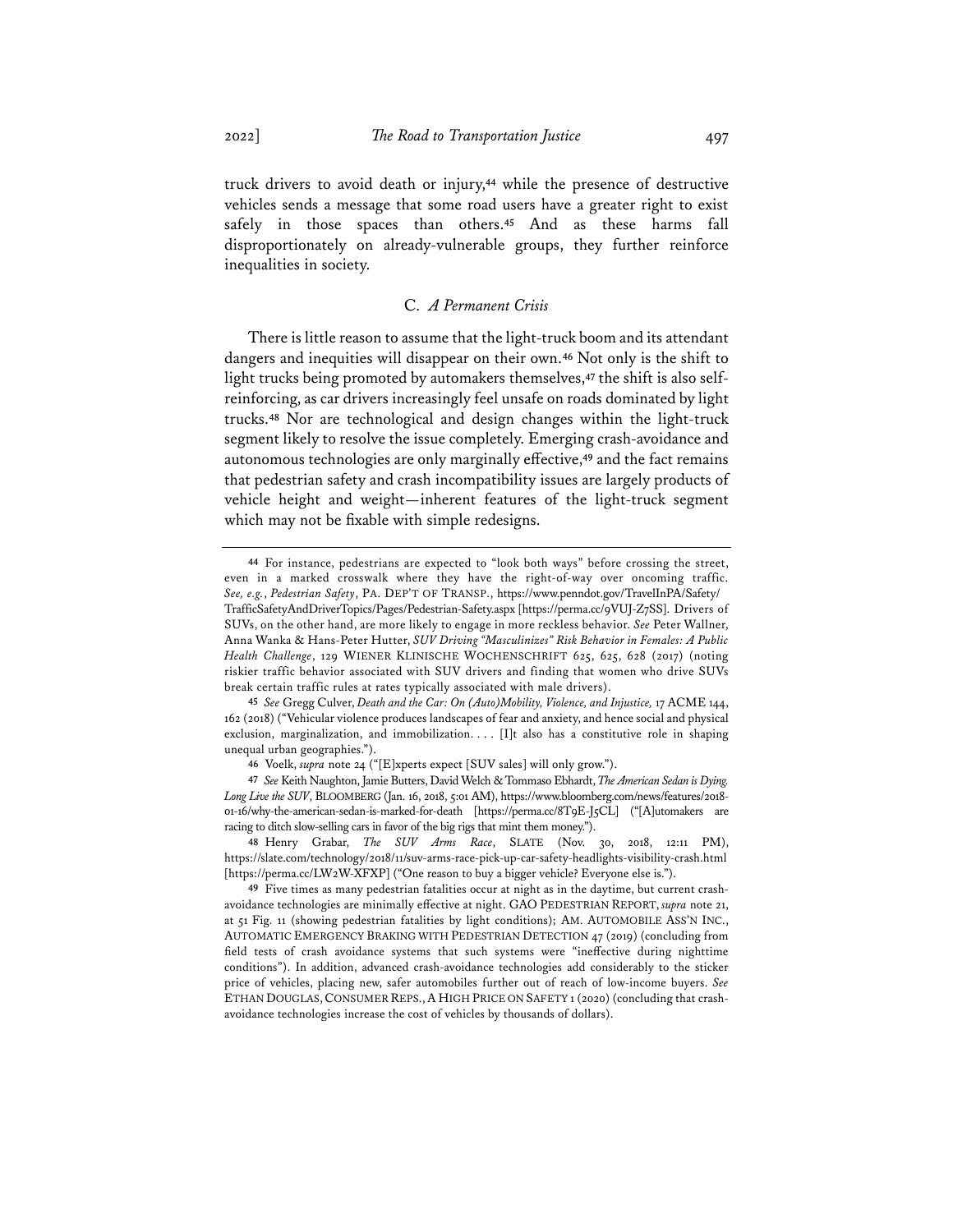### II. THE AUTO SAFETY FRAMEWORK

That the externalized harms and inequities created by light trucks have gone unchecked is all the more surprising given the extensive federal involvement in auto-safety regulation. Indeed, auto safety is the *raison d'être* of an entire operating agency of the U.S. Department of Transportation: the National Highway Traffic Safety Administration. Since its formation in 1970, NHTSA has been charged with administering the auto-safety provisions of the 1966 Motor Vehicle Safety Act (MVSA), the groundbreaking statute that for the first time subjected auto design to comprehensive federal regulation in the name of road safety.**<sup>50</sup>** Crucially, the MVSA unequivocally tasks NHTSA with the safety of *the public*, both occupants and non-occupants alike.**<sup>51</sup>**

Since NHTSA's inception, Congress has expanded not only its administrative toolkit for influencing vehicle safety, but the agency's responsibility for a number of auto-design issues unrelated to safety.**<sup>52</sup>** Today, NHTSA can choose to address vehicle design by setting safety standards, by ordering recalls of defective vehicles, and by distributing information to consumers on vehicle crashworthiness. But only one of these tools mandatory vehicle performance requirements set in the Federal Motor Vehicle Safety Standards (FMVSS)—is adequate to the task of addressing the externalized dangers and equity issues created by light trucks.

*Safety Standards.* At the heart of the MVSA is the idea that the federal government should directly regulate vehicle design through the FMVSS.**<sup>53</sup>** Under the rulemaking authority created by the Act, NHTSA can propose minimum safety performance and equipment requirements for automobiles,

**<sup>50</sup>** Highway Safety Act of 1970, Pub. L. No. 91-605, 84 Stat. 1739, 1739-40.

**<sup>51</sup>** 49 U.S.C. § 30102(a)(9) (defining "motor vehicle safety" as vehicle performance that "protects *the public* against unreasonable risk") (emphasis added). *See also infra* note 87 and accompanying text (noting that one of the first safety standards ever issued involved non-occupant safety).

**<sup>52</sup>** These include theft-prevention and odometer-fraud regulations, 49 C.F.R. §§ 541, 580; bumper performance requirements to minimize repair costs, 49 C.F.R. § 581.5; and the Corporate Average Fuel Economy (CAFE) standards, administered jointly with the Environmental Protection Agency. 49 C.F.R. § 541. *See* 49 U.S.C. § 32902. Enacted in response to the OPEC crisis, CAFE was originally designed to simply reduce fuel consumption and provide consumers with fuelefficient vehicle choices; it has since become an imperfect proxy for controlling automotive greenhouse gas emissions. *See* Energy Policy and Conservation Act, Pub. L. No. 94-163, 89 Stat. 871, 874 (1975) ("The purposes of this Act are . . . to provide for improved energy efficiency of motor vehicles."). Many commenters have posited that loopholes within CAFE for larger vehicles have encouraged the proliferation of light trucks. *See, e.g.*, Ryan Beene, *Is CAFE Making Cars Bigger?* AUTO. NEWS (Aug. 14, 2016, 1:00 AM), https://www.autonews.com/article/20160814/OEM11/308159946/is-cafemaking-cars-bigger [https://perma.cc/ALM4-D6L5].

**<sup>53</sup>** *See* JERRY L. MASHAW & DAVID L. HARFST, THE STRUGGLE FOR AUTO SAFETY 47 (1990) [hereinafter THE STRUGGLE FOR AUTO SAFETY] (describing the centrality of rulemaking to the MVSA).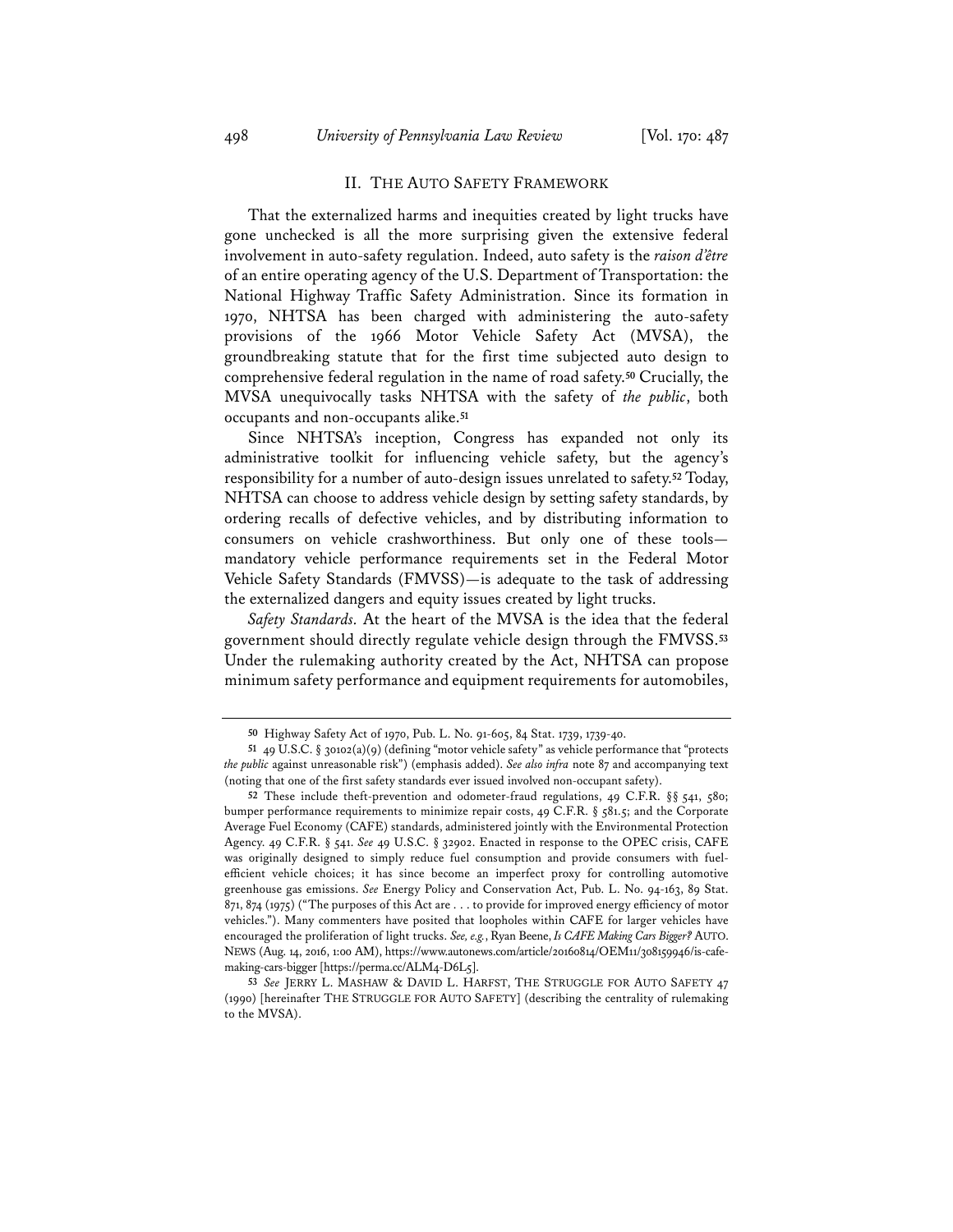provided that those requirements are "practicable, meet the need for motor vehicle safety, and [are] stated in objective terms."**<sup>54</sup>** As long as the agency considered whether the proposed standard was "reasonable, practicable, and appropriate" for the specific type of vehicle, the standard may reach every new automobile sold in the U.S.**<sup>55</sup>** By prescribing minimum performance requirements that all new vehicles must meet, the FMVSS provide the most straightforward means of addressing both pedestrian impact protection and crash compatibility.**<sup>56</sup>**

*Recalls*. Dating to the original MVSA, NHTSA's recall authority allows the agency to address safety defects in automobiles on a case-by-case basis.**<sup>57</sup>** When a manufacturer learns of a safety defect (either on notice from NHTSA or uncovered on its own initiative), it must notify all owners and, if the owner chooses, repair the defect free of charge.**<sup>58</sup>** This provision essentially authorizes NHTSA to enforce implied warranties; crucially, it applies only to defects, which (as in product liability law) require the *failure* of some component measured relative to the likelihood of failure in other vehicles.**<sup>59</sup>**

NHTSA's recall authority is not a viable avenue to addressing the dangers of light trucks. First, any road-safety benefits of the recall program are entirely dependent on individual owners electing to have the defect addressed.**<sup>60</sup>** Because NHTSA has no ability to compel owners to respond to recalls, more than 20% of recalled vehicles never remedied; worse, light-truck owners are the least likely to respond to recall notices.**<sup>61</sup>** And given that lighttruck owners are not the primary victims of crash incompatibility and

**58** 49 U.S.C. §§ 30118(b)(2), (c), 30120(a).

**59** United States v. Gen. Motors. Corp., 841 F.2d 400, 404 (D.C. Cir. 1988) ("[A] vehicle contains a defect if it is subject to a significant number of failures in normal operation." (citation and internal quotation marks omitted)); *id.* at 415 (upholding dismissal of NHTSA enforcement action based on finding that the subject vehicle "was no more likely than other vehicles to be involved" in failures); *see also* THE STRUGGLE FOR AUTO SAFETY, *supra* note 53, at 167 (summarizing a number of circuit court opinions to define "defect" as "a failure of some part of a vehicle to perform up to *the usual standards expected*" (emphasis added)); *id*. at 129 (noting that NHTSA did not consider vehicles defective if they conformed to industrywide standards).

**60** Whether the recall program has any road safety benefits *at all* is unknown; NHTSA has never conducted a cost–benefit analysis on rulemaking, and vehicle component failures are responsible for less than one percent of accidents. Jerry L. Mashaw & David L. Harfst, *From Command and Control to Collaboration and Deference: The Transformation of Auto Safety Regulation*, 34 YALE J. ON REGUL. 167, 251-52 (2017) [hereinafter *Command and Control*].

**61** *See* NAT'L HIGHWAY TRAFFIC SAFETY ADMIN., U.S. DEP'T OF TRANSP., REPORT TO CONGRESS: "VEHICLE SAFETY RECALL COMPLETION RATES REPORT" 26, 28 (2017).

**<sup>54</sup>** 49 U.S.C. § 30111(a).

**<sup>55</sup>** *Id.* § 30111(b)(3).

**<sup>56</sup>** For example, a pedestrian protection standard might require that, for any automobile sold in the U.S., a pedestrian dummy struck at *x* speed will experience no more than *y* force to the head. *Cf.* 49 C.F.R. § 571.201 (setting performance requirements for interior protection using test dummies under FMVSS 201).

**<sup>57</sup>** 49 U.S.C. §§ 30118-20.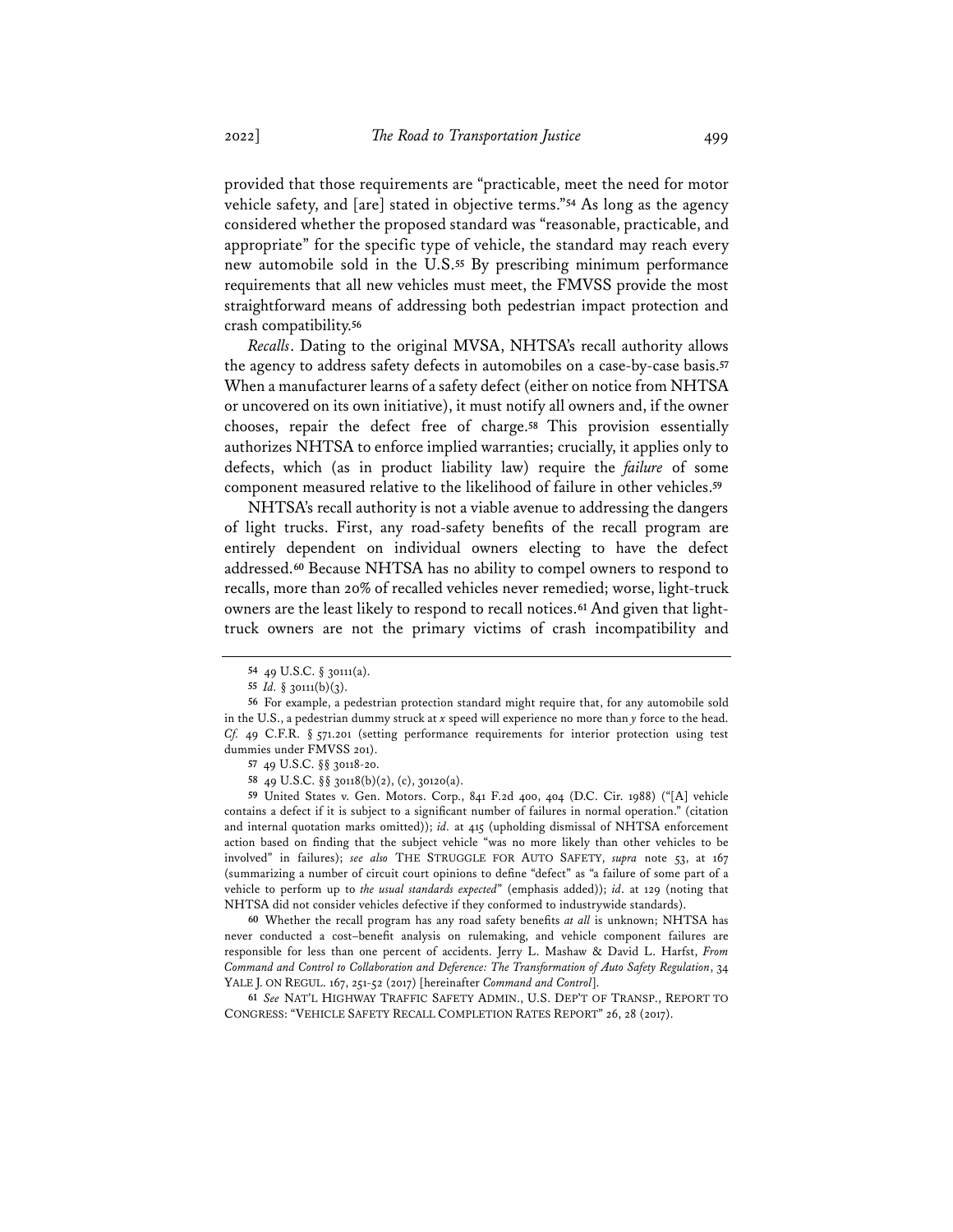pedestrian strikes, it seems unlikely that owners would prioritize recalls addressing those issues. On a more fundamental level, the dangers that light trucks pose to other road users are by and large due to features inherent to the class—vehicles' height and weight.**<sup>62</sup>** This increased danger exists whether or not any component or system has malfunctioned and exists in all light trucks regardless of manufacturer. Just as courts have been unwilling to find light trucks categorically "defective" in the products liability context,**<sup>63</sup>** NHTSA's recall authority will not reach these dangers.

*Consumer Education*. Since 1978, NHTSA has provided consumers with information on the safety of specific models through the New Car Assessment Program (NCAP).**<sup>64</sup>** Under this program, NHTSA subjects new automobiles to four different crash tests, and assigns a 1 to 5 Star rating to the model based on its performance.**<sup>65</sup>** This is simply a consumer-education service, though, and carries no legal force: A vehicle that scores zero out of five possible stars may still be sold in the U.S. so long as it complies with the FMVSS. The NCAP's influence on road safety therefore depends *entirely* on the weight that consumers and manufacturers give to the ratings. Despite these limitations, the NCAP program has recently been proposed as a potential fix to the pedestrian safety crisis, with both government and private advocates urging NHTSA to include a pedestrian safety test in the NCAP.**<sup>66</sup>**

However, there is good reason to doubt that the NCAP program can meaningfully address the light-truck crisis. First, it assumes a certain level of safety-consciousness among light-truck consumers—but many light-truck owners take an oppositional approach to road-safety concerns.**<sup>67</sup>** More importantly, since vehicle height and weight *negatively* correlate with increased pedestrian safety and crash compatibility but *positively* correlate with increased occupant protection, neither consumer self-interest nor rating systems themselves will fully guard against externalized risks. If pedestrian safety is listed as a standalone category alongside the occupantprotection score, it seems naïve to imagine even the most safety-conscious

**<sup>62</sup>** See *supra* note 29 and accompanying text.

**<sup>63</sup>** Kevin Case, Note, *Tanks in the Streets: SUVs, Design Defects, and Ultrahazardous Strict Liability*, 81CHI.-KENT L.REV.149, 196-97(noting that product liability suits against SUVmanufacturers have failed). **64** 49 C.F.R. §§ 575.301-302.

**<sup>65</sup>** *See Ratings*, NAT'L HIGHWAY TRAFFIC SAFETY ADMIN., https://www.nhtsa.gov/ratings [https://perma.cc/QB9Z-SGS8] (describing the four tests NHTSA conducts).

**<sup>66</sup>** *See* GAO PEDESTRIAN REPORT, *supra* note 21; *Testimony of Joan Claybrook on Suggestions for Enhancements to the New Car Assessment Program*, PUB. CITIZEN (Mar. 7, 2007), https://www.citizen.org/article/testimony-of-joan-claybrook-on-suggestions-for-enhancements-to-the-newcar-assessment-program-ncap-at-the-nhtsa-public-meeting [https://perma.cc/BNL8-JQ3R] ("I challenge NHTSA to follow the lead of the rest of the world by taking a far more aggressive stand against the dangers vehicles pose to pedestrians . . . .").

**<sup>67</sup>** *See* NAT'L SAFETY COUNCIL, SEAT BELTS: SAFETY BY THE NUMBERS (2020) (noting that pickup truck drivers and passengers had a lower rate of seatbelt usage).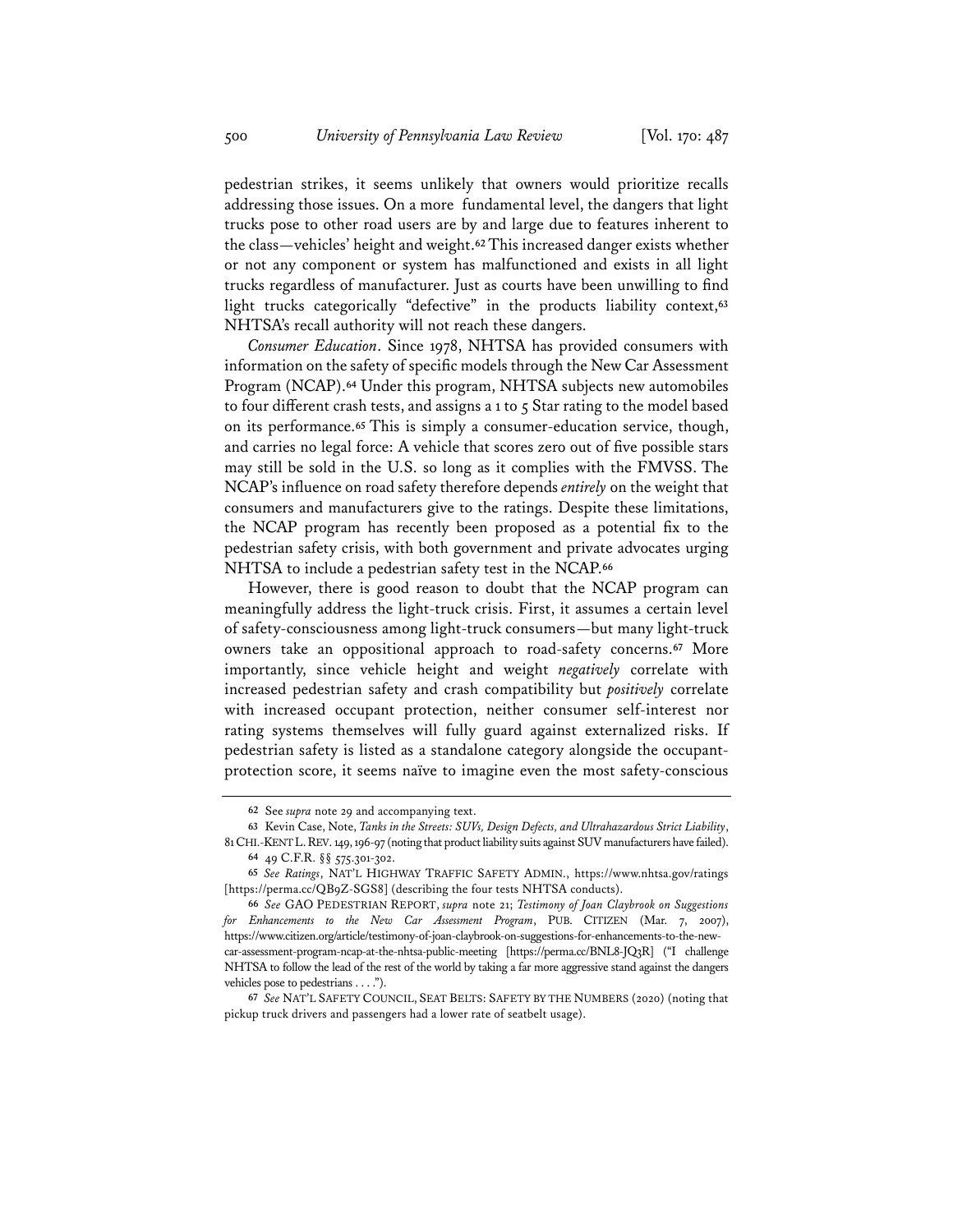consumer forgoing the significant occupant-protection benefits of light trucks simply because of the potential threat they pose to strangers.**<sup>68</sup>** And even when existing safety ratings incorporate pedestrian safety into comprehensive, single-variable scores, the offsetting occupant-protection benefits of light trucks may cancel out any score penalty for external harms.**<sup>69</sup>** Finally (and most fundamentally), the alarming inequalities of the lighttruck crisis should lead us to question whether it is morally defensible to allow whiter, wealthier light-truck consumers to decide the level of safety and protection that other road users receive.

Despite the limitations of both the recall program and the NCAP in addressing design-safety issues, they have become increasingly prominent aspects of the auto-safety framework.**70**The reasons for this shift will be explored in subsequent sections, but it is worth noting here that a recent report from the Government Accountability Office (GAO) critiquing NHTSA's pedestrian safety efforts did not even discuss rulemaking as a potential solution.**<sup>71</sup>**

### III. FIFTY YEARS OF AUTO SAFETY

Understanding the origins and extent of NHTSA's failure to respond to the light-truck crisis allows us both to contextualize our present situation and, more importantly, gauge the ability of our auto safety regime to meet the historic moment. This section traces the heretofore-untold history of NHTSA's engagement with pedestrian safety and crash incompatibility in the postwar era, a history spanning more than fifty years of government research, rulemaking initiatives, and proposed rules without a single entry

**<sup>68</sup>** This is especially doubtful given that news media and safety education narratives frequently portray pedestrian victims as responsible for pedestrian strikes—why should the consumer sacrifice protection for themselves and their own family to avoid injuring someone whose own misconduct puts them in harm's way? *See* Richard Florida, *How Media Coverage of Car Crashes Downplays the Role of Drivers*, BLOOMBERG CITYLAB (Dec. 10, 2019, 11:35 AM), https://www.bloomberg.com/news/articles/2019-12-10/why-news-coverage-of-car-crashes-favorsdrivers [https://perma.cc/69AR-2SVH] (describing research showing news coverage of traffic violence "overwhelmingly . . . shift[s] blame onto pedestrians and cyclists . . . .").

**<sup>69</sup>** For example, pedestrian avoidance technologies are currently factored into IIHS safety ratings. However, the Acura RDX SUV received IIHS' highest rating, "Top Safety Pick+," despite striking a child-sized mannequin at 20 mph. *2020 Acura RDX*, INS. INST. FOR HIGHWAY SAFETY, https://www.iihs.org/ratings/vehicle/acura/rdx-4-door-suv/2020 [https://perma.cc/5DYQ-5Z7B]. In addition, five out of six IIHS pedestrian-avoidance tests are conducted at twenty-five mph or below, even though collisions above thirty mph are responsible for five times as many pedestrian fatalities. GAO PEDESTRIAN REPORT, *supra* note 21, at 17, fig.7.

**<sup>70</sup>** *Command and Control*, *supra* note 60, at 173 ("NHTSA is now predominantly a provider of consumer safety information (NCAP), an enforcer of implied warranties (product recalls), a codifier of industry practice, a broker of voluntary agreements, and a promoter of best practices and guidelines.").

**<sup>71</sup>** GAO PEDESTRIAN REPORT, *supra* note 21, at 39 (recommending that NHTSA document an evaluation plan, document the process for making changes to NCAP, and decide whether to include pedestrian safety tests in NCAP).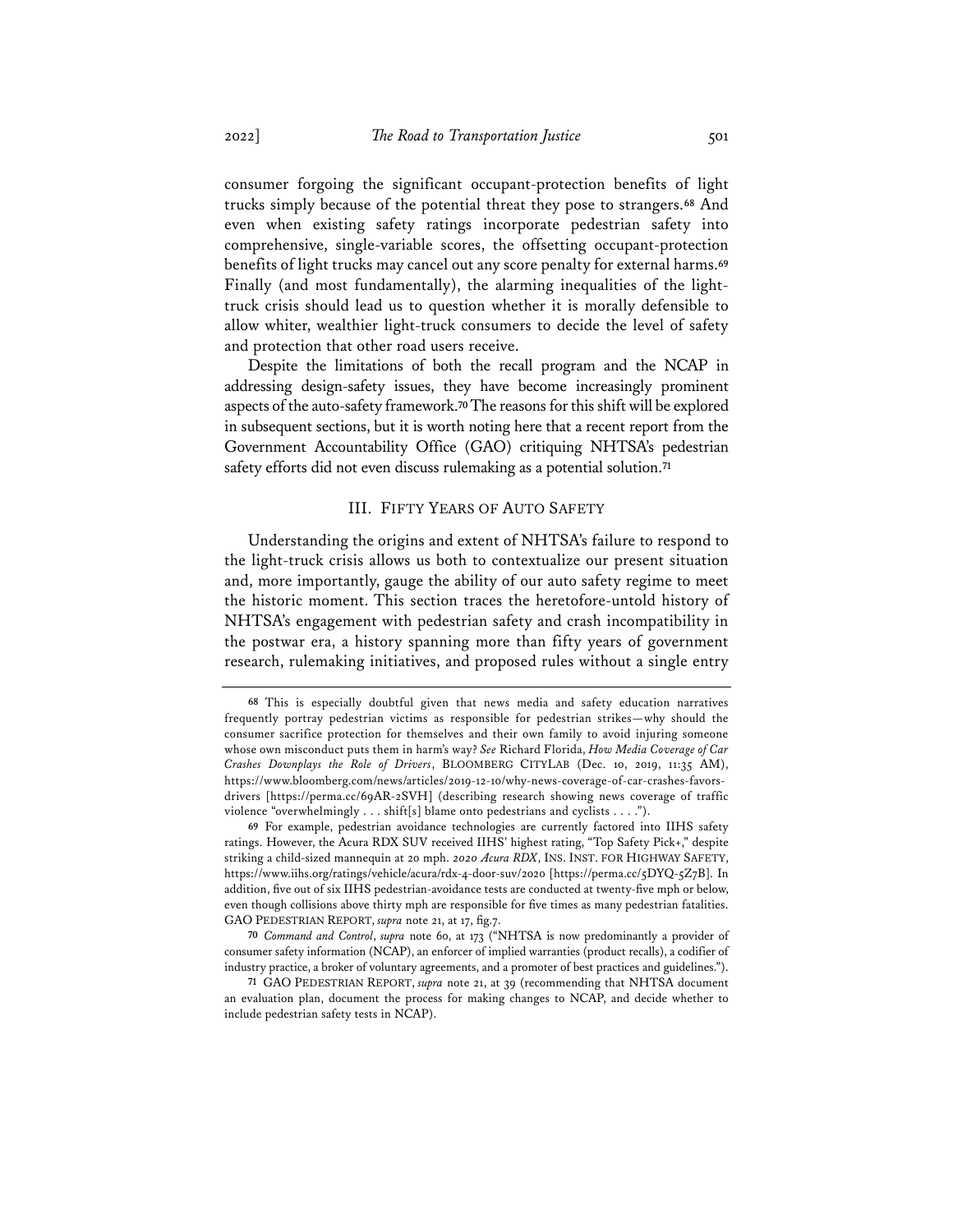in the current Code of Federal Regulations to show for it. Indeed, the day the first Ford Explorer rolled off the line at Louisville Assembly in 1990 to kick off the SUV boom, NHTSA had fifteen years' worth of research on pedestrian impacts and crash compatibility to predict the exact threats the new model would pose. Federal regulators' failure to act allowed an obvious problem to fester into a full-blown crisis.

# A. *Setting Safety Standards*

Before exploring in detail the twin histories of pedestrian-safety and crash-incompatibility standards, it is worth tracing briefly the general trajectory of rulemaking within NHTSA. After all, this Comment is far from the first to point out that our auto safety regime has fallen short of its founding vision.**<sup>72</sup>**

In their seminal book *The Struggle for Auto Safety*, Jerry Mashaw and David Harfst explore a theory of legal culture in the administrative state using the history of NHTSA as a backdrop.**<sup>73</sup>** Looking primarily at the two policymaking tools created by the original MVSA—recalls and the FMVSS—the authors trace the decline of significant rulemaking at NHTSA from its inception to the late 1980s, accompanied by a corresponding expansion of recall activity.**<sup>74</sup>** Following a brief era of rulemaking productivity between 1966 and 1974, the authors contend that NHTSA abandoned rulemaking in the face of judicial and congressional hostility.**<sup>75</sup>** At the same time, Congress and courts repeatedly upheld and expanded NHTSA's recall authority.**<sup>76</sup>** Mashaw and Harfst diagnose this trend as the result of an American legal culture that strongly disfavors broad-stroke, forward-looking rules (like the FMVSS) compared to case-by-case, retroactive adjudications (like recalls).**<sup>77</sup>** Though sweeping in its coverage, neither *The Struggle for Auto Safety* nor the

**<sup>72</sup>** *See, e.g.,* Sarah C. Bronin, *Rules of the Road: The Struggle for Safety & the Unmet Promise of Federalism*, 106 IOWA L. REV. 2153, 2184 (2021) (describing the dominance of NHTSA in auto-design regulation as a failure of federalism); Gregory H. Shill, *Should Law Subsidize Driving?* 95 N.Y.U. L. REV. 498, 564 (2020) (noting how lax safety regulations act as an indirect subsidy for automobility).

**<sup>73</sup>** THE STRUGGLE FOR AUTO SAFETY, *supra* note 53.

**<sup>74</sup>** *Id.* at 10-12.

**<sup>75</sup>** *See id.* at 11-12 (describing the productive years); *id.* at 95-103 (describing the impact of judicial review); *id.* at 131-140 (describing Congress' repudiation of NHTSA's ignition interlock standard). *But see* LEE VINSEL, MOVING VIOLATIONS: AUTOMOBILES, EXPERTS, AND REGULATIONS IN THE UNITED STATES 129-48 (2019) (examining the interior protection standard and concluding that NHTSA was "from the beginning, weak and unable to push safety technologies forward"). By the Reagan administration, rulemaking was enthusiastically abandoned in the name of deregulation. THE STRUGGLE FOR AUTO SAFETY at 11; *see also* MARISSA MARTINO GOLDEN, WHAT MOTIVATES BUREAUCRATS? POLITICS AND ADMINISTRATION DURING THE REAGAN YEARS 42-44, 46 (2000) (describing attempts to derail rulemaking under Reagan).

**<sup>76</sup>** *See* THE STRUGGLE FOR AUTO SAFETY, *supra* note 53, at 110 (describing Congressional expansion of recall authority in 1974); *id.* at 149-56 (describing courts' approval of NHTSA recalls). **77** *Id.* at 24-25 (describing their theory of legal culture).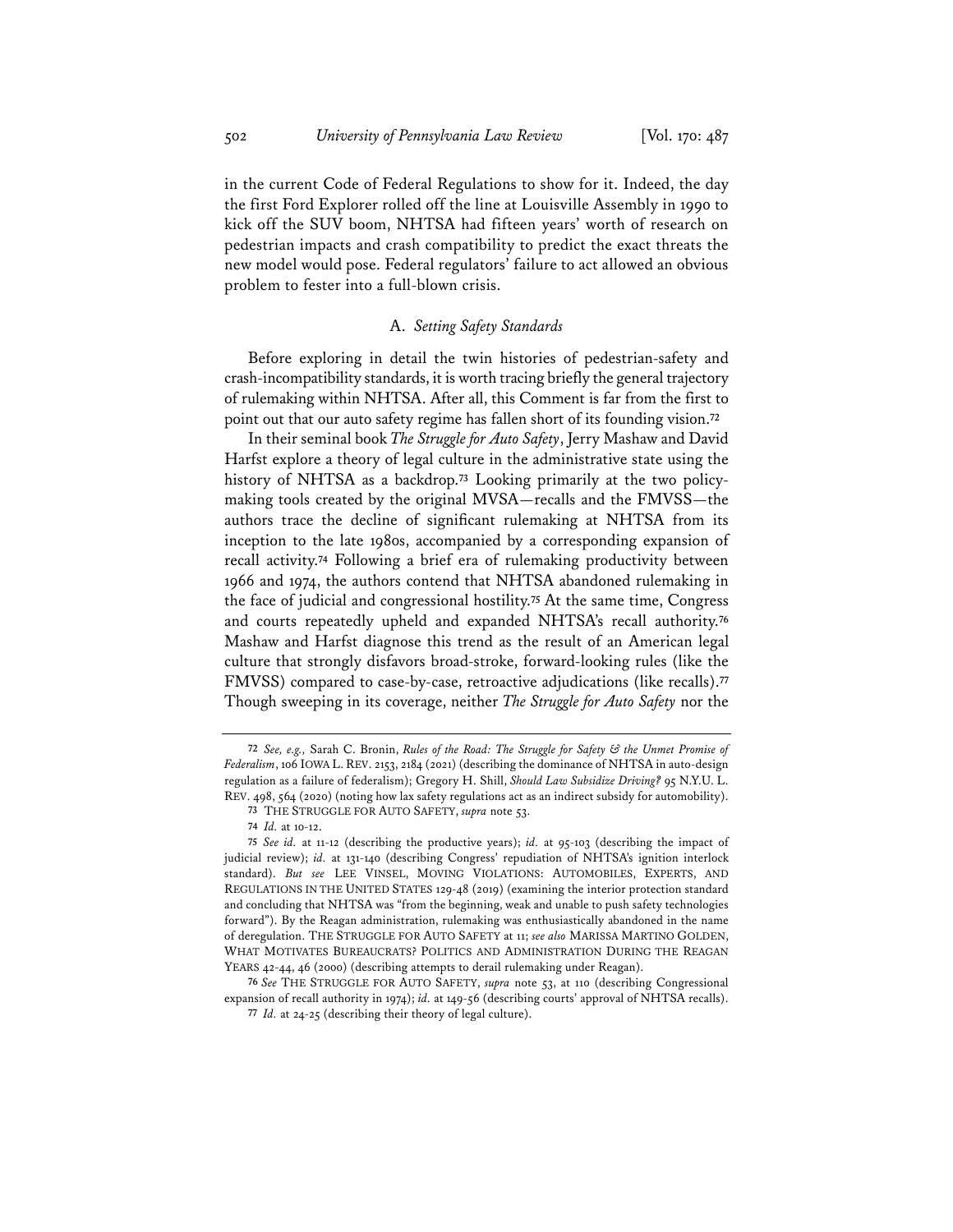authors' 2017 follow-up article**<sup>78</sup>** are comprehensive: Pedestrians are almost completely absent from their narrative, and vehicle incompatibility receives only passing mention.

The extent and significance of this alleged retreat from rulemaking has also been disputed.**<sup>79</sup>** And whatever the quantitative scope of rulemaking activity, it is incontrovertible that *some* significant rules have been issued since the 1970s. In 1984, in the middle of Mashaw and Harfst's "ice age" of rulemaking, NHTSA issued a monumental rule on airbags and automated seatbelts.**<sup>80</sup>** And since the 1980s, NHTSA has promulgated and revised standards on a regular basis, often at Congressional insistence. A half-dozen transportation omnibus bills—ISTEA, TREAD, KTSA, SAFETEA-LU, and MAP-21—have resulted in new or revised standards on everything from the aforementioned ESC requirement to power-window switches.**<sup>81</sup>** Everything, of course, but pedestrian impact protection or crash compatibility.

Whatever the merits of Mashaw and Harfst's thesis, it is clear that rulemaking has continued in some areas, while the most significant externalized threats posed by the light-truck boom have gone unaddressed. According to NHTSA's own analyses of the lifesaving impact of rulemaking, FMVSS-mandated design and technology changes have saved the lives of more than 600,000 car and light-truck occupants from 1960 to 2012, but fewer than 3,000 pedestrian, cyclist and motorcyclist lives combined.**<sup>82</sup>**

This trend defies explanation solely by reference to broad rulemaking trends. Nor is this a plausible result of lack of knowledge of the dangers or lack of foresight on the part of NHTSA regulators; light trucks did not

**<sup>78</sup>** *Command and Control*, *supra* note 60.

**<sup>79</sup>** *See Justice Denied: Rules Delayed on Auto Safety and Mental Health*, *Hearing Before the Subcomm. on Oversight, Fed. Rights & Agency Action*, 113th Cong. 24-25 (2013) (testimony of Cary Coglianese, Professor of Law, University of Pennsylvania) (arguing that Mashaw and Harfst's claims have "little empirical support"). *But see Command and Control*, *supra* note 60, at 182-85 (citing data showing that the most substantial safety standards in terms of cost and weight imposed and lives saved were all rules in effect in 1974 or modifications of rules in effect in 1974).

**<sup>80</sup>** *See* THE STRUGGLE FOR AUTO SAFETY, *supra* note 53, at 209-211 (discussing the final rule issued on July 17, 1984 related to seat belts and airbags). This was only after the Supreme Court struck down NHTSA's attempt to completely withdraw the rule in Motor Vehicles Mfrs. Ass'n v. State Farm Mut. Auto. Ins. Co*.*, 463 U.S. 29, 34 (1983).

**<sup>81</sup>** *See Command and Control*, *supra* note 60, at 199-202, 214 (summarizing these statutes). Mashaw and Harfst describe this recent spate of rulemaking as a "co-regulatory rebound," suggesting that many standards are simply codifying industry practice. *Id.* at 216-17. Notably, however, the "coregulatory rebound" failed to result in the codification into the FMVSS of the industry's voluntary crash-compatibility standards.

**<sup>82</sup>** CHARLES J. KAHANE, U.S. DEP'T OF TRANSP., DOT HS 812 069, LIVES SAVED BY VEHICLE SAFETY TECHNOLOGIES AND ASSOCIATED FEDERAL MOTOR VEHICLE SAFETY STANDARDS, 1960 TO 2012: PASSENGER CARS AND LTVS, at xxxii-xxxiii (2015).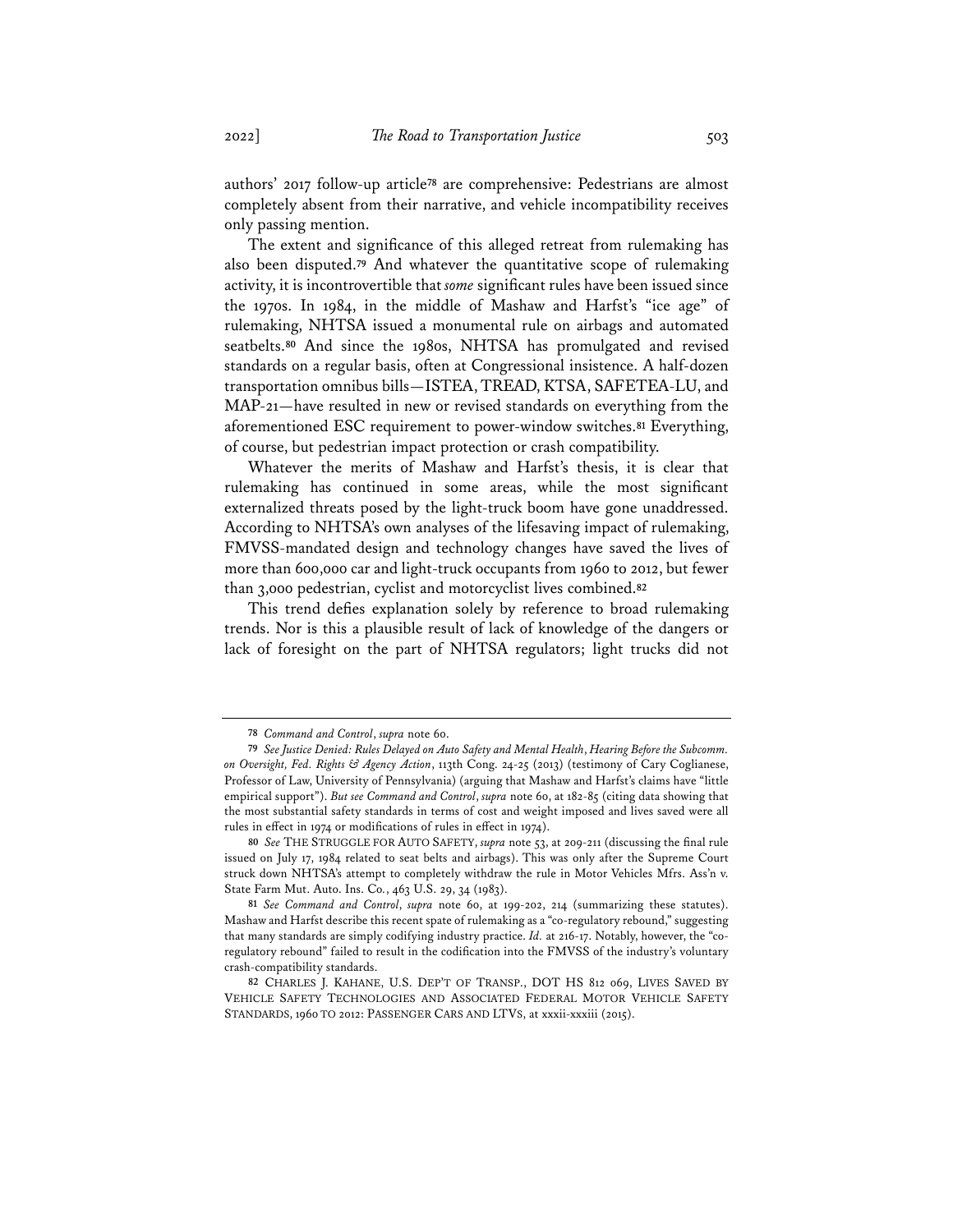emerge without warning in the 1990s.**<sup>83</sup>** And as the following sections show, NHTSA has conducted extensive research over five decades on pedestrian safety and incompatibility; by the mid-1970s, the agency was well aware of the role that vehicle height and weight play in those externalized threats.

### B. *Pedestrian Safety*

Perhaps surprisingly, pedestrian safety was a fairly visible part of the autosafety movement that culminated in the Motor Vehicle Safety Act. No less than Ralph Nader—herald of the auto-safety movement, responsible more than any other individual for the Act's passage—latched on to pedestrian safety in his multi-front assault on the automotive industry.**<sup>84</sup>** Particularly critical of automakers' elevation of styling over safety, in *Unsafe at Any Speed* Nader zeroed in on the decorative excess of Detroit, recounting grisly tales of inattentive cyclists impaled on Cadillac tailfins.**<sup>85</sup>**

This approach, focused on ornaments and styling rather than hood height and mass, would be the near-exclusive focus of pedestrian safety for regulators over the next ten years.**<sup>86</sup>** Among the first twenty standards issued under the new act was FMVSS 211, which prohibited protruding wheel nuts and hubcaps that could injure pedestrians and cyclists.**<sup>87</sup>** Though no longer in force,**<sup>88</sup>** it remains the only safety standard ever directly addressed to pedestrian impact protection. On the heels of FMVSS 211, the Federal Highway Administration moved on to the next logical step, publishing in 1967 a proposed rule to ban all "decorative" protrusions hazardous to pedestrians.**<sup>89</sup>** When the newly-formed NHTSA issued its first comprehensive rulemaking plan in 1971, it confidently predicted a pedestrian-protection rule on exterior projections by the end

**<sup>83</sup>** Light trucks represented 15% of the market as early as 1971, rising to 31% by 1988. U.S. GEN. ACCT. OFF., GAO/RCED-90-56, MOTOR VEHICLE SAFETY: PASSIVE RESTRAINTS NEEDED TO MAKE LIGHT TRUCKS SAFER 2 (1989) [hereinafter 1989 GAO REPORT]. By the mid-1970s, at least six different automakers were offering SUVs: the Toyota Land Cruiser, Ford Bronco, IH Scout, Chevrolet Blazer (GM), Dodge Ramcharger (Chrysler) and Jeep Cherokee (AMC).

**<sup>84</sup>** RALPH NADER, UNSAFE AT ANY SPEED: THE DESIGNED-IN DANGERS OF THE AMERICAN AUTOMOBILE 221-25 (1965).

**<sup>85</sup>** *Id.*

**<sup>86</sup>** This is not to say that hood ornaments posed no danger to pedestrians, but focusing on a single styling element rather than a holistic look at crash kinematics is not sufficient to address the height and weight factors that drive pedestrian mortality.

**<sup>87</sup>** Initial Federal Motor Vehicle Safety Standards, 32 Fed. Reg. 2408, 2416 (Feb. 3, 1967) (codified at 23 C.F.R. pt. 255). These standards were issued by the U.S. Department of Commerce; the Department of Transportation would not be established until later that year.

**<sup>88</sup>** FMVSS No. 211 was rescinded in 1996 after NHTSA concluded it had not had any safety impact. Federal Motor Vehicle Safety Standards; Wheel Nuts, Wheel Discs, and Hub Caps, 61 Fed. Reg. 20,171, 20,172 (May 6, 1996) (codified at 49 C.F.R. pt. 571).

**<sup>89</sup>** Federal Motor Vehicle Safety Standards, 32 Fed. Reg. 20,865, 20,865-66 (proposed Dec. 28, 1967).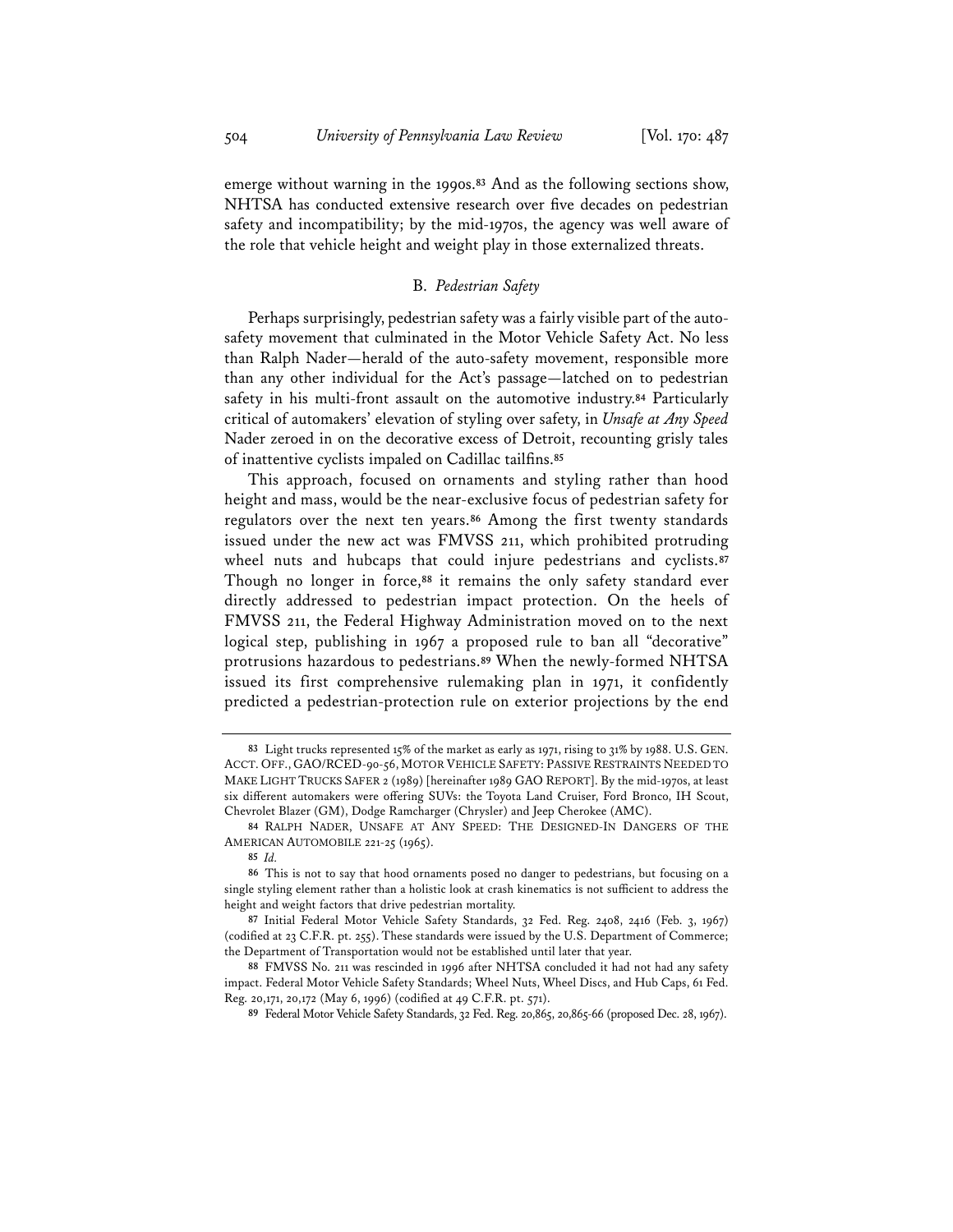of 1972.**<sup>90</sup>** But that year, a pair of embarrassing losses before the Sixth and Seventh Circuits significantly disrupted the agency's rulemaking plans, forcing NHTSA to drastically reassess its regulatory approach.**<sup>91</sup>**

The delay had a silver lining, however. In support of its rulemaking initiative, NHTSA had commissioned several research programs on pedestrian injury. While the research initially seemed to confirm the soundness of the ornament-focused approach,**<sup>92</sup>** a subsequent study published in 1975 highlighted for the first time the immense importance of vehicle height and weight in pedestrian strikes.**<sup>93</sup>** Using actual crash reports, lab tests on dummies, and computer models, the authors found among the "most significant injury causing parameters" were vehicle mass, vehicle height, and the ratio of vehicle height to pedestrian height; no reference to ornaments appears in their summary.**<sup>94</sup>** For perhaps the first time, NHTSA had a clear picture of pedestrian impact threats.

Written in the shadow of this research, NHTSA's next rulemaking plan sets out a curious approach to pedestrian protection. In addition to a new pedestrian education and enforcement effort,**<sup>95</sup>** this 1978 plan presented two rulemaking paths.**<sup>96</sup>** First was a "near term" rulemaking goal, with a draft rule set to be finalized by the end of the year, targeted—unsurprisingly—at exterior projections.**<sup>97</sup>** Far more promising was the second goal, which proposed a comprehensive pedestrian impact rule designed to "attenuate severity of head impact," covering both hoods and bumpers.**<sup>98</sup>** But in contrast

**<sup>90</sup>** *See* NAT'L HIGHWAY TRAFFIC SAFETY ADMIN., DOT/HS 820-163, PROGRAM PLAN FOR MOTOR VEHICLE SAFETY STANDARDS at A-12 (1971).

**<sup>91</sup>** This story is detailed in THE STRUGGLE FOR AUTO SAFETY, *supra* note 53, at 95-103 (noting the decisions left the 1971 plan and its comprehensive, performance-oriented approach "in a shambles" and drove NHTSA to focus on system-level rulemaking).

**<sup>92</sup>** TRANSP. RSCH. DEP'T, CORNELL AERONAUTICAL LAB'Y, RESEARCH IN IMPACT PROTECTION FOR PEDESTRIANS AND CYCLISTS 182 (1971) (finding that "it is obvious . . . that non-functional sharp-pointed objects" and "pointed edges of hoods and fender corners" should be eliminated from vehicle exterior design for safety-related purposes).

**<sup>93</sup>** HAYES E. ROSS, JR. RONALD D. YOUNG, ADIL M. MAYYASI & THOMAS A. KROUSKOP, DOT/HS 801-541, VEHICLE EXTERIORS AND PEDESTRIAN INJURY PREVENTION, VOLUME, 1, 4 (1975). **94** *Id.*

**<sup>95</sup>** Five Year Plan for Motor Vehicle Safety and Fuel Economy Rulemaking, 43 Fed. Reg. 11,100, 11,105 (Mar. 16, 1978) [hereinafter 1978 Plan]. This approach has historically contributed to victimblaming narratives and overpolicing of pedestrians. *See* ANGIE SCHMITT, RIGHT OF WAY: RACE, CLASS, AND THE SILENT EPIDEMIC OF PEDESTRIAN DEATHS IN AMERICA 49-52 (2020) (describing how safety officials, including NHTSA, "emphasize pedestrians' safety responsibilities to an extreme degree while minimizing the responsibilities of drivers"); *id.* at 66 (noting that criminalization of pedestrians has led to racially-biased enforcement).

**<sup>96</sup>** 1978 Plan, *supra* note 95, at 11,102. Ironically, the plan's discussion of pedestrian safety is inserted directly below a paragraph highlighting an "enormous increase" in light-truck use.

**<sup>97</sup>** *Id.* at 11,102, 11,1104.

**<sup>98</sup>** NAT'L HIGHWAY TRAFFIC SAFETY ADMIN., APPENDICES TO THE NHTSA MOTOR VEHICLE SAFETY RULEMAKING PLAN 54 (1978) [hereinafter 1978 PLAN APPENDIX].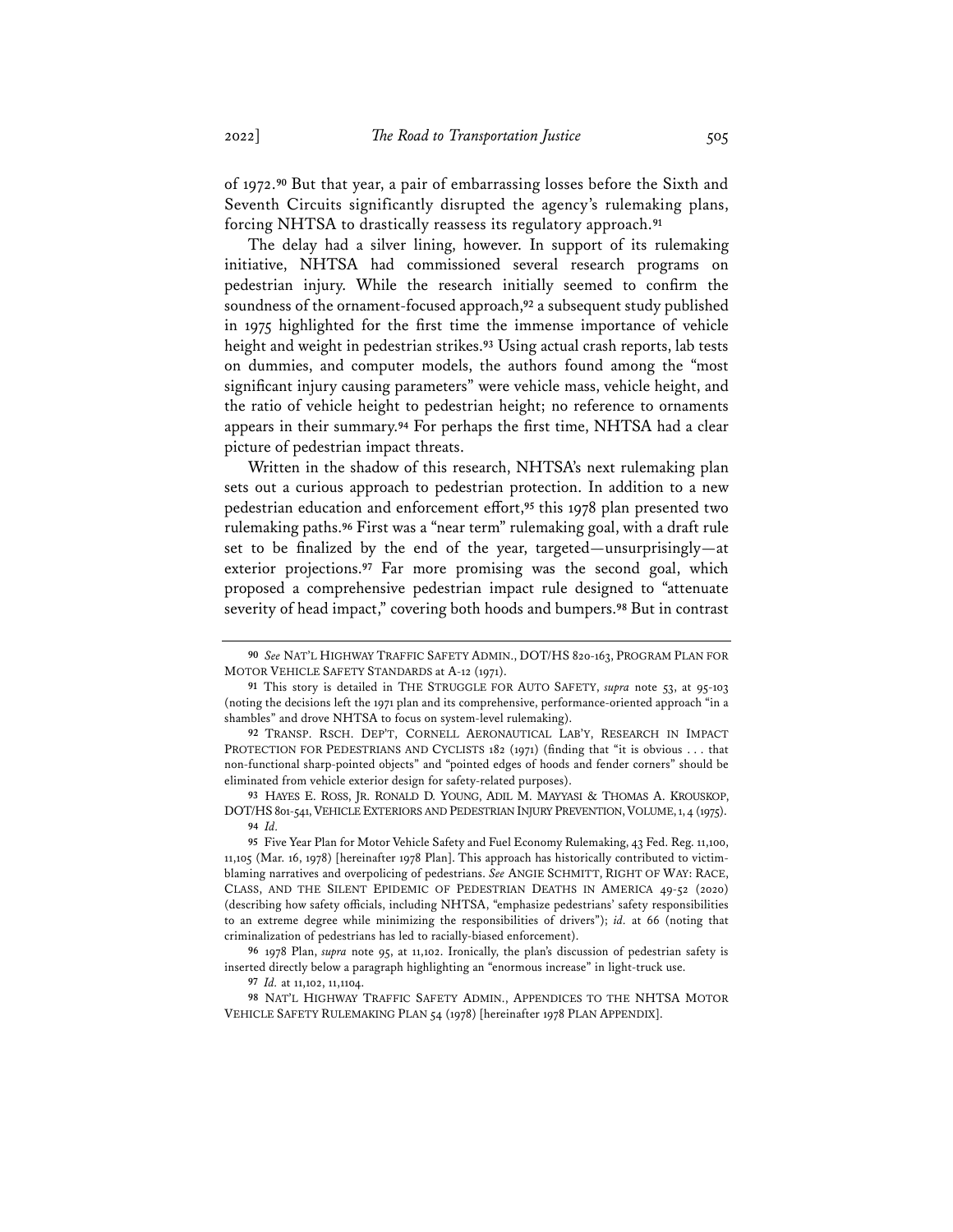to the short timeline of the protrusion standard, this approach—the only one conceivably able to address the kinematics of pedestrian strikes—had no specific deadlines or concrete milestones. Instead, it was relegated to "exploratory rulemaking" with a rulemaking schedule "to be determined."**<sup>99</sup>** Ultimately, neither approach saw any meaningful progress under the Carter administration. The vague "[e]xploratory [r]ulemaking" plan, perhaps predictably, bore no fruit.**<sup>100</sup>** And despite the 1978 target date for the hood ornament standard, by 1979 nothing had been published except a simple meeting notice announcing a hearing on the issue.**<sup>101</sup>** That meeting notice is the only entry ever to appear on the exterior protrusion rulemaking docket; after 1979, NHTSA effectively abandoned the protrusion rule to focus its efforts on occupant protection.**<sup>102</sup>**

If the 1978 plan's approach seems incongruous, obvious explanations are elusive. Industry capture appears unlikely. The plan was issued under President Carter's new administrator, Joan Claybrook. Not only was Claybrook a longtime associate of Ralph Nader and ardent safety partisan, she had worked on the MVSA as a congressional intern and had served as an assistant to NHTSA's first administrator.**<sup>103</sup>** Neither can the fate of the vaguely worded comprehensive standard under the Reagan administration be handily explained by reference to deregulatory ideology. In the face of the incoming administration's scorchedearth approach, which saw more than a dozen pending safety standards abandoned,**<sup>104</sup>** the comprehensive standard survived.**<sup>105</sup>**

1981 saw the first fruit of Claybrook's plan, in the form of a new proposed rule.**<sup>106</sup>** It is the most recent NPRM on pedestrian impact protection that NHTSA has issued to date. It is now forty years old. Like the 1978 plan, this NPRM set forth a two-pronged approach to pedestrian protection. For the near term, it proposed a "soft bumper" standard for front ends that would

**<sup>99</sup>** *Id.* at 38, 54*.*

**<sup>100</sup>** *Id.* at 38.

**<sup>101</sup>** Notice of Public Meeting, 44 Fed. Reg. 51,623 (Sept. 4, 1979).

**<sup>102</sup>** In a recent interview, then-Administrator Joan Claybrook describes her decision to focus on airbags and side impact protection instead of hood ornaments, noting that she sent an "unofficial letter" to industry leaders asking them to address it on their own. Kea Wilson, *'The Auto Industry Went Berserk': Five Questions with Joan Claybrook, Former Head of NHTSA*, STREETSBLOG USA (Oct. 16, 2020), https://usa.streetsblog.org/2020/10/16/the-auto-industry-went-beserk-five-questionswith-joan-claybrook-former-head-of-nhtsa [https://perma.cc/349C-S5AP].

**<sup>103</sup>** THE STRUGGLE FOR AUTO SAFETY, *supra* note 53, at 58, 194.

**<sup>104</sup>** OFF. OF THE PRESS SEC'Y, THE WHITE HOUSE, ACTIONS TO HELP THE U.S. AUTO INDUSTRY, 41-57 (1981) (listing seventeen deregulatory actions planned by NHTSA).

**<sup>105</sup>** U.S. REGUL. COUNCIL, THE AUTOMOBILE CALENDAR: RECENT AND PENDING FEDERAL ACTIVITES AFFECTING MOTOR VEHICLES 309-11 (1981) (describing ongoing efforts to establish a pedestrian protection standard).

**<sup>106</sup>** *See* Federal Motor Vehicle Safety Standards; Pedestrian Impact Protection, 46 Fed. Reg. 7,015 (proposed Jan. 22, 1981) (to be codified at 49 C.F.R. pt. 571).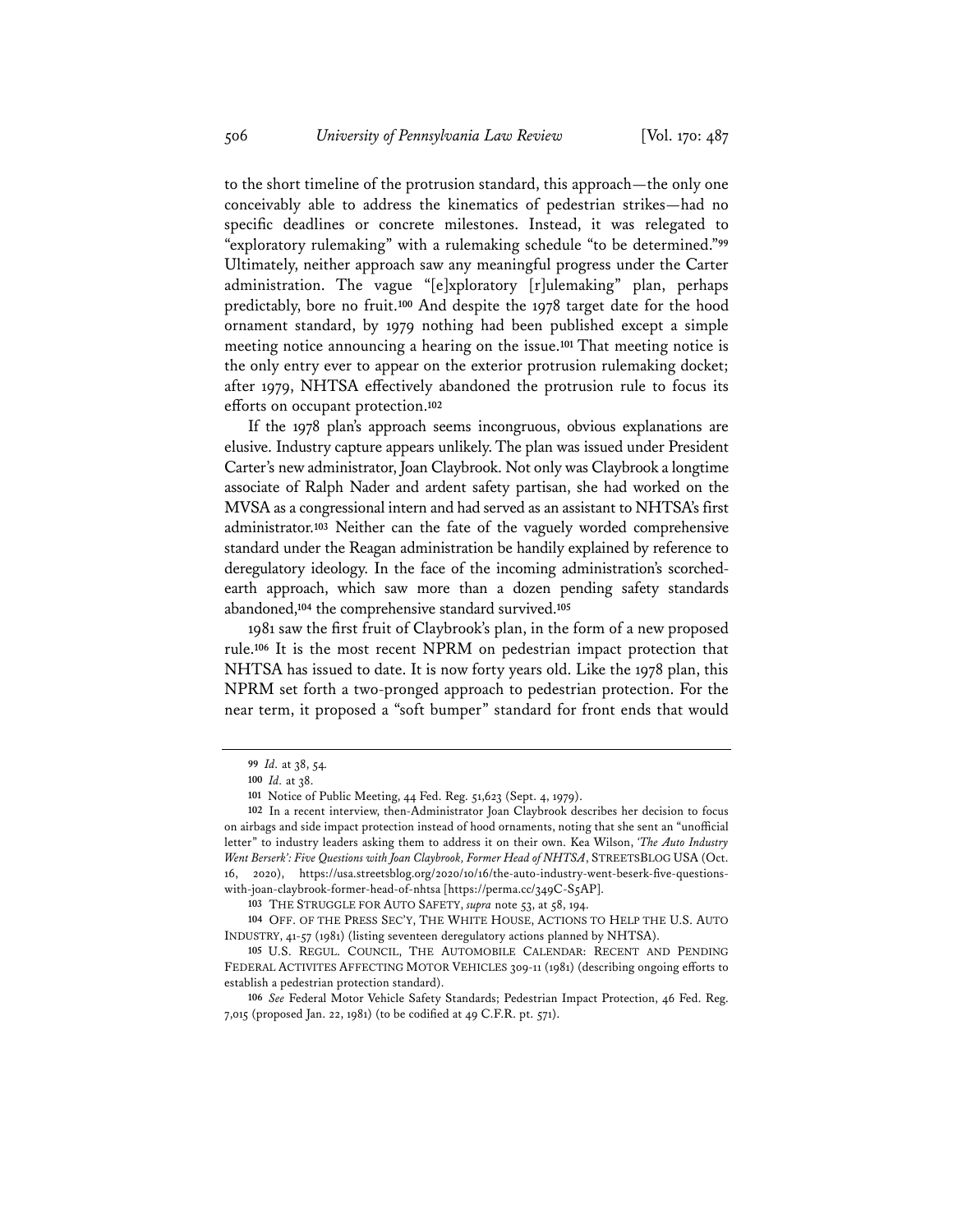address lower-body impact injuries.**<sup>107</sup>** In contrast, deadly upper-body injuries were again relegated to future rulemaking—despite NHTSA's acknowledgment that "vast amounts of data from numerous tests and studies" supported a standard.**<sup>108</sup>** But efforts to address pedestrian safety stalled yet again. By the end of Reagan's second term, no progress had been made on the proposed soft bumper rule, let alone an upper-body standard.**<sup>109</sup>** In a nowfamiliar pattern, the 1988 NHTSA Status Report once again proposed a multi-year research program to support a pedestrian-impact protection standard, even as it acknowledged the mountain of research showing "significant safety improvement" from redesigned vehicle front-ends.**<sup>110</sup>**

Finally, in 1991—one year after the debut of the Ford Explorer<sup>111</sup>— NHTSA officially terminated the 1981 rulemaking, ending the agency's last concrete attempt at a pedestrian-impact protection rule.**<sup>112</sup>** Justifying the action, NHTSA noted that the passenger-car fleet had shifted dramatically over the past decade as full-size, steel-bodied sedans of the late 1970s were replaced with light-weight, low-profile compact cars; because these cars posed far less danger to pedestrians, NHTSA concluded that the leg injury rule would be ineffective.**<sup>113</sup>** Notably absent from the five-paragraph explanation is any mention of light trucks, by then a rapidly-growing segment of the market that embodied the same pedestrian dangers the agency had been studying for the preceding fifteen years. Although the rulemaking was terminated, the agency promised that the long-term upper body standard was still under consideration; "ongoing research" might one day support a rule.**<sup>114</sup>**

Since 1991, NHTSA has continued to drag its feet in a predictable pattern. Despite being a lead signatory to a 1998 UN agreement on globalized auto-safety regulations, NHTSA has made no significant progress

**<sup>107</sup>** *Id.*

**<sup>108</sup>** *Id.* at 46 Fed. Reg. 7019.

**<sup>109</sup>** In contrast, NHTSA's proposal to require a third brake light on all automobiles—the "[C]enter [H]igh-[M]ounted [S]toplamp" rule—was issued just two weeks before the soft bumper NPRM and had already been promulgated as a final rule by 1983. Federal Motor Vehicle Safety Standards; Lamps, Reflective Devices, and Associated Equipment, 46 Fed. Reg. 2132 (proposed Jan. 8, 1981); Federal Motor Vehicle Safety Standards; Lamps, Reflective Devices, and Associated Equipment, 48 Fed. Reg. 48,235 (Oct. 18, 1983) (codified at 49 C.F.R. pt. 571.108).

**<sup>110</sup>** NAT'L HIGHWAY TRAFFIC SAFETY ADMIN, STATUS REPORT ON PRIORITY PROGRAMS 50, 51 (1988) [hereinafter 1988 STATUS REPORT] (describing the results of recent research and the agency's "consolidated, 3-5 year research program plan"). The report also reflects the agency's increasing emphasis on "pedestrian safety outreach"—an approach that has contributed to overpolicing pedestrians and blaming them for their own deaths. *Id.* at 51; *see also* SCHMITT, *supra* note 95, at 49-52 (describing the perpetuation of victim-blaming narratives).

**<sup>111</sup>** Voelk, *supra* note 24

**<sup>112</sup>** Notice of Termination of Rulemaking, 56 Fed. Reg. 14,495, 14,495-96 (Apr. 10, 1991).

**<sup>113</sup>** *See id.* at 14,496 (comparing the 1978 Pontiac LeMans with the 1984 Mazda 626).

**<sup>114</sup>** *Id.*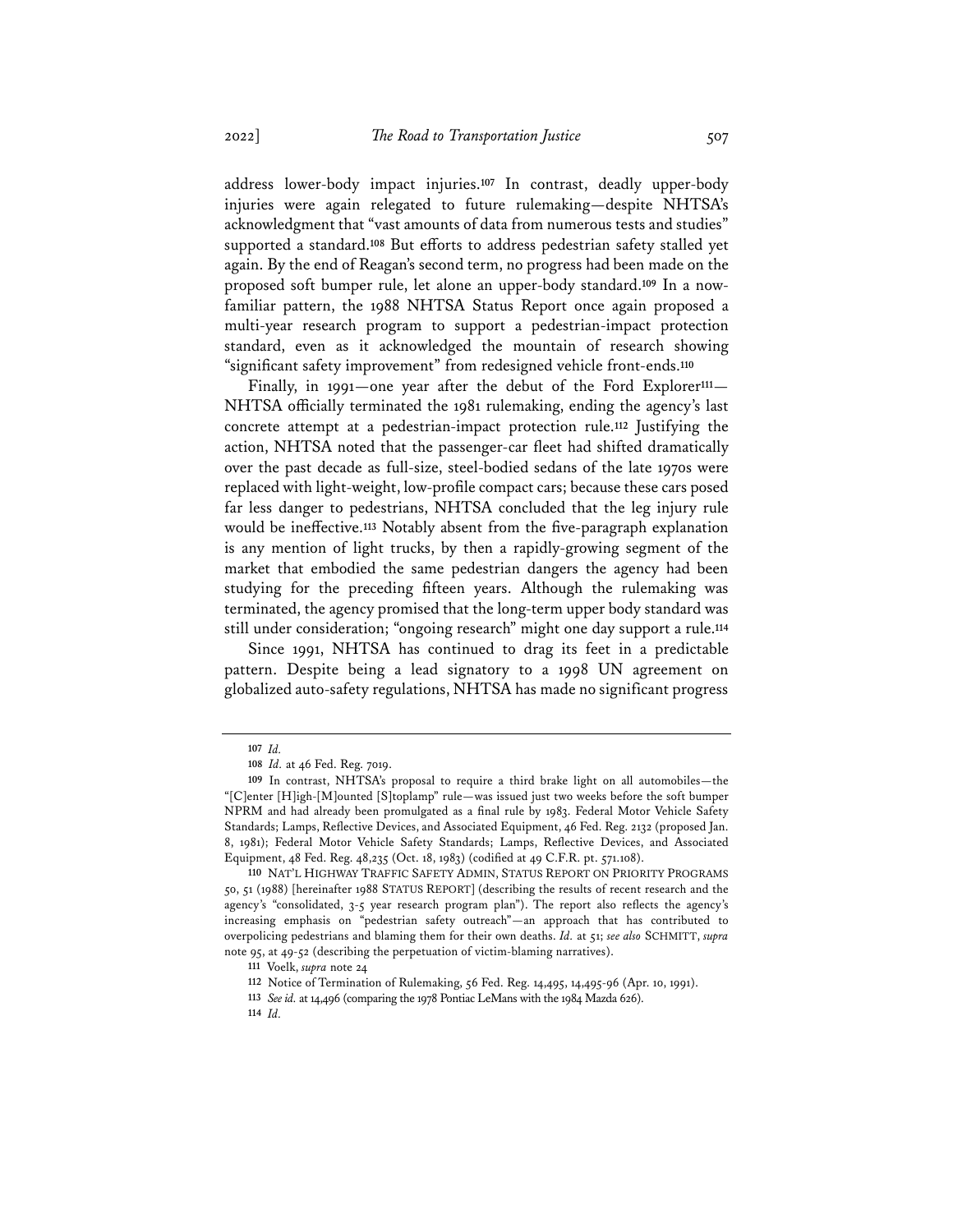on adopting the resulting international standard for pedestrian impact protection known as Global Technical Regulation 9 (GTR-9).**<sup>115</sup>** More than a decade after GTR-9 was first written, and despite successful adoption in the EU, Japan, and elsewhere, NHTSA has yet to issue even an advanced rulemaking notice on incorporating the standard.**<sup>116</sup>** In successive priority plans issued between 2009 and 2015, NHTSA repeatedly indicated its intent to begin rulemaking on GTR-9, but each new plan delayed the rulemaking timeline further.**<sup>117</sup>** And just last year, NHTSA confirmed to GAO officials that it still had not initiated any rulemaking.**<sup>118</sup>** Unsurprisingly, the agency contended that additional data was required and touted a new pedestrian safety research program.**<sup>119</sup>**

The story outlined in this section is one of endless rounds of research and re-research, missed deadlines, and narrow, equipment-specific visions of pedestrian protection in the face of clear evidence of the holistic nature of the threat and its relationship to vehicle height and weight. Moreover, at no point in their rulemaking discussions did NHTSA even acknowledge any racial or socioeconomic disparity in pedestrian fatalities. But far from being an isolated series of missteps, the next section shows that the story of the pedestrian-impact standards embodies the problematic approach that federal auto-safety regulators have taken to *any* externally-facing safety threat.

# C. *Crash Compatibility*

In contrast to pedestrian safety, issues of crash compatibility did not feature significantly in the discussions surrounding the enactment of the Motor Vehicle Safety Act.**<sup>120</sup>** Within ten years, however, NHTSA would gain a full picture of the outsized dangers in mismatched vehicle collisions. But as with pedestrian impacts, the next three decades passed without meaningful progress.

**<sup>115</sup>** United Nations Econ. Comm'n for Europe, Global Technical Regulation No. 9: Pedestrian Safety, ECE/TRANS/180/Add.9 (Nov. 12, 2008).

**<sup>116</sup>** *See World Health Organization [WHO], Global Status Report on Road Safety 2018*, at 281, 398- 403 tbl.A12 (2018) (listing countries that have adopted GTR-9).

**<sup>117</sup>** NAT'L HIGHWAY TRAFFIC SAFETY ADMIN., NHTSA VEHICLE SAFETY RULEMAKING AND RESEARCH PRIORITY PLAN 2009–2011, 16-17 (2009) (targeting an ANPRM by 2009); NAT'L HIGHWAY TRAFFIC SAFETY ADMIN., VEHICLE SAFETY RULEMAKING AND RESEARCH PRIORITY PLAN 2010–13, 18 (2010) (targeting an NPRM by 2011); NAT'L HIGHWAY TRAFFIC SAFETY ADMIN., OVERVIEW OF NHTSA PRIORITY PLAN FOR VEHICLE SAFETY AND FUEL ECONOMY, 2015 TO 2017, 12 (2015) (targeting an NPRM by 2016).

**<sup>118</sup>** *See* GAO PEDESTRIAN REPORT, *supra* note 21, at 10.

**<sup>119</sup>** *Id.* at 18-22 (identifying data limitations and discussing a pilot program for new data collection procedures for pedestrian fatality reporting).

**<sup>120</sup>** This is likely due to the relative homogeneity of the passenger car fleet of the mid-1960s, which was dominated by full-size, V8 sedans and station wagons. *See* JAMES J. FLINK, THE AUTOMOBILE AGE 283-87 (1990) (describing the increasing size and engine power of domestic automobiles and contemporary dissatisfaction with the "dinosaur in the driveway").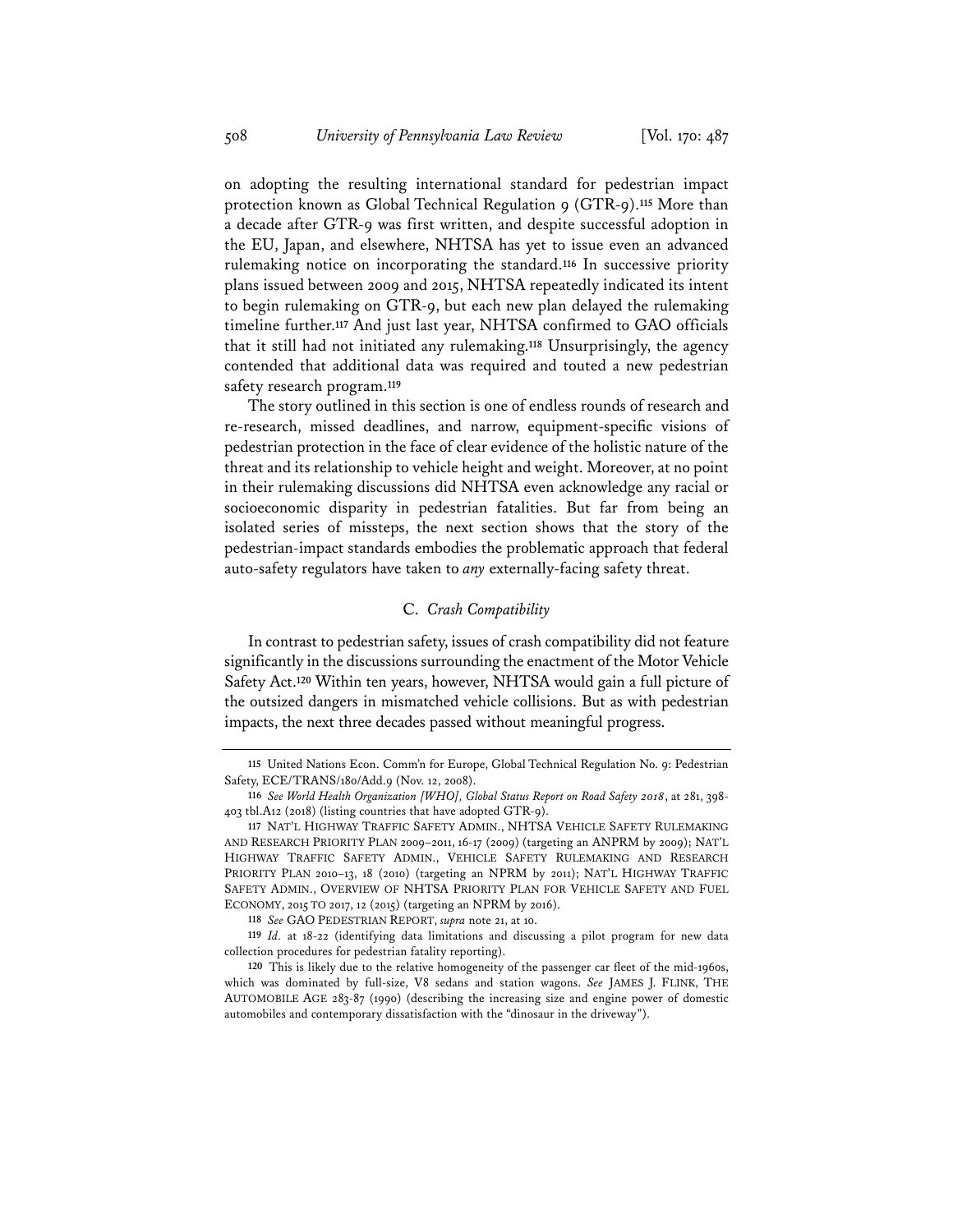Crash compatibility first gained visibility in the wake of the energy crisis of the early 1970s, which dramatically reshaped the landscape of the auto market as efficient compact cars flooded roadways previously dominated by large, V8 sedans.**<sup>121</sup>** It did not take long for the implications of this newfound fleet diversity to catch the attention of safety regulators. Testimony before the 1974 Senate Commerce Committee oversight hearing on NHTSA laid out in unequivocal terms both the coming danger of crash incompatibility and the required solution.**<sup>122</sup>** "If we have a system of small cars and then introduce larger cars into this system," testified Dr. Patrick Miller, a leading traffic safety researcher, "the result is greater safety for the occupants of the larger cars . . . at the expense of less safety for the occupants of the smaller cars."**<sup>123</sup>** According to the Volkswagen R&D chief, this threat required new regulations for crash compatibility to avoid both "unfair" safety penalties on small cars and to make sure that larger automobiles did their "share" in managing impact energies.**<sup>124</sup>** NHTSA's own research soon confirmed this message; as one 1974 study concluded, the higher rates of injury in smaller cars required that "efforts be made to reduce the aggressiveness practiced by large cars."**<sup>125</sup>** From the 1980s to the early 2000s, a steady stream of crash compatibility research would solidify and reinforce the risk disparity, time and again, as the compatibility risk evolved from sedan-on-subcompact crashes to light-truck-on-car crashes.**<sup>126</sup>**

NHTSA's early rulemaking plans followed the research, at least to an extent, and crash compatibility first made an appearance in the 1978 Program Plan. Describing the agency's rulemaking priorities, the plan acknowledged that the "enormous increase in the use of [light trucks] in lieu of conventional passenger cars" had created new safety risks.**<sup>127</sup>** But as with the comprehensive

**<sup>121</sup>** *See id.* at 389-90 (noting high demand for smaller cars and significant downsizing efforts by domestic automakers); Valerie A. Ramey & Daniel J. Vine, *Oil, Automobiles and the U.S. Economy: How Much Have Things Really Changed? in* 25 NBER MACROECONOMICS ANN. 333, 352 fig.8a (2011) (providing data on this shift).

**<sup>122</sup>** *Second Session on Motor Vehicle Safety Oversight, Hearing Before the S. Comm. on Com.*, 93d Cong. 6-17 (1974) (statement of Dr. Patrick M. Miller, Head of Structural Dynamics Section, Calspan Corporation); *id.* at 248 (statement of Ernst Fialla, Board of Managements, Volkswagenwerk).

**<sup>123</sup>** *Id.* at 8 (statement of Patrick M. Miller, Head of Structural Dynamics Section, Calspan Corporation).

**<sup>124</sup>** *Id.* at 248 (statement of Ernst Fialla, Board of Managements, Volkswagenwerk).

**<sup>125</sup>** Jerome M. Kossar, *Big and Little Car Compatibility*, *in* FIFTH INTERNATIONAL TECHNICAL CONFERENCE ON EXPERIMENTAL SAFETY VEHICLES 620, 620 (Nat'l Highway Traffic Safety Admin. ed. 1974).

**<sup>126</sup>** *See* PUBLIC CITIZEN, AGGRESSIVITY AND VEHICLE COMPATIBILITY – THREE DECADES OF RESEARCH: GROWING KNOWLEDGE REQUIRES GOVERNMENT ACTION 1 (providing a timeline of crash incompatibility research from the 1970s to the mid-2000s).

**<sup>127</sup>** 1978 Plan, *supra* note 95, at 11,102. Within three years, the Ford F-150 pickup would become the best-selling vehicle in the country—a title held for four straight decades. Stephen Wilmot, *Cars Are Going Digital, but Detroit Has a Long Road Ahead*, WALL ST. J. (Nov. 27, 2020, 5:30 AM),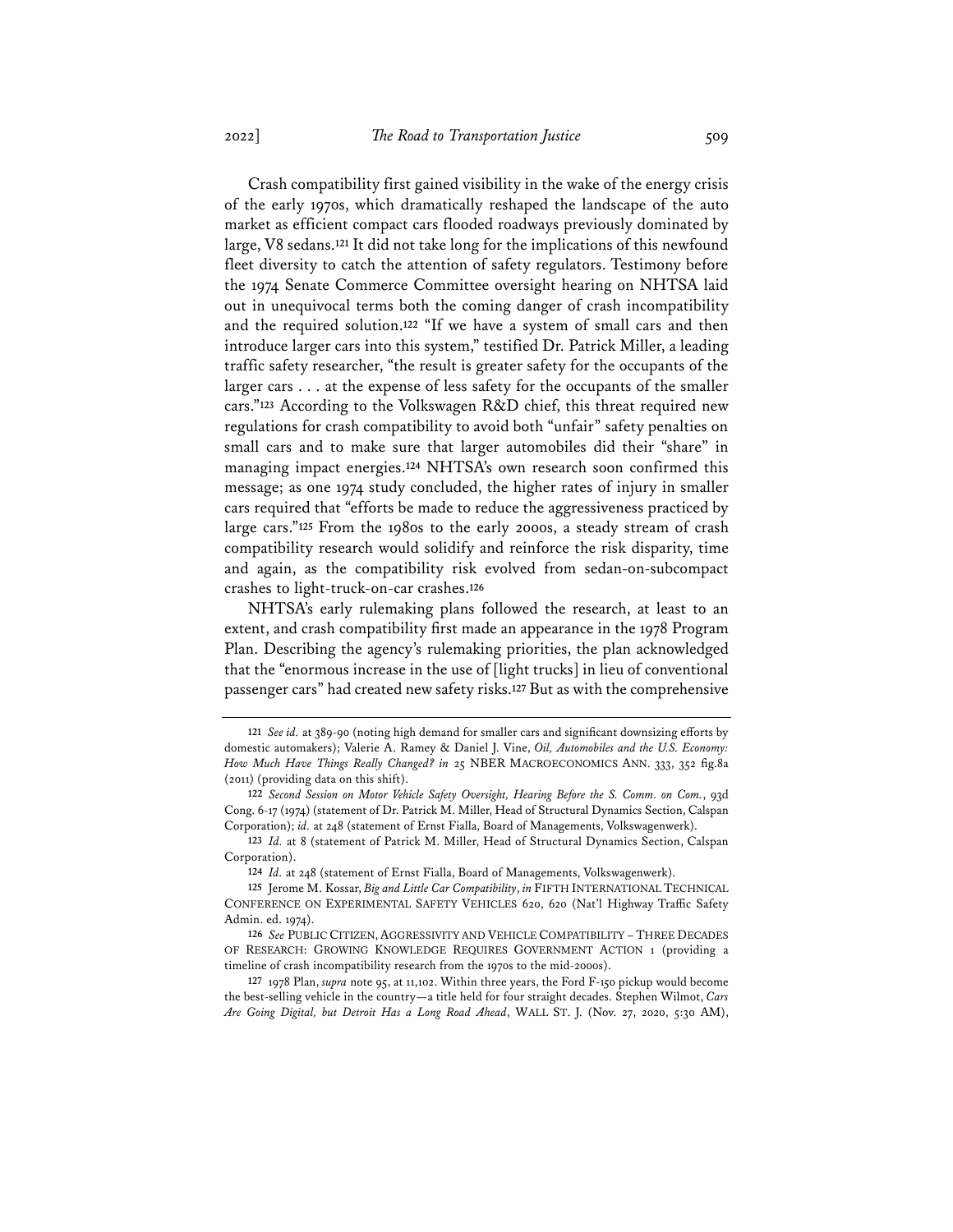pedestrian impact protection standard, the aggressiveness issue was slated only for "exploratory rulemaking" with no definitive timeline.**<sup>128</sup>** Rather than the externalized risk of crash compatibility, it was the increased threat to light-truck *occupants* that captured NHTSA's attention. At the time, many of the FMVSS applied only to passenger cars, not light trucks, and the agency emphasized the increasing number of preventable light-truck occupant fatalities.**<sup>129</sup>** Rising to the challenge, the 1978 plan proposed extending the existing passenger-car occupant-protection standards in the "near future" to cover light trucks.**<sup>130</sup>** And unlike the abortive plans on crash compatibility (and pedestrian protection, for that matter), the agency stuck to the task: Over the next decade, nine different passenger-car standards were extended to cover light trucks.**<sup>131</sup>**

Despite clear evidence of the crash-compatibility risk posed by a growing light-truck segment,**<sup>132</sup>** the issue essentially disappeared from NHTSA's regulatory agenda until the late 1990s. In its 1988 status report, NHTSA devoted an entire category to "light truck safety," highlighting its recent work universalizing the FMVSS, but made no mention anywhere of crash compatibility.**<sup>133</sup>** Nor is it discussed in a 1990 report to Congress specifically focused on light-truck safety;**<sup>134</sup>** two years later, fatalities in light-truck-oncar collisions would surpass car-on-car collision fatalities for the first time.**<sup>135</sup>** Only in 1998 did NHTSA issue a brief report, published on the agency's new website, highlighting light-truck aggressiveness as a safety issue; but once

https://www.wsj.com/articles/cars-are-going-digital-but-detroit-has-a-long-road-ahead-11606473031 [https://perma.cc/BM9A-JTZT].

**<sup>128</sup>** *See* 1978 Plan, *supra* note 95, at 11,105 ("Reduced aggressiveness of certain vehicles in vehicle-to-vehicle-crashes would be incorporated into [occupant-protection exploratory rulemaking]."); *see also* 1978 PLAN APPENDIX, *supra* note 98 (describing the rulemaking schedule "to be determined"). Unsurprisingly, no further action is taken on this exploratory plan in the next two decades, despite the steady increase in light-truck sales.

**<sup>129</sup>** 1978 Plan, *supra* note 95, at 11,102. NHTSA specifically noted 25,000 light-truck-occupant fatalities in 1976; just one paragraph later, the agency acknowledged 7,000 pedestrian fatalities that same year. *Id.* Those numbers only highlight the contrast between NHTSA's subsequent efforts to protect light-truck occupants and its inaction on the 1978 plan's pedestrian safety goals (described *supra*).

**<sup>130</sup>** *Id.*

**<sup>131</sup>** *See* 1989 GAO REPORT, *supra* note 83, at 31 tbl.3.1 (listing the standards extended to light trucks between 1979 and 1989).

**<sup>132</sup>** NAT'L HIGHWAY TRAFFIC SAFETY ADMIN., INITIATIVES TO ADDRESS VEHICLE COMPATIBILITY 8 (2003) (noting a "strong upward trend" in light-truck-on-car collision fatalities beginning in 1983).

**<sup>133</sup>** *See* 1988 STATUS REPORT, *supra* note 109, at 30-34.

**<sup>134</sup>** NAT'L HIGHWAY TRAFFIC SAFETY ADMIN., SAFETY PROGRAMS FOR LIGHT TRUCKS AND SPORT UTILITY VEHICLES 2 (1990).

**<sup>135</sup>** NAT'L HIGHWAY TRAFFIC SAFETY ADMIN., DOT HS 808 569, RELATIONSHIP OF VEHICLE WEIGHT TO FATALITY AND INJURY RISK IN MODEL YEAR 1985-93 PASSENGER CARS AND LIGHT TRUCKS 1 (1997).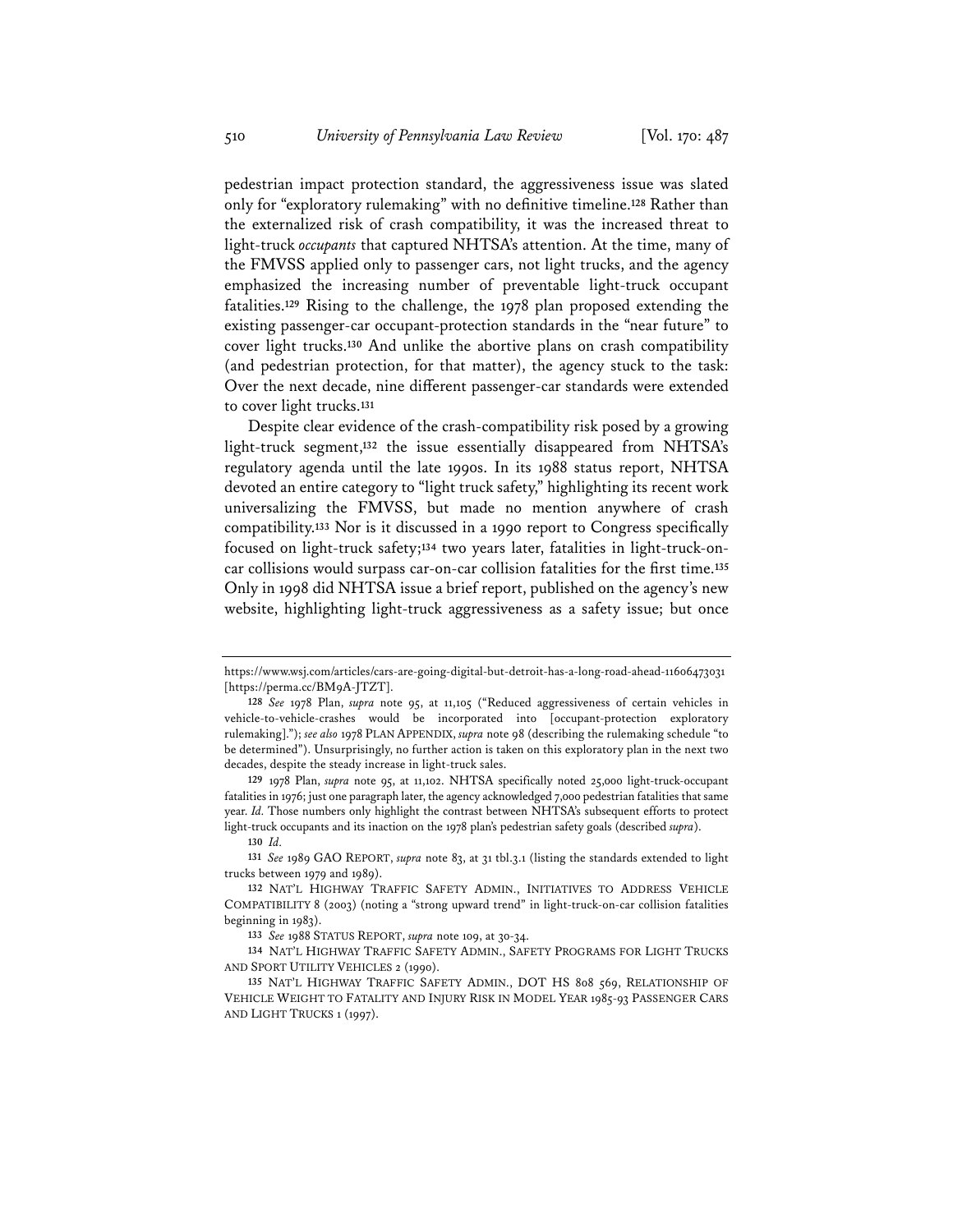more, no new rulemaking initiatives were suggested.**<sup>136</sup>** Within five years, the agency would be before Senator McCain's committee, describing the same issue the same committee had heard back in 1974.**<sup>137</sup>** Despite three decades of research, NHTSA still had no concrete plans to address compatibility.

As with pedestrian safety, NHTSA spent decades sitting on research and recommendations with nothing to show for it but a single vague, unfulfilled commitment to "exploratory rulemaking."**<sup>138</sup>** The aftermath of the hearings, described in the introduction, fit this now-familiar pattern. NHTSA and Congress have always been quickest to move to protect drivers from the negative consequences of their purchases, whether by extending FMVSS occupant-protection standards to light trucks or mandating stability-control systems to prevent rollovers.**<sup>139</sup>** But when it comes to the *externalities* that automobile buyers' choices impose on other groups, and the gender and economic disparities that ensue, regulators have been unable to address the issue in concrete terms, instead merely calling for research and making earnest but unfulfilled commitments.

### D. *Making Sense of Maladministration: Our Consumer Protection Obsession*

A further examination of NHTSA's history suggests one factor that can explain not only why some regulations succeed while others spend decades in rulemaking purgatory, but why NHTSA has retreated from rulemaking in the first place. Since the passage of the MVSA, NHTSA, the White House, and Congress have all come to embrace a vision of auto safety that is essentially one of consumer protection. This vision exalts the interests of automobile owners in determining where, when, and how to address roadway-safety concerns, leaving those most threatened by consumers' choices unprotected.**<sup>140</sup>** The results speak for themselves. Every one of the forty-one Safety Standards currently applicable to cars and light trucks address either crash avoidance (benefitting those both inside and outside the vehicle) or occupant protection. Not one addresses purely external crash mitigation.

**<sup>136</sup>** NAT'L HIGHWAY TRAFFIC SAFETY ADMIN., OVERVIEW OF VEHICLE COMPATIBILITY/LTV ISSUES (1998), https://icsw.nhtsa.gov/cars/problems/studies/LTV [https://perma.cc/Z3SE-MXC5]. That year, a prescient report by NHTSA researchers concluded that "[c]ontinued growth in the number and weight of light trucks, unless offset by safety improvements, is likely to increase the hazard in collisions between the trucks and smaller road users" and noted that reducing light truck weight "is likely to generate significant benefits for pedestrians and car occupants" far beyond any additional risk to truck occupants. NAT'L HIGHWAY TRAFFIC SAFETY ADMIN., *supra* note 135, at 4.

**<sup>137</sup>** *See supra* notes 1–10 and accompanying text.

**<sup>138</sup>** *See supra* note 128 and accompanying text.

**<sup>139</sup>** *See supra* notes 14–15, 129-31 and accompanying text.

**<sup>140</sup>** Of course, in the crash compatibility context, the victims are often themselves car owners; here, I distinguish between car owners generally and the purchaser of *the specific vehicle being regulated.*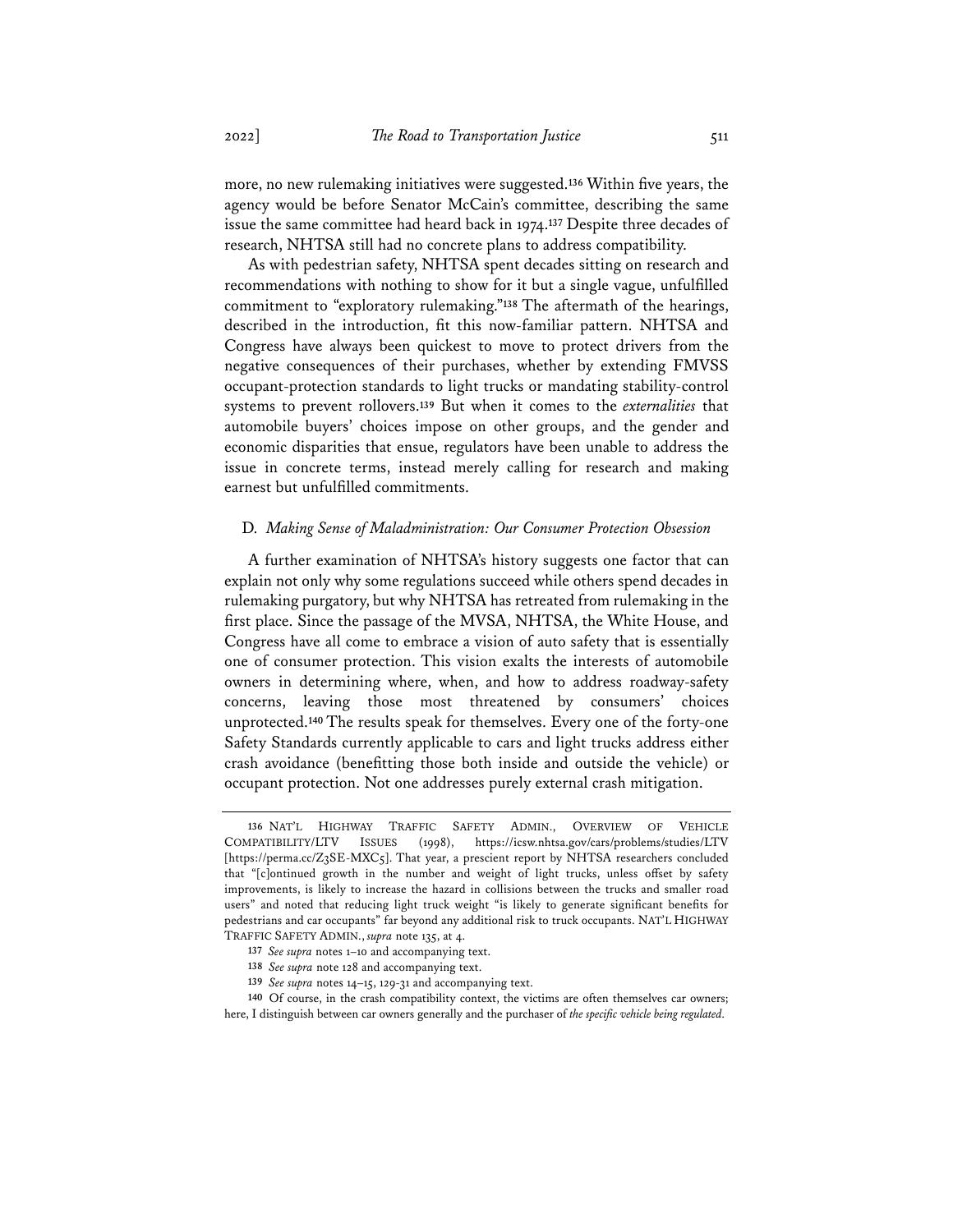Given the popular association of the MVSA with Nader, the notion that auto-safety regulation is influenced by consumer protection may seem obvious. However, the safety movement that culminated in the MVSA originated not in consumer protection, but in an epidemiological vision of roadway safety. Senator Abraham Ribicoff, whose 1965 hearings on auto safety laid the groundwork for the MVSA months before Nader entered the national picture, drew primarily on the work of epidemiologist William Haddon (who would go on to serve as the first NHTSA administrator) to paint roadway safety as a public health concern.**<sup>141</sup>** At the signing ceremony for the MVSA, President Johnson described roadway fatalities as a "raging epidemic," comparable to polio and childhood disease, which the new act will set out to "cure."**<sup>142</sup>** And the preamble to the Act itself makes no reference to consumers; rather, the stated purpose is simply "to reduce traffic accidents and deaths and injuries to persons resulting from traffic accidents."**<sup>143</sup>**

The intervention of consumer-protection advocates like Nader into the extant epidemiological auto-safety approach was indispensable to the passage of the MVSA.**<sup>144</sup>** But the new activists brought with them a constrained vision of specifically *consumer* interests requiring government intervention.**<sup>145</sup>** In *Unsafe at Any Speed* these blind spots were readily apparent. Early in the book, Nader illustrated the consequences of a transmission defect with grisly anecdotes of drivers accidentally plowing through crowds of pedestrians and other bystanders. **<sup>146</sup>** Tellingly, however, his focus was on how those tragedies "trap[ped] the driver" and led to criminal prosecutions.**<sup>147</sup>** Any serious reflection on the consequences for non-occupant casualties is entirely absent. For the Naderite movement, the hapless driver/consumer was the chief victim of dangerous auto design, and consumerism defined the primary class of person whose interests required government intervention.**<sup>148</sup>**

**<sup>141</sup>** THE STRUGGLE FOR AUTO SAFETY, *supra* note 53, at 3, 51-52.

**<sup>142</sup>** *Remarks of the President at Signing of the Highway Safety Act and the Traffic Safety Act* (1966) *in* 1 NATIONAL TRAFFIC AND MOTOR VEHICLE SAFETY ACT OF 1966 LEGISLATIVE HISTORY 32-33 (1985).

**<sup>143</sup>** National Traffic and Motor Vehicle Safety Act of 1966, Pub. L. No. 89-563, 80 Stat. 718. As a result, Mashaw and Harfst classified NHTSA as a "health and safety" agency alongside OSHA and the EPA. THE STRUGGLE FOR AUTO SAFETY, *supra* note 53, at 4.

**<sup>144</sup>** THE STRUGGLE FOR AUTO SAFETY, *supra* note 53, at 53 (describing the publication of *Unsafe at Any Speed* as a turning point in the safety movement).

**<sup>145</sup>** This was a problem endemic to the third-wave consumer movement. LIZBETH COHEN, A CONSUMER'S REPUBLIC 386 (2003) (describing the "blurring of lines" between *citizens* and *consumers* in the third wave).

**<sup>146</sup>** NADER, *supra* note 84, at 56-57.

**<sup>147</sup>** *Id.* at 57.

**<sup>148</sup>** COHEN, *supra* note 145, at 386-87 (noting that "citizen" and "consumer" were used interchangeably in the third-wave movement and that the movement defined interests within increasingly granular subconstituencies). Indeed, it was Nader who first proposed that the MVSA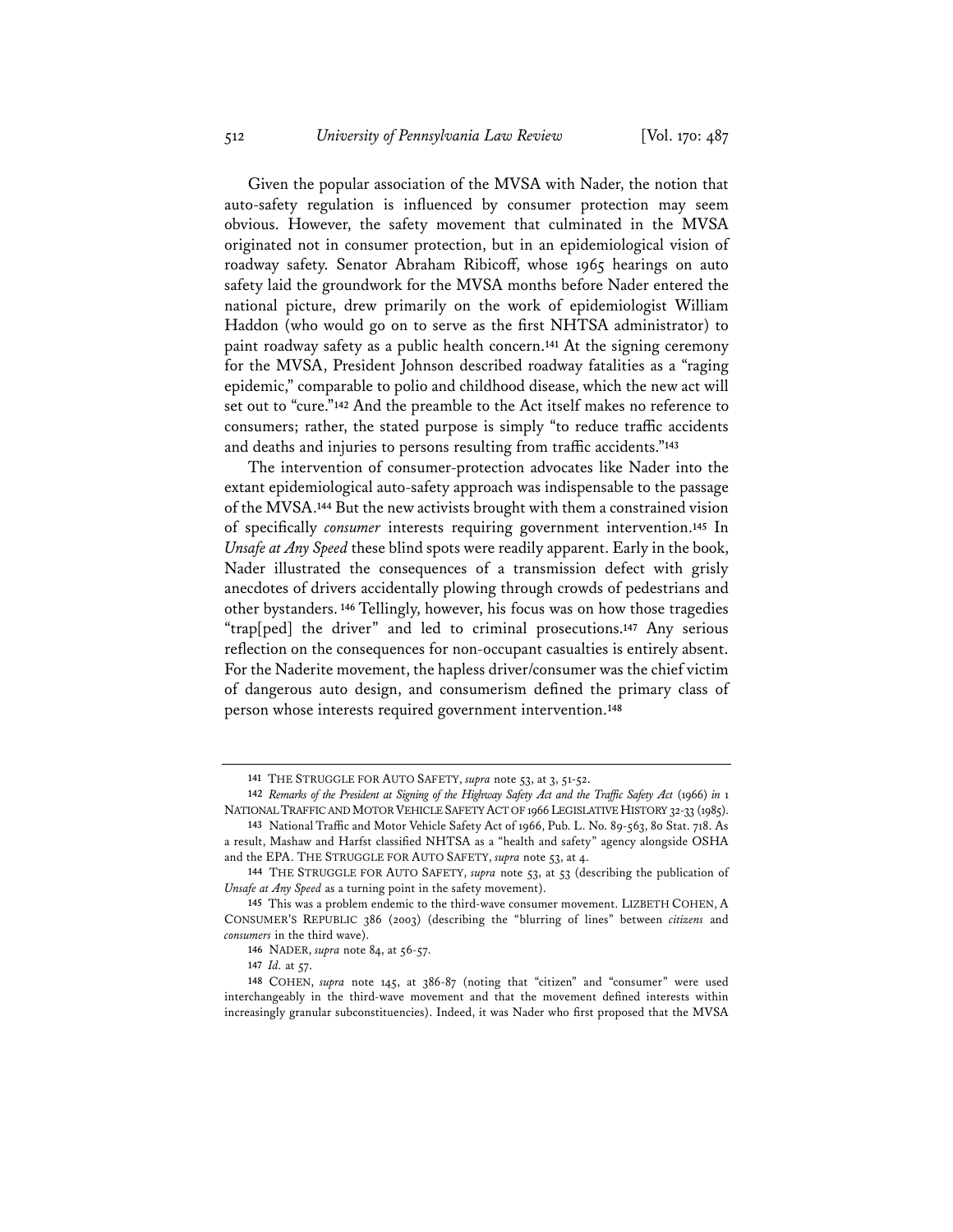Following the passage of the MVSA and throughout the 1970s, repeated Congressional and executive intervention ensured that this consumer-centered approach would emerge as the dominant vision of auto safety. In 1972, the Motor Vehicle Information and Savings Act established the five mile-per-hour bumper standard (a measure intended to lower owners' repair bills, unrelated to any safety concern) and the consumer-education program that would eventually become NCAP.**149**The increasingly narrow vision was reflected in the text of the 1972 Act: NHTSA was required to publish information to consumers on the "crashworthiness" of specific automobile models, but "crashworthiness" was defined only as "the protection that a passenger motor vehicle affords *its passengers*."**<sup>150</sup>** Just two years later, Congress, acting in the name of consumers, finally laid to rest any epidemiological safety approach. The 1974 amendments to the MVSA were aimed squarely at NHTSA's recent rule mandating ignition interlocks, devices that prevented automobiles from starting until the seatbelt had been fastened.**<sup>151</sup>** At a time when only 25 to 30% of motorists wore seatbelts, the rule was clearly sound from a public-safety standpoint.**<sup>152</sup>** But when furious drivers flooded Congress with letters objecting to the mandate,**<sup>153</sup>** Congress responded to the outcry by repealing the interlock rule, providing consumers the freedom to purchase "exactly as much safety equipment as they wanted."**<sup>154</sup>** As if the consumer-centric message was not clear enough, the 1974 amendments also dramatically expanded NHTSA's recall authority by giving motorists the right to have defects repaired at no cost.**<sup>155</sup>** In the same breath, Congress both roundly rebuked NHTSA's epidemiological approach for inconveniencing consumers and foisted *more* consumer-protection responsibility on the agency to enforce implied warranties on behalf of consumers.

As described by historian Lisbeth Cohen, the broader consumer movement experienced a dramatic philosophical shift in the late 1970s, one that reduced the common ground between consumer advocates and epidemiologists. Increasingly, the movement brought a consumer mentality to citizens' relationship with the government itself—as "customers," they began to

include the authority to enforce warranties by ordering the recall of defective vehicles. THE STRUGGLE FOR AUTO SAFETY, supra note 53, at 57.

**<sup>149</sup>** Motor Vehicle Information and Cost Savings Act, Pub. L. No. 92-513, §§ 102(b), 201, 86 Stat. 947, 949, 956 (1972); *see also* 49 C.F.R. § 571.215 (1975) (setting the bumper standard at five miles per hour).

**<sup>150</sup>** Motor Vehicle Information and Cost Savings Act, § 2(14), 86 Stat. at 948 (emphasis added).

**<sup>151</sup>** Motor Vehicle and Schoolbus Safety Amendments of 1974, Pub. L. No. 93-492, sec. 109, § 125(b), 88 Stat. 1470, 1482.

**<sup>152</sup>** THE STRUGGLE FOR AUTO SAFETY, supra note 53, at 85.

**<sup>153</sup>** *Id.* at 134.

**<sup>154</sup>** *Id.* at 135*.*

**<sup>155</sup>** Motor Vehicle and Schoolbus Safety Amendments of 1974, sec. 102, 88 Stat at 1470-77; *see also* THE STRUGGLE FOR AUTO SAFETY, supra note 53, at 110 (discussing the impact of this expanded authority).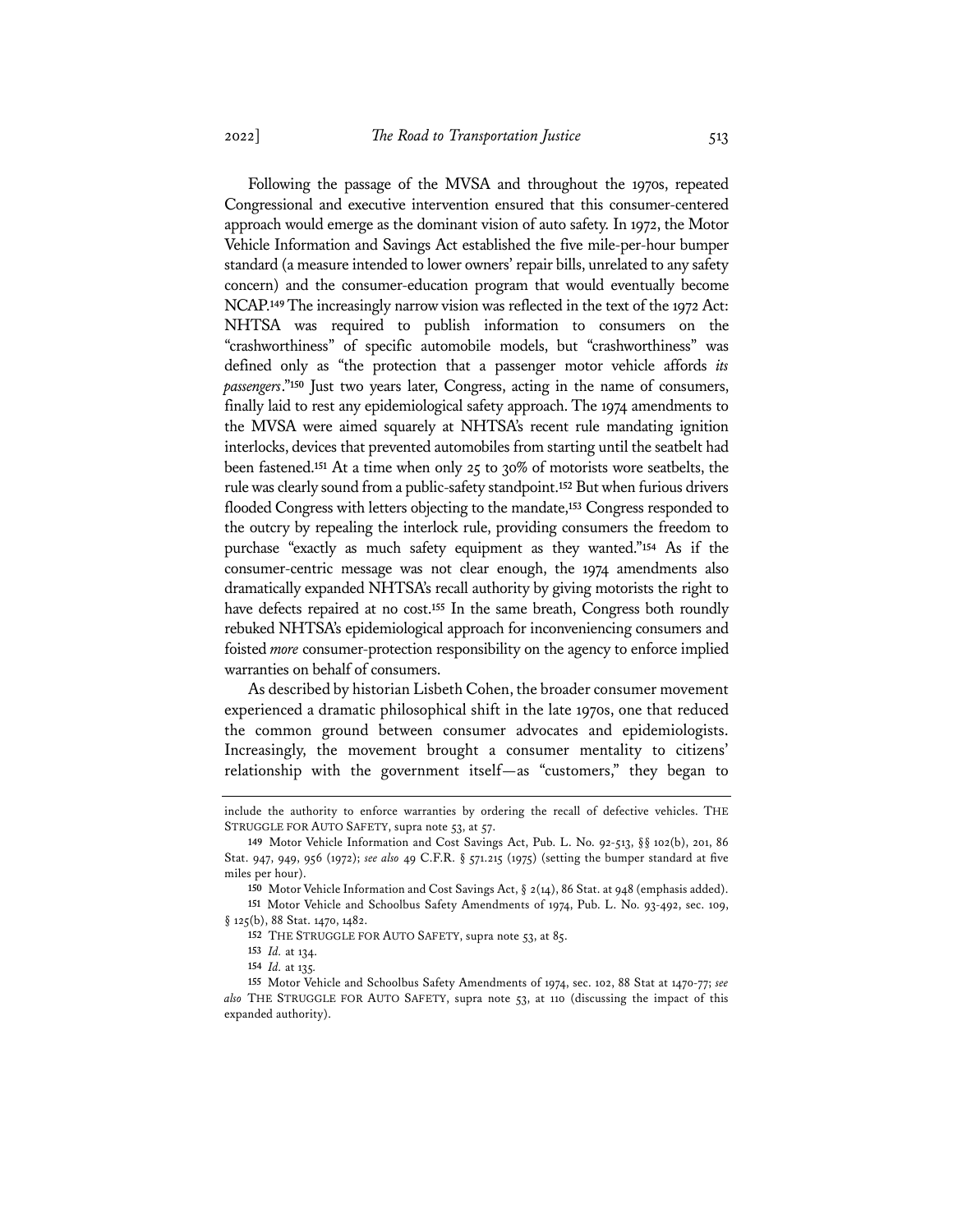evaluate government programs by the personal benefits they generated.**<sup>156</sup>** The Ford and Carter administrations embraced this shift, placing increasing emphasis on preventing "undue" regulatory costs on consumers.**<sup>157</sup>**

The most visible product of this shift was the increasing importance of cost–benefit analyses in NHTSA's rulemaking initiatives. On the heels of a 1976 DOT-wide policy mandating cost–benefit analyses in all rulemaking, the Ford administration appointed John W. Snow, a USDOT deputy general counsel and part-time professor of cost–benefit analyses, as NHTSA administrator.**<sup>158</sup>** Snow immediately began incorporating cost–benefit analyses into the agency's rulemaking process—despite the fact (as safety advocates in Congress pointed out) that the MVSA in no way mandated that safety standards generate more safety benefits than costs.**<sup>159</sup>** The cost–benefit requirement survived through the Carter administration and Snow's eventual replacement by Nader protégé Joan Claybrook. Although personally opposed to cost–benefit analyses, Claybrook placed Snow's deputy and chief cost– benefit analyst in charge of all rulemaking activity.**<sup>160</sup>** This requirement dramatically impacted the pace of rulemaking, creating, according to Mashaw and Harfst, a "reiterative, . . . ponderous rulemaking process."**<sup>161</sup>** Indeed, stringent analysis requirements were a main technique used by succeeding administrations to delay and defeat rulemaking altogether.**<sup>162</sup>** Notably exempt from these onerous requirements was NHTSA's recall program;**<sup>163</sup>** while costly to the automotive industry, it provided direct benefits to consumers in the form of free repairs on vehicles they had already purchased.

Beginning in the mid-1970s, NHTSA has been increasingly drawn to auto-safety solutions that impose the least burden on occupants and owners. Recalls covered at manufacturer expense, the NCAP consumer information

**<sup>156</sup>** COHEN, *supra* note 145, at 397 ("[P]oliticians and their customer-voters were quick to reject what, in their view, yielded an inadequate personal return on their investment . . . .").

**<sup>157</sup>** *Id.* at 390, 393 (quoting Carter's statement that deregulation would ensure consumers get a "better deal"). Momentum in the Ford administration culminated in President Carter's executive order establishing an Office of Consumer Affairs to ensure that federal agencies responded to consumers' demands and complaints. THE STRUGGLE FOR AUTO SAFETY, *supra* note 53, at 166.

**<sup>158</sup>** THE STRUGGLE FOR AUTO SAFETY, *supra* note 53, at 189-90.

**<sup>159</sup>** *See id.* at 191-94 (describing Snow's strategy for justifying cost–benefit analyses); *Command and Control*, *supra* note 60, at 177 ("Congress made clear that safety was the overriding consideration. . . . Costs were to be secondary . . . .").

**<sup>160</sup>** *See* THE STRUGGLE FOR AUTO SAFETY, *supra* note 53, at 196-97.

**<sup>161</sup>** *Command and Control*, *supra* note 60, at 181.

**<sup>162</sup>** GOLDEN, *supra* note 75, at 42-44, 46 (describing the use of cost–benefit analyses by NHTSA under Reagan).

**<sup>163</sup>** *Command and Control*, *supra* note 58, at 181. This is particularly surprising given that NHTSA itself requested that cost–benefit analysis be incorporated into the expanded 1974 recall authority—a proposal expressly rejected by Congress. THE STRUGGLE FOR AUTO SAFETY, *supra* note 53, at 114-15. As noted previously, there is still no evidence establishing any safety benefits from the recall program. *See supra* note 60 and accompanying text.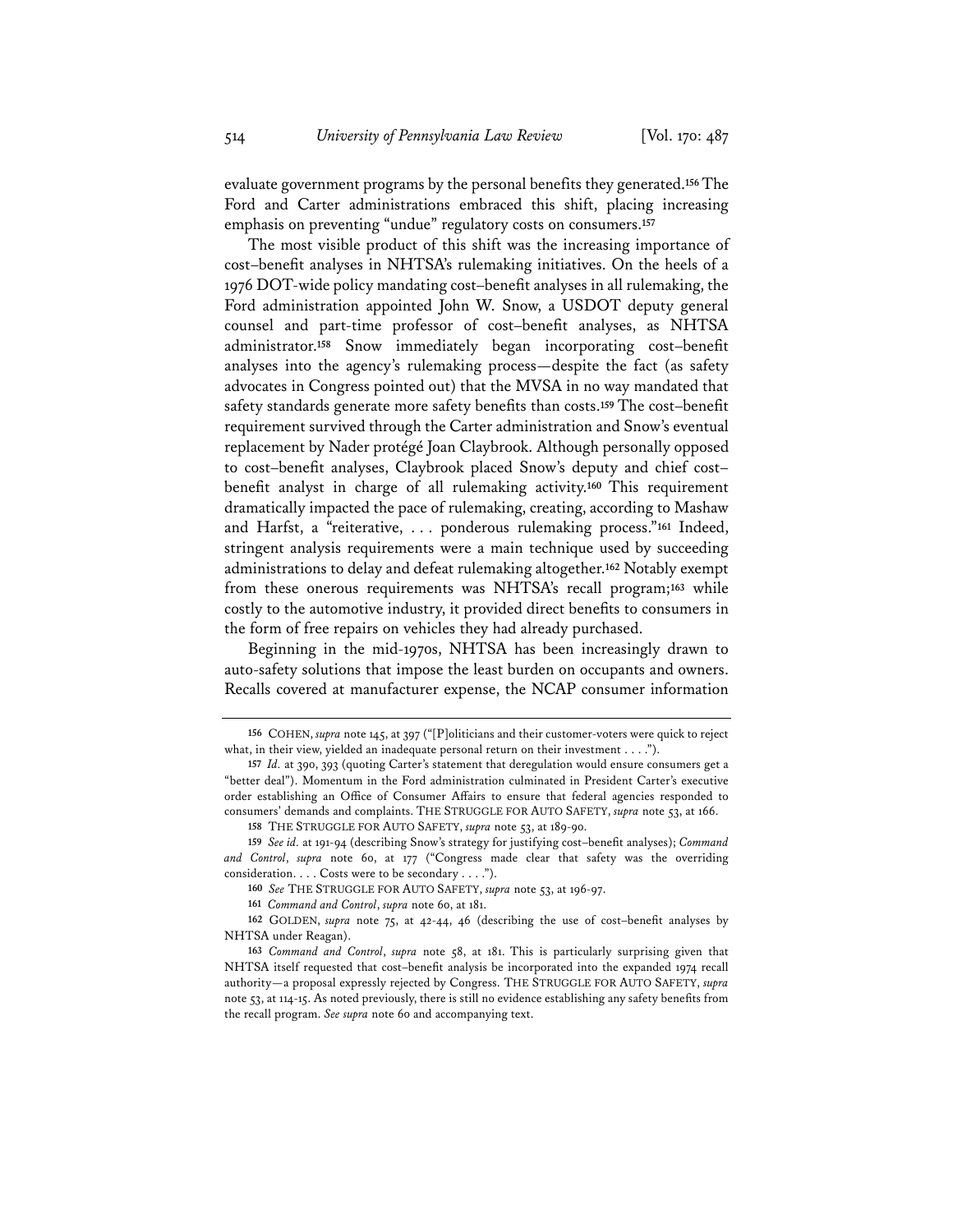program, and the growing focus on education efforts to modify pedestrian behavior**<sup>164</sup>** all reflect a vision of road safety that centers the interests and preferences of automobile consumers. When rulemaking did happen, it was occupant-centric and almost exclusively served the interests of automobile owners.**<sup>165</sup>** This approach likely privileged whiter, wealthier, and male interests at the expense of the safety of other road users.

But for all the fluctuations of the consumer movement and shifts in safety policy, one of the more consequential elevation of consumer interests in auto safety was one cemented into the MVSA from the start. Although the MVSA provided for safety standards to ensure "the *public* is protected against unreasonable risk,"**<sup>166</sup>** and its rulemaking provision contained no specific mention of consumers, drivers, or occupants, it did require that any proposed standard be "appropriate for the particular type of motor vehicle . . . for which it is prescribed.<sup>"167</sup> Per the Senate report, this innocuous-seeming caveat was intended to ensure that rulemakers prioritized "affording consumers [a] wide range of choices" in the market—soon interpreted to mean that the standards could not be used to "eliminate" any particular type of vehicle, regardless of how dangerous it was.**<sup>168</sup>**

This emphasis on consumer protection came directly at the expense of NHTSA's ability to set safety standards to address externalized dangers like pedestrian safety and crash compatibility. In order to "afford[] consumers [a] continued wide range of choices," NHTSA was precluded from setting standards that might "eliminate" certain categories of vehicles.**<sup>169</sup>** To the extent the very traits of light trucks that create greater negative externalities are the same ones that define the category of vehicle (high ride height and large mass), NHTSA may struggle to effectively regulate those problems. At

**<sup>164</sup>** *See* Fred Ranck, *Walk Alert: The New National Pedestrian Safety Program*, ITE J., Aug. 1989, at 37-38, 40 (describing NHTSA's new program to "inform[] pedestrians of the measures they can take to protect themselves" and increase enforcement of pedestrian laws); *We Asked NHTSA to Rewrite the Pedestrian Safety Playbook*, AMERICA WALKS (Oct. 28, 2020), https://americawalks.org/we-asked-nhtsato-rewrite-the-pedestrian-safety-playbook [https://perma.cc/9N3A-E8CD] (criticizing NHTSA's 2020 Pedestrian Safety Playbook for inappropriately focusing on modifying pedestrian behavior).

**<sup>165</sup>** Although the backup-camera requirement inserted in FMVSS 111 by the 2007 Cameron Gulbransen Kids Transportation Safety Act is nominally focused on non-occupant safety, the primary impetus was horror stories of SUV drivers running over their own children in the driveway. *Cameron Gulbransen*, KIDSANDCARS.ORG, https://www.kidsandcars.org/child\_story/cameron-gulbransen [https://perma.cc/S2W6-G8TY] (recounting the death of Cameron Gulbransen, namesake of the act, who was killed when his father reversed his SUV over him in the driveway of their home, and advocating for backup-camera legislation).

**<sup>166</sup>** National Traffic and Motor Vehicle Safety Act of 1966, Pub. L. No. 89-563, 80 Stat. 718 (codified as amended at 49 U.S.C. § 301).

**<sup>167</sup>** *Id*. at 80 Stat. at 719.

**<sup>168</sup>** Chrysler Corp. v. Dep't of Transp., 472 F.2d 659, 679 (6th Cir. 1972) (quoting S. REP. NO. 89-1301 (1966)).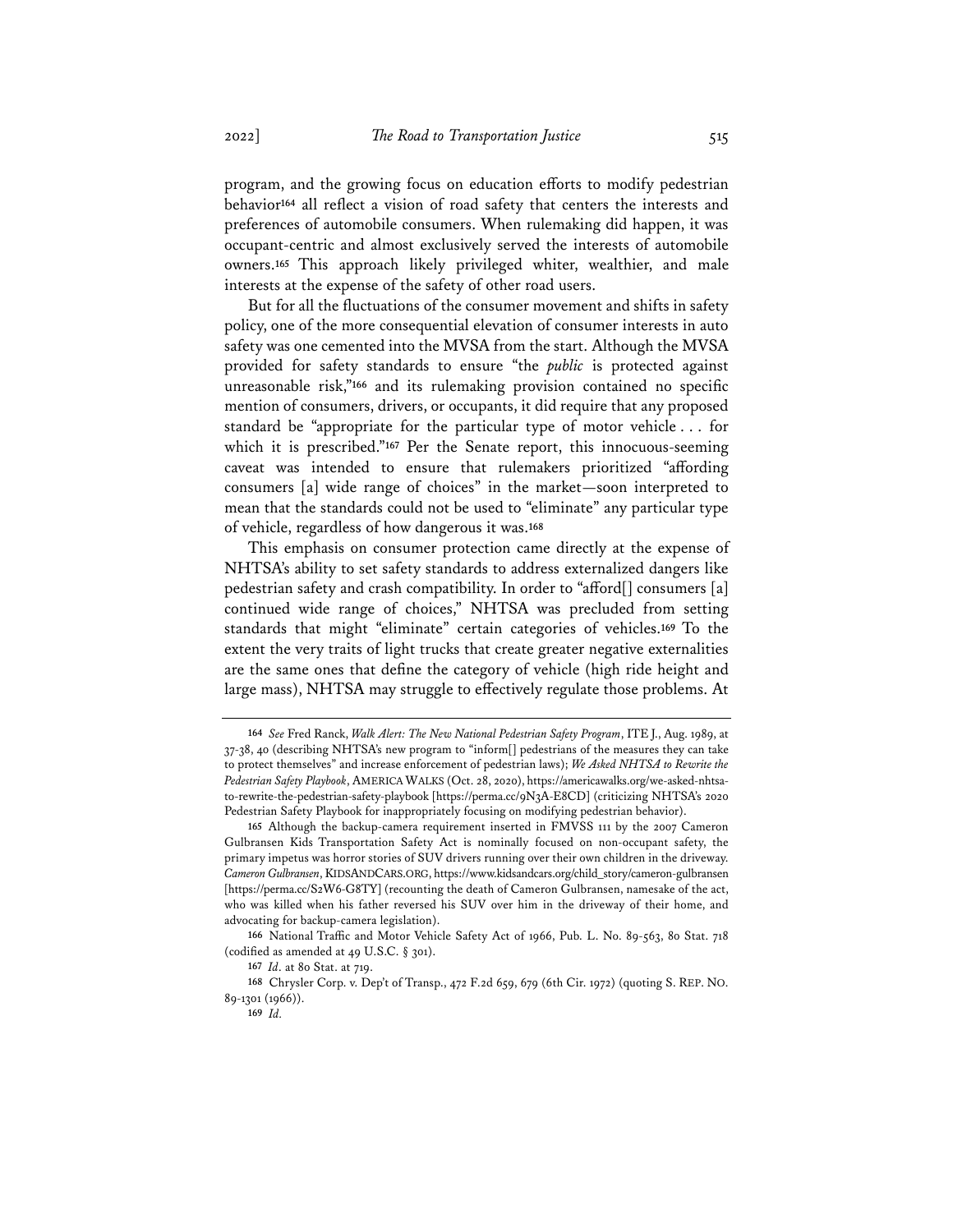the same time, the increasing emphasis on recall actions left a large hole for vehicle designs with no specific "defects," but which were nonetheless disproportionately dangerous. Finally, as NHTSA shifted emphasis from regulation**<sup>170</sup>** to consumer education through the NCAP program, market failures created by consumer self-interest in selecting light trucks went entirely unchecked. Although the consumer-protectionist approach has undoubtedly improved road safety in some respects, it left an Explorer-sized blind spot for automobiles that offered improved occupant protection but greater risks for those outside the vehicle.

#### IV. THE ROAD AHEAD: AUTO SAFETY AS TRANSPORTATION JUSTICE

Consumer-oriented policies—from a mandate to maintain diversity of consumer choice, to rigorous rulemaking analysis requirements to minimize costs to consumers, to the increasing emphasis on consumer education and recalls over rulemaking—have all worked to frustrate any attempts to regulate for either pedestrian protection or crash incompatibility. Today, in the face of the light-truck crisis, it is clear that the fifty-year-old framework through which Congress and NHTSA have viewed auto safety has never been adequate to meaningfully address externalized harms. At the same time, the alarming disparate impacts that these externalized dangers create for women, low-income communities, and people of color demand urgent intervention to ensure that our transportation system does not compound existing inequalities. A new vision of auto safety, grounded in long-standing principles of transportation justice, is required to empower NHTSA to address the light-truck crisis. Fortunately, a rich literature from the transportationplanning field is available to inform those efforts, and NHTSA's sister agencies within USDOT have already implemented these policies to varying degrees. However, NHTSA may be unable or unwilling to implement this vision on its own; Congressional intervention, perhaps even to the point of amending the MVSA, may be necessary.

#### A. *Defining Transportation Justice*

Transportation justice aims to answer the normative questions faced by transportation policymakers, which frequently require difficult trade-offs among competing interests, by reference to philosophical principles of

**<sup>170</sup>** Except to the extent that the light-truck category created unique risks for owners, as with rollovers and child back-overs; in such cases, NHTSA and Congress moved swiftly to address them through rulemaking.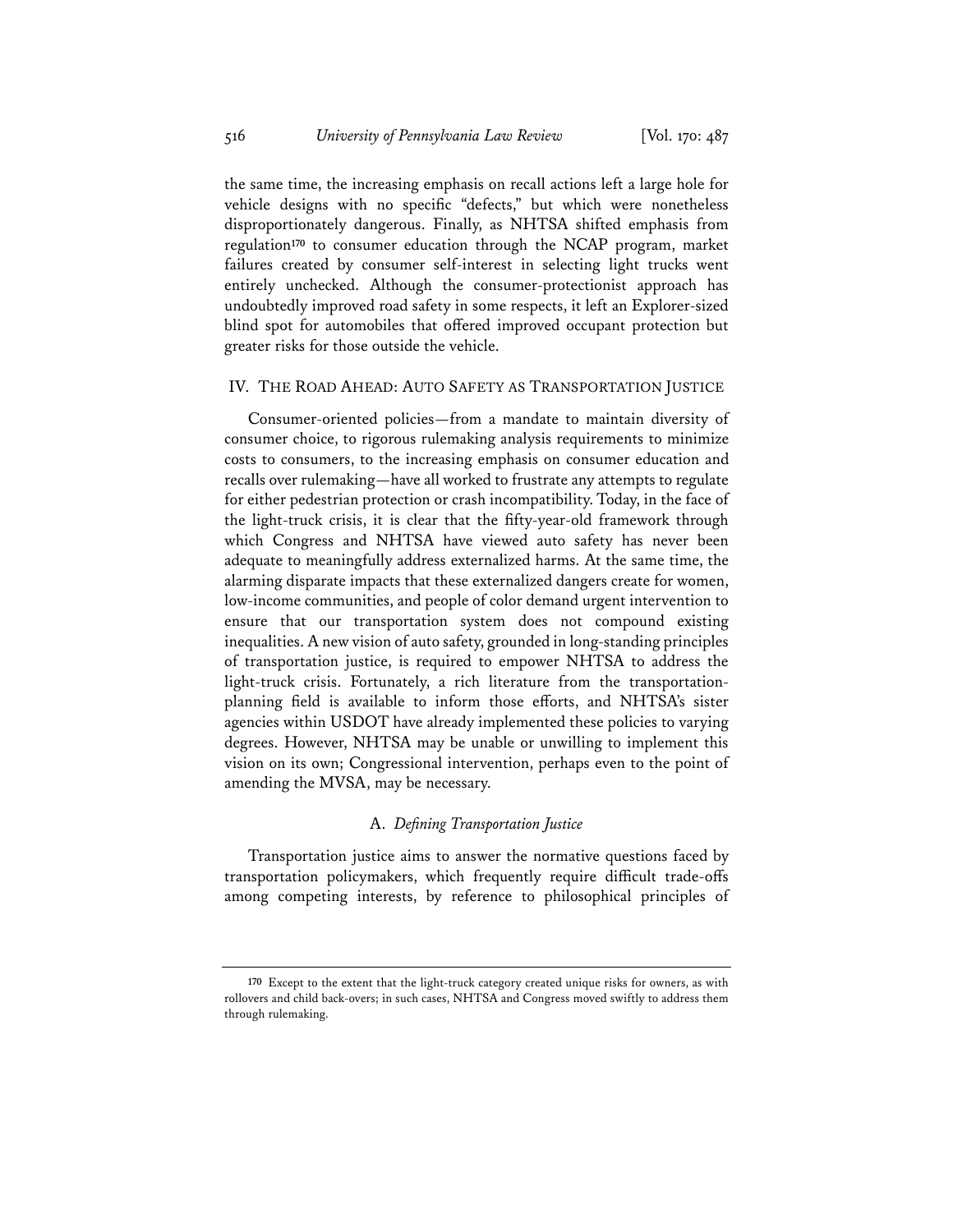justice.**<sup>171</sup>** Transportation justice theory covers a diverse body of thought, including both substantive and procedural theories,**<sup>172</sup>** but holds as a core principle the equitable distribution of the benefits and burdens of transportation systems. Whether drawing from John Rawls and Amartya Sen,**<sup>173</sup>** Ronald Dworkin,**<sup>174</sup>** or Henri Lefebvre,**<sup>175</sup>** transportation justice theorists generally subscribe to a distributive equity theory that allocates resources (either concrete resources like funding or abstract concepts like "accessibility") in ways that reduce inequality,**<sup>176</sup>** and are roundly critical of utilitarian principles such as those that seek only to maximize efficient movement.**<sup>177</sup>** Although these theorists are primarily writing in the context of transit planning and investment, the principle of equitable distribution of transportation's benefits and burdens applies as much to auto safety as it does to highway design.**<sup>178</sup>** Indeed, transportation justice serves the same objectives in either context: a segment of the automobile fleet that disproportionately subjects low-income and minority people to traffic violence represents just as

**174** MARTENS, *supra* note 171, at 13-14.

**175** MIMI SHELLER, MOBILITY JUSTICE: THE POLITICS OF MOVEMENT IN AN AGE OF EXTREMES 36 (2018).

**176** *See* MARTENS, *supra* note 171, at 14 (advocating for a transportation system that provides "all persons with a sufficient level of accessibility"); Pereira et al., *supra* note 164, at 184 ("[A] transport policy is fair if it distributes transport investments and services in ways that reduces inequality of opportunity."); SHELLER, *supra* note 175, at 35 (incorporating distributive justice among other concepts). Other aspects of these theories do not translate as neatly to the auto-safety context: Martens, for example, centers the concept of "accessibility" in his vision of transportation justice—a relevant consideration for infrastructure planning and investment, but less so in the context of NHTSA's mission to regulate the vehicles within that system. MARTENS, *supra* note 171, at 26-27 (describing Martens' theory). Likewise, Sheller's theory of "mobility justice" goes beyond the scale of national and regional planning to consider mobility in a global context; although an essential lens, it similarly goes beyond the scope of NHTSA's mandate. *See* SHELLER, *supra* note 175, at 44 (outlining a theory incorporating migration, tourism, and climate justice issues).

**177** *See* SHELLER, *supra* note 175, at 23-24 (explaining how utility-maximizing approaches reproduce unequal power structures).

**178** Sheller in fact criticizes Pereira's concept of distributive equity as unduly limited, noting that distributive justice should not only include the means of transport and access to mobility, but also "the equitable distribution of the risks . . . and possible harms associated with mobility infrastructures [including] crashes," since "poor and vulnerable populations . . . experience . . . the greatest exposure to harm, injury and death from unjust mobility systems." *Id.* at 26 (noting pedestrian fatalities specifically).

**<sup>171</sup>** *See* KAREL MARTENS, TRANSPORT JUSTICE: DESIGNING FAIR TRANSPORTATION SYSTEMS 5-7 (2017) (noting "the inevitable political choices and trade-offs that have to be made in transportation planning and policy" and arguing that such choices cannot be made "without reverting to notions of justice and fairness").

**<sup>172</sup>** *Id.* at 8, fig. 1.1.

**<sup>173</sup>** Rafael H. M. Pereira, Tim Schwanen & David Banister, *Distributive Justice and Equity in Transportation*, 37 TRANSP. REVS. 170, 184-86(2016) (proposing an ethical perspective drawing on John Rawls's theory of egalitarianism and Amartya Sen's "capabilities" approach to achieve fair distribution of transportation investments).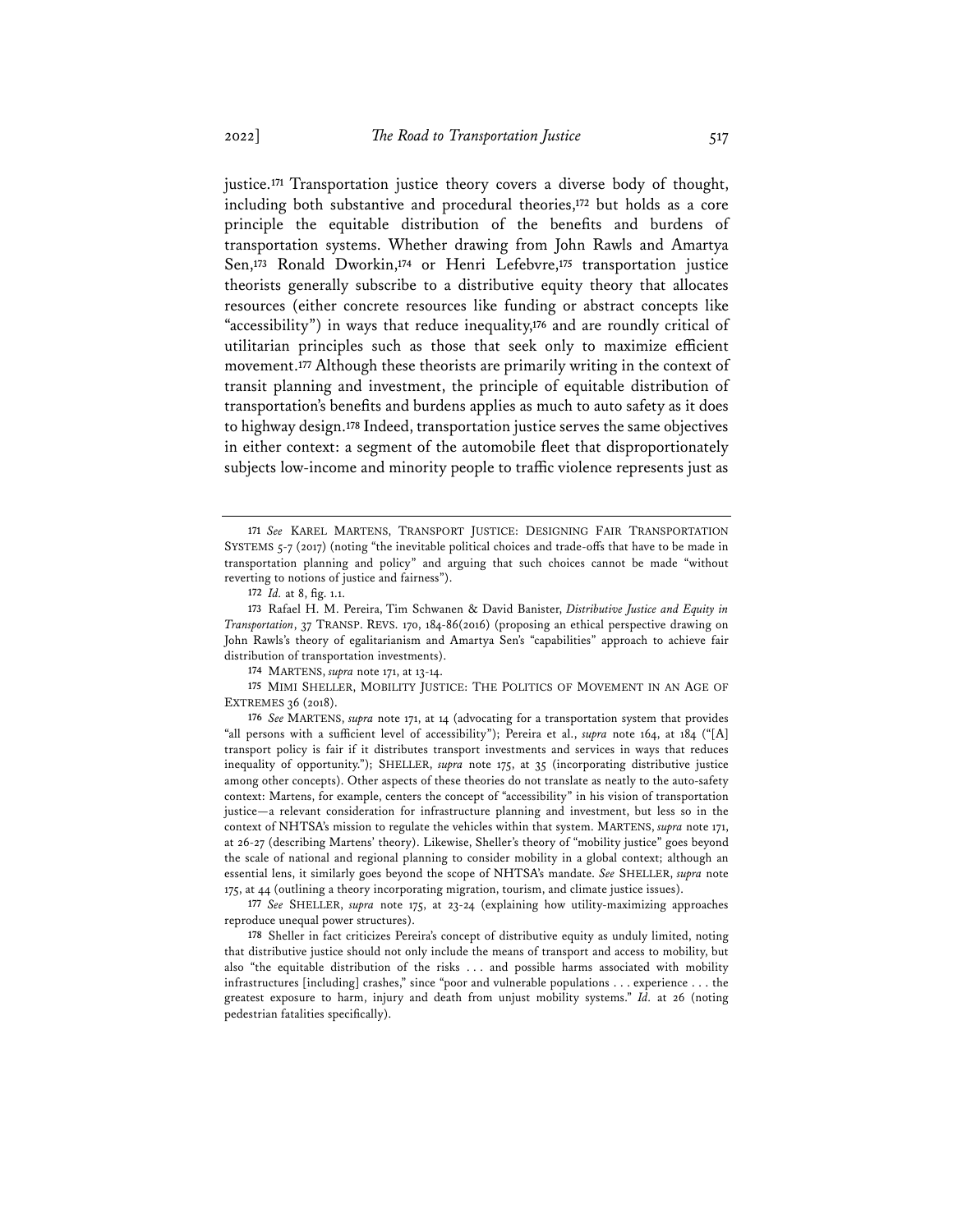much of an inequitable limitation on mobility rights as a municipal government that underfunds bus routes in poor neighborhoods.

According to transportation justice principles, NHTSA would prioritize rulemaking initiatives designed to correct the inequitable burdens imposed by light trucks, even at the expense of benefits like diversity of consumer choice and owner-occupant protection—benefits that currently flow to more privileged groups. In many ways, this would represent a complete reversal from the existing approach: When NHTSA (at Congress's insistence) promulgates ESC requirements protecting light-truck consumers from one of the few negative consequences of their purchase while ignoring crash compatibility and pedestrian safety, they not only allow the disadvantaged to continue to bear a disproportionate burden, but actively ensure that the benefits of auto-safety regulations accrue to wealthier, whiter road users. Indeed, the cost–benefit analysis, a cornerstone of the consumerist vision, is often diametrically opposed to distributional justice principles.**<sup>179</sup>**

#### B. *Transportation Justice in the Federal Government*

The strength of any proposal depends as much on its practical viability as it does on the moral force of its arguments, and it might be easy to dismiss this fundamental reorientation of our auto-safety regime along transportation justice principles as utopianism. This would be a mistake: If anything, this proposal would harmonize NHTSA's regulatory approach with those of its sister agencies within USDOT. As this Section outlines, shades of transportation justice principles have been gaining momentum within USDOT for decades, and such a shift at NHTSA would promote a unified, equity-oriented approach to federal surface transportation policy.

Distributional equity principles first appeared in USDOT's 1970 regulations implementing Title VI, which not only prohibit racial discrimination but *require* funding recipients to take race-conscious affirmative action to address prior inequitable distributions of benefits.**<sup>180</sup>** And after President Clinton's 1994 executive order on environmental justice

**<sup>179</sup>** SHELLER, *supra* note 175, at 23-24 (noting how cost–benefit analyses in transit planning can reproduce inequality by valuing the movement efficiency of wealthy people more); Daniel Hemel, *Regulation and Redistribution with Lives in the Balance*, U. CHI. L. REV. (forthcoming 2021) (manuscript at 3-4) (explaining that traditional cost–benefit analyses accord the same weight to a dollar in the hands of both Jeff Bezos and someone below the poverty line and exploring the difficulties with conducting distributively weighted cost–benefit analyses).

**<sup>180</sup>** 49 C.F.R. § 21.5(a), (b)(7) (1970) ("This part does not prohibit the consideration of race [to remedy discriminatory practices] . . . . Where prior discriminatory practice or usage tends . . . to deny [individuals] the benefits of [the recipient's programs, the recipient must] take affirmative action to remove or overcome the effects . . . .").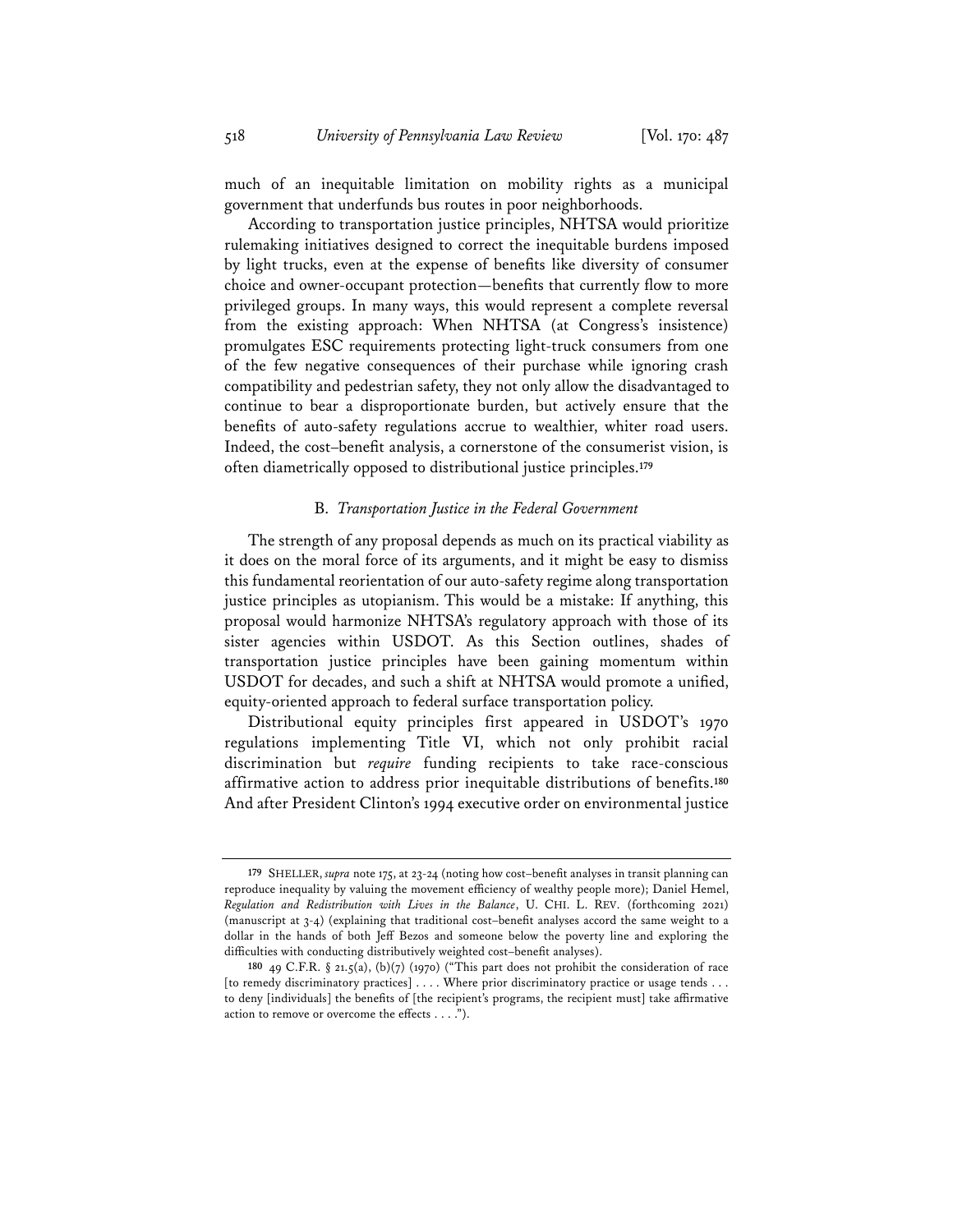expanded protections to low-income communities,**<sup>181</sup>** both USDOT and the Federal Highway Administration (FHWA) and Federal Transit Administration (FTA) each issued agency orders aimed at addressing disproportionate burdens on minority and low-income populations.**<sup>182</sup>** In addition, FTA has promulgated extensive guidelines on reporting requirements for funding recipients,**<sup>183</sup>** including a requirement to conduct equity analyses, to ensure that equity goals are met.**<sup>184</sup>** Several transportation justice scholars have read these intersecting orders and guidelines as implicitly or explicitly embodying distributional justice principles.**<sup>185</sup>** And at least one DOT component agency, the FTA, has been willing to take administrative action under these regulations to enforce distributive justice principles.**<sup>186</sup>**

With the two largest surface transportation operating agencies**<sup>187</sup>** and the USDOT itself incorporating distributive-justice principles to various degrees, the dissonance of NHTSA's regulatory approach is apparent. Not only has

**184** *Id.* at ch. VI-1 to VI-2. *See*TRANSIT COOP.RSCH.PROGRAM,TRANSP.RESEARCH BD.,TCRP RESEARCH REPORT 214, EQUITY ANALYSIS IN REGIONAL TRANSPORTATION PLANNING PROCESSES 4 (2020) (identifying the Title VI Circular as the source of the Equity Analysis requirement).

**185** Marcantonio et al., *supra* note 182, at 1056 (noting that the Title VI and Environmental Justice requirements "share the same fundamental purpose . . . to ensure that [protected minority and low-income groups] receive an equitable distribution of benefits without bearing an unfair share of burdens"); *see also* Martens & Golub, *supra* note 181, at 6-7 (analyzing the various agency orders and guidance documents to extract possible normative standards of distributional justice).

**186** Marcantonio et al., *supra* note 182, at 1053-55 (describing the FTA's administrative enforcement action to withdraw federal funding from the San Francisco-area Metropolitan Planning Organization over its plan that removed transit stops in working-class minority neighborhoods on a proposed airport shuttle route).

**<sup>181</sup>** Exec. Order No. 12898, 59 Fed. Reg. 7629 (Feb. 11, 1994). *See also* Karel Martens & Aaron Golub, *A Fair Distribution of Accessibility: Interpreting Civil Rights Regulations for Regional Transportation Plans*, J. PLAN. EDUC. & RES., Sept. 2018, at 5 (noting that the executive order "effectively expanded the definition of 'protected classes' of the Civil Rights Act to include low-income populations . . . .").

**<sup>182</sup>** Richard A. Marcantonio, Aaron Golub, Alex Karner & Louise Nelson, *Confronting Inequality in Metropolitan Regions*, 44 FORDHAM URB. L. REV. 1017, 1047-48 (2017). The executive order itself can be even read to require equitable distribution of benefits and burdens. Martens & Golub *supra* note 181 at 5.

**<sup>183</sup>** FED. TRANSIT ADMIN., U.S. DEP'T OF TRANSP., CIRCULAR 4702.1B, TITLE VI REQUIREMENTS AND GUIDELINES FOR FEDERAL TRANSIT ADMINISTRATION RECIPIENTS (2012).

**<sup>187</sup>** U.S. DEP'T OF TRANSP., TRANSFORMING COMMUNITIES IN THE 21ST CENTURY 4-5 (2017) (listing the budgets of all DOT component agencies; besides the Federal Aviation Administration, FHWA and FTA have the largest budgets).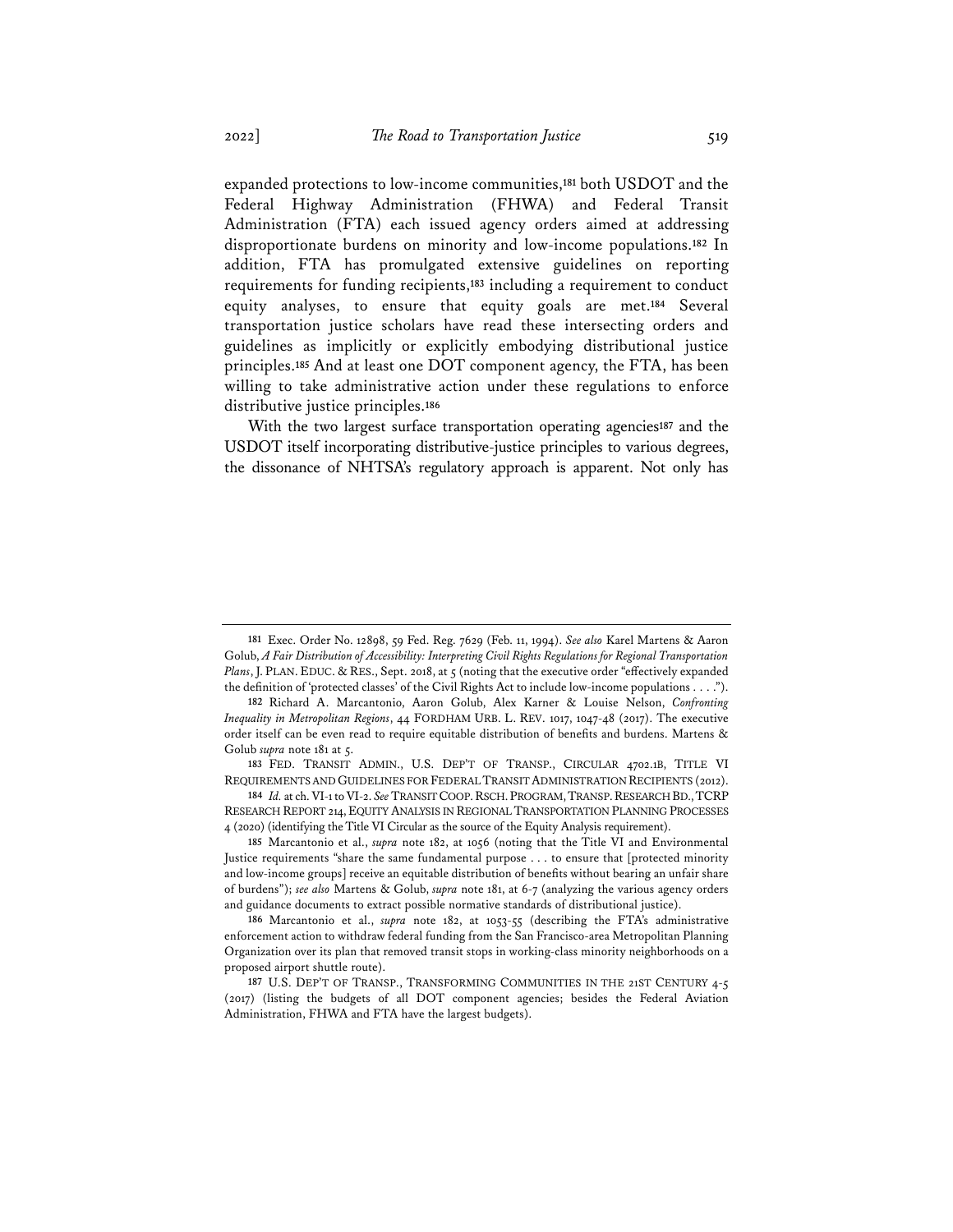NHTSA never issued its own agency order under Executive Order 12898,**<sup>188</sup>** it performs only cursory environmental justice analyses on new safety standards.**<sup>189</sup>**

Fortunately, however, recent actions by the new Biden administration suggest an opportunity to reorient auto-safety policy dramatically. Transportation Secretary Pete Buttigieg has brought considerable attention to road-safety issues and has consistently highlighted equity as a high priority for the department.**<sup>190</sup>** More fundamentally, recent actions of the new administration suggest that cracks may be appearing in the consumerprotection foundation. President Biden recently outlined his plan to overhaul the cost–benefit analysis process applied by the Office of Management and Budget to, among other things, "take into account the distributional consequences of regulation . . . to ensure that regulatory initiatives appropriately benefit and do not inappropriately burden disadvantaged, vulnerable, or marginalized communities."**<sup>191</sup>** Although the memorandum "reaffirms the basic principles" of past cost–benefit orders, the explicit discussion of distributional principles clearly sounds in the register of transportation justice and could provide the groundwork for more explicit (and thoughtful) incorporation of equity principles in NHTSA's rulemaking activities.**<sup>192</sup>**

**<sup>188</sup>** Although NHTSA's rulemaking activities are not covered by Title VI as they do not involve disbursal of funds, the Executive Order operates as an independent requirement on all federal agencies. Exec. Order No. 12898, *supra* note 181, at § 1-101 (charging "each Federal agency" with addressing disproportionate adverse health burdens created for minority and low-income populations by the agency's programs, policies or activities).

**<sup>189</sup>** *See, e.g.* NAT'L HIGHWAY TRAFFIC SAFETY ADMIN., DOT HS 812 347, MINIMUM SOUND REQUIREMENTS FOR HYBRID AND ELECTRIC VEHICLES: FINAL ENVIRONMENTAL ASSESSMENT 30 (2016) (providing a short paragraph of environmental justice analysis for FMVSS 141 anticipating no adverse impact on covered populations). Of course, given that NHTSA's work is not spatially bounded the way FHWA and FTA are, the Executive Order's focus on low-income and minority *populations* does not map precisely onto an auto-safety regime that operates at a vehicle systems level. *But see supra* notes 41–42 and accompanying text (showing that traffic violence is geographically distributed).

**<sup>190</sup>** Sam Mintz, *How Biden is Betting on Buttigieg To Drive a New Era of Racial Equity*, POLITICO (Mar. 8, 2021, 4:30 AM), https://www.politico.com/news/2021/03/08/biden-buttigieg-acial-equity-473928 [https://perma.cc/CF9L-3HCS] ("Buttigieg has touched on improving racial equity in transportation at virtually every television interview."). *But see* Alissa Walker, *Pete Buttigieg Isn't a Transit Visionary. But Biden Might Not Need One,* CURBED (Dec. 15, 2020), https://www.curbed.com/2020/12/petebuttigieg-usdot-amtrak-joe biden.htm [https://perma.cc/QYD3-SL3R] (arguing that Buttigieg is not a "transit visionary").

**<sup>191</sup>** *Memorandum for the Heads of Executive Departments and Agencies: Modernizing Regulatory Review,*  §2 THE WHITE HOUSE (Jan. 20, 2021), https://www.whitehouse.gov/briefing-room/presidentialactions/2021/01/20/modernizing-regulatory-review [https://perma.cc/QG9N-PV7Y].

**<sup>192</sup>** *But see* Hemel, *supra* note 179, at 6-7 (discussing some difficulties with incorporating distributional principles into cost–benefit analyses).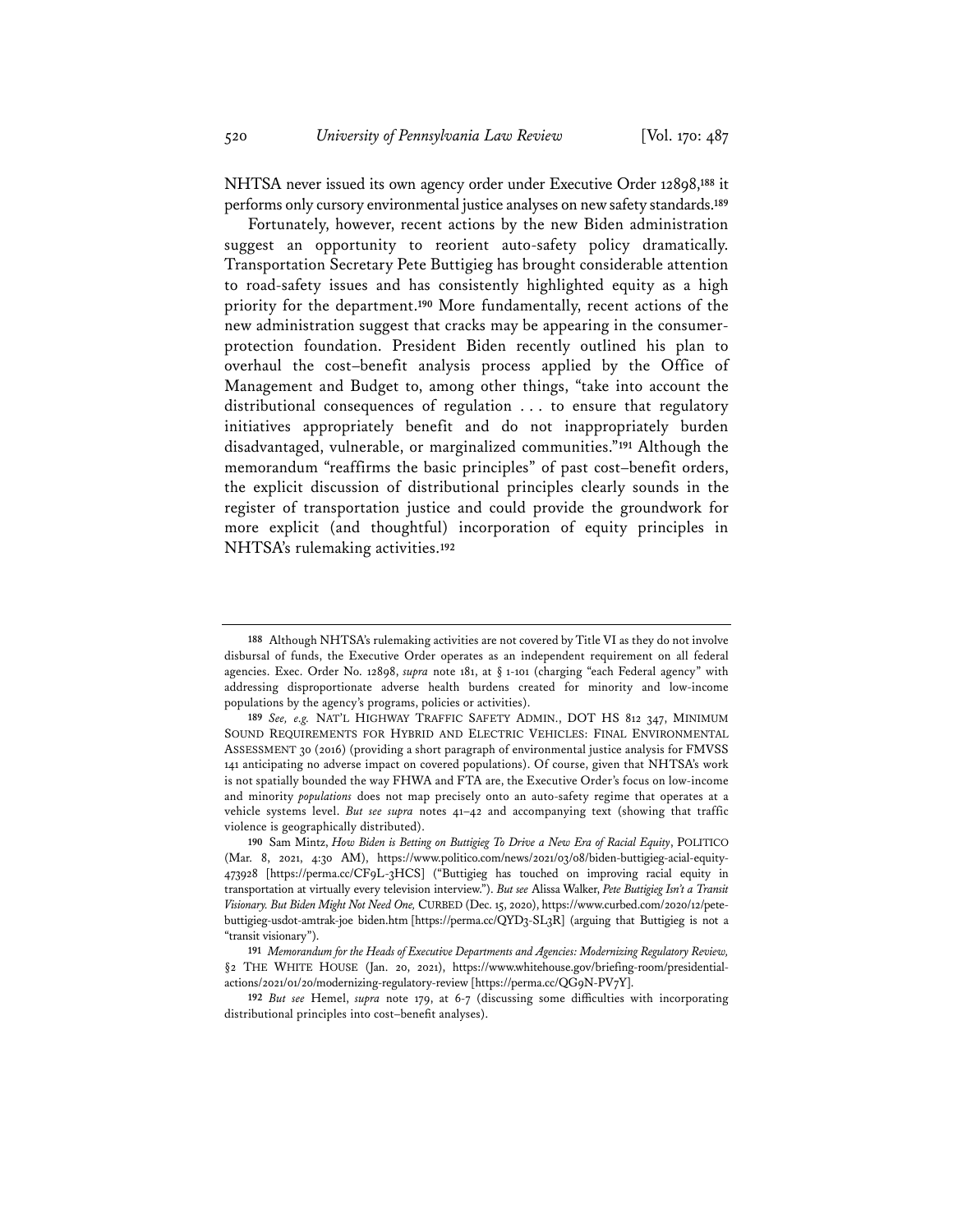#### C. *The Need for Congressional Action*

If the apparent priorities of the Biden administration signal a newfound interest in revisiting long-standing assumptions in transportation policy, there is still good reason to doubt that executive action alone will be enough to enshrine a transportation justice vision within NHTSA. Three factors in particular suggest that securing a meaningful commitment to addressing the disparities and inequities in auto safety will require Congressional action.

First is the inescapable language in the MVSA that embedded consumerism into the heart of NHTSA's mission. Whatever ambiguity that exists in the statutory requirement that regulations be "appropriate for the particular type" of vehicle cannot overcome the clear evidence of Congressional intent that no class of vehicle be prohibited, no matter how dangerous.**<sup>193</sup>** For NHTSA to have the latitude to embrace transportationjustice principles fully, Congress will have to modify the MVSA so that consumer choice no longer trumps protection of vulnerable road users.**<sup>194</sup>**

Second, the practical reality is that nearly every significant rulemaking undertaken by NHTSA in the past three decades has been done at the direction or request of Congress.**<sup>195</sup>** Given the agency's limited resources,**<sup>196</sup>** the demands of the rulemaking process, and the likelihood that Congress will continue to direct the agency's rulemaking activities in years to come, any independent NHTSA rulemaking initiative may be an unacceptably risky investment of resources; even if the agency begins the process, any independent transportation-justice-oriented rulemaking could easily be sidelined if other rulemaking demands are made by Congress.

Third, and perhaps most important, is the fact that since the passage of the MVSA, Congress has been the most forceful proponent of the consumerprotection approach. From the creation of NCAP, to never-ending expansions of NHTSA's recall authority, to the high-profile and embarrassing legislative overrule of NHTSA's seatbelt interlock standard, Congress has repeatedly intervened not only to expand the agency's consumer protection mandate but to reject forcefully any alternative vision

**<sup>193</sup>** *See supra* notes 157–159 and accompanying text.

**<sup>194</sup>** This is not to suggest that transportation justice principles would require an outright ban on light trucks. However, the risk of running afoul of the type-appropriate requirement has, for example, stymied efforts to incorporate the GTR-9 standard. Telephone Interview with Erika Jones, Former Special Counsel to the Adm'r, Nat'l Highway Traffic Safety Admin. (Oct. 28, 2020) (notes on file with author).

**<sup>195</sup>** *Command and Control*, *supra* note 60, at 215 (noting "the frequency with which Congress [has] felt it necessary to set [NHTSA's] agenda" through agency-forcing statutes such as ISTEA, and suggesting that the intended message to NHTSA was to "adopt rules only when asked").

**<sup>196</sup>** *NHTSA Oversight: The Road Ahead, Hearing Before the H. Subcomm. on Com., Trade, & Consumer Prot.*, 111th Cong. 9 (2010) (statement of Rep. John Dingell) (noting that NHTSA has "suffered years of stagnation in funding and . . . reduction in personnel levels").